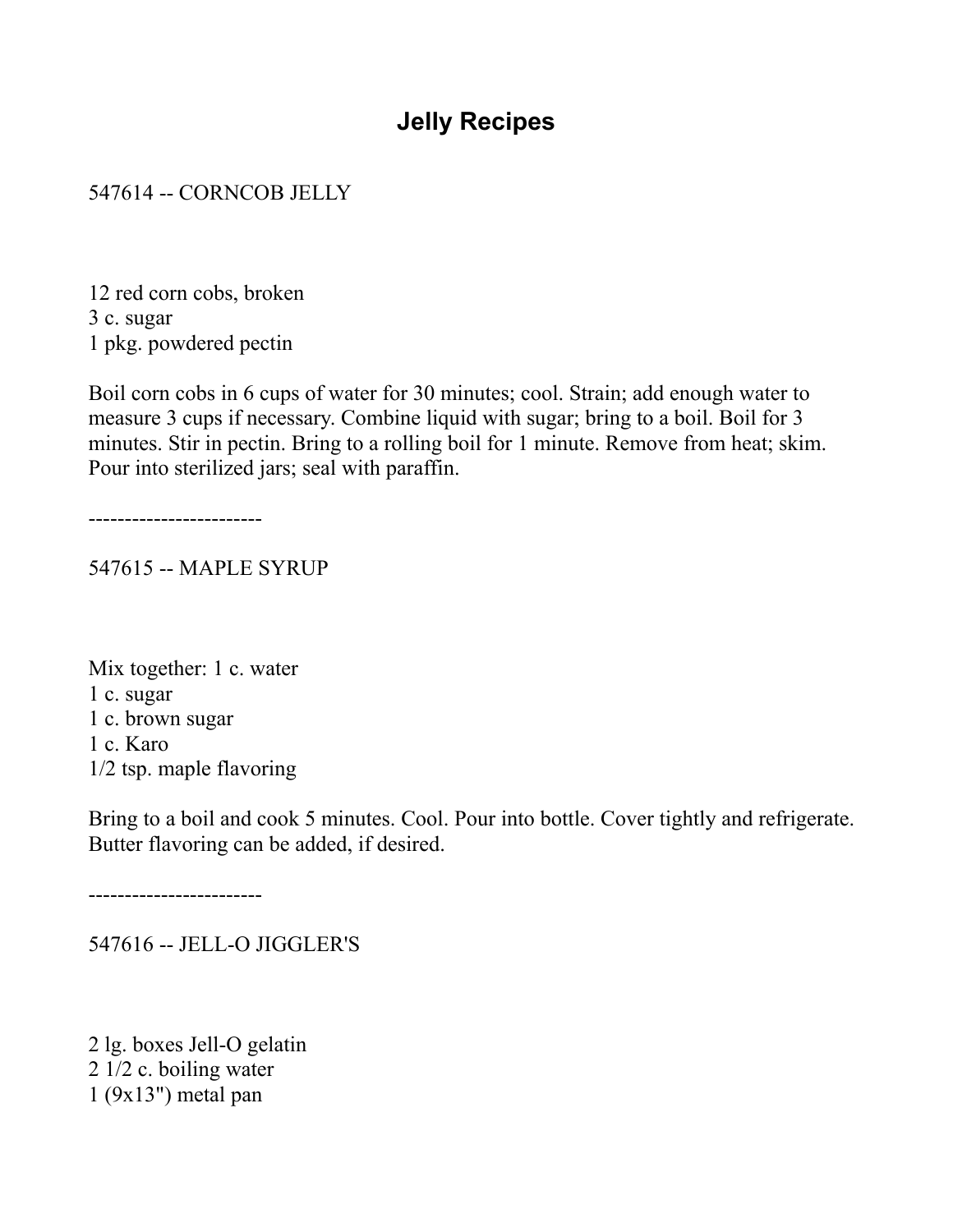Stir boiling water into gelatin. Dissolve completely. No small beads of gelatin should remain. Do not add cold water. Pour mixture into pan. Chill at least 3 hours. Jiggler's will be firm after 1 hour, but may be difficult to remove from pan. Cut jiggler's into fun shapes. Recipe may be halved, use 8 or 9 inch pan. Dip bottom of pan in warm water for 15 seconds so jiggler's will come out of pan easily. Cut desired shapes with jiggler's cutters or cookie cutters. Be sure to cut all the way through gelatin. Lift jiggler's from pan using index finger or metal spatula. If jiggler's stick, dip pan again in warm water for a few seconds. Note: 2 1/2 cups of boiling apple juice may be substituted for boiling water.

------------------------

547617 -- APPLE JELLY

6 lg. green peppers 1 1/2 c. cider vinegar 1 tsp. crushed red pepper 6 c. sugar  $1/2$  tsp. salt 1 bottle Certo Green food coloring

Cut peppers into small pieces. Put 1/2 pepper and 1/2 vinegar in blender to liquefy. Repeat process for last half of peppers. Add crushed red pepper, salt, and sugar to liquefied pepper mixture. Bring to boil and add Certo while boiling. Boil until thickened, when dropped from spoon at 20-25 inches. Add food coloring and jar. Allow jelly to settle. Seal with melted paraffin. Great over brick of cream cheese and served with crackers.

------------------------

547618 -- ZUCCHINI JAM

4 c. grated zucchini 3 c. sugar 1/2 c. lemon juice

Peel zucchini and remove seeds - grate. Mix all ingredients in large pan on stove. Boil at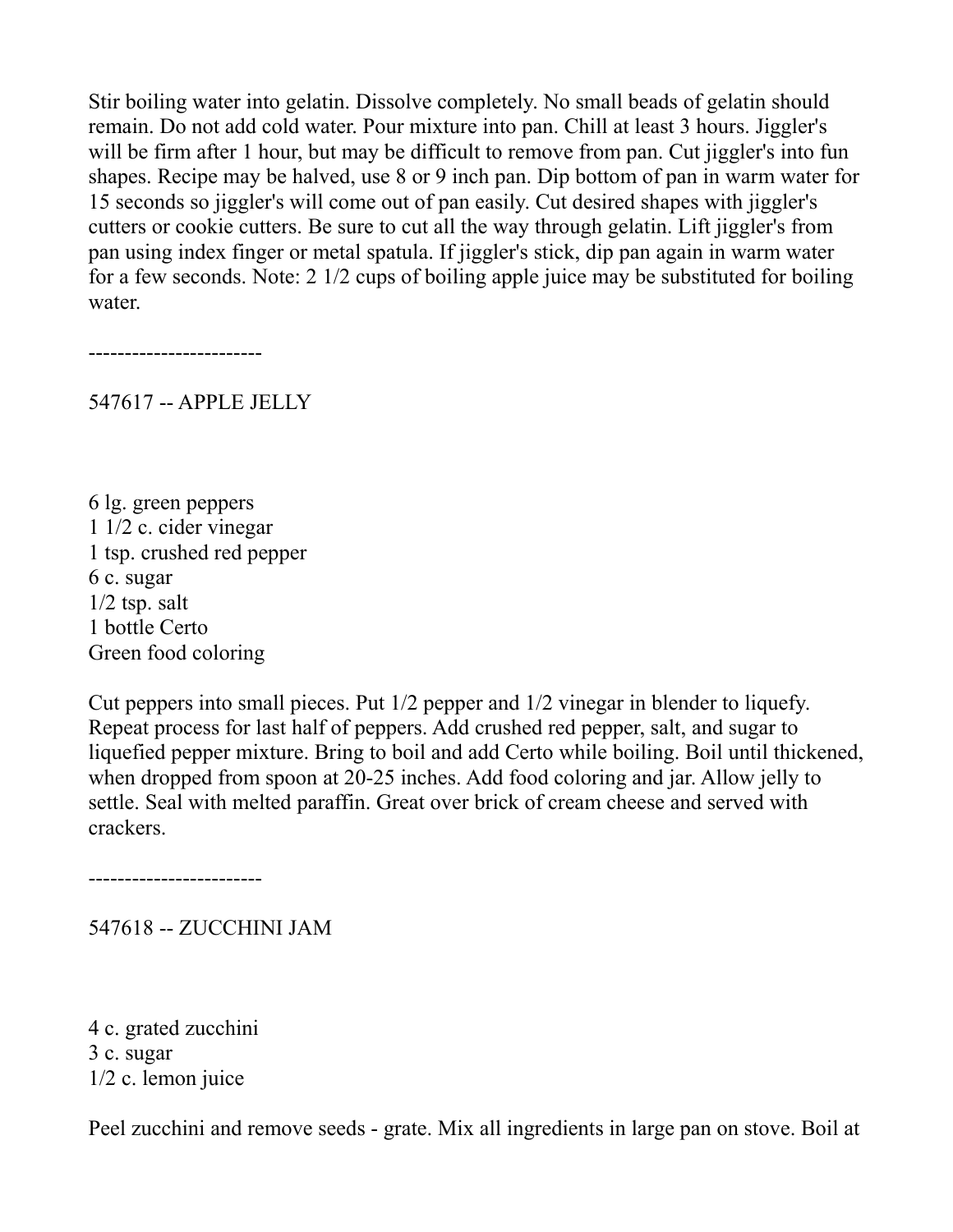medium heat for 30 minutes. Remove from heat and add 1 package any flavor Jello. Seal in jelly jars.

------------------------

547619 -- JELLY COOKIES

3/4 lb. butter 1 c. sugar 4 c. flour 3 egg yolks 1 tsp. vanilla

Cream together butter and sugar. Add to above, flour, yolks and vanilla. Roll in a ball the size of a walnut and punch down in center. Pull small dab of jelly in center. Bake in 425 degree oven from 10 to 12 minutes. Yield: 3 dozen cookies.

------------------------

547620 -- OAT JAMMY COOKIE BARS

--CRUST:--

1 1/2 c. flour 1 1/2 c. oats, not instant 1/2 c. firm packed brown sugar 1/2 tsp. baking soda 3/4 c. margarine 2 tbsp. water 1 c. apricot, strawberry or raspberry preserves

--DRIZZLE: (OPTIONAL) --

3/4 c. powdered sugar 1 tbsp. and 1/2 tsp. milk 1/4 tsp. vanilla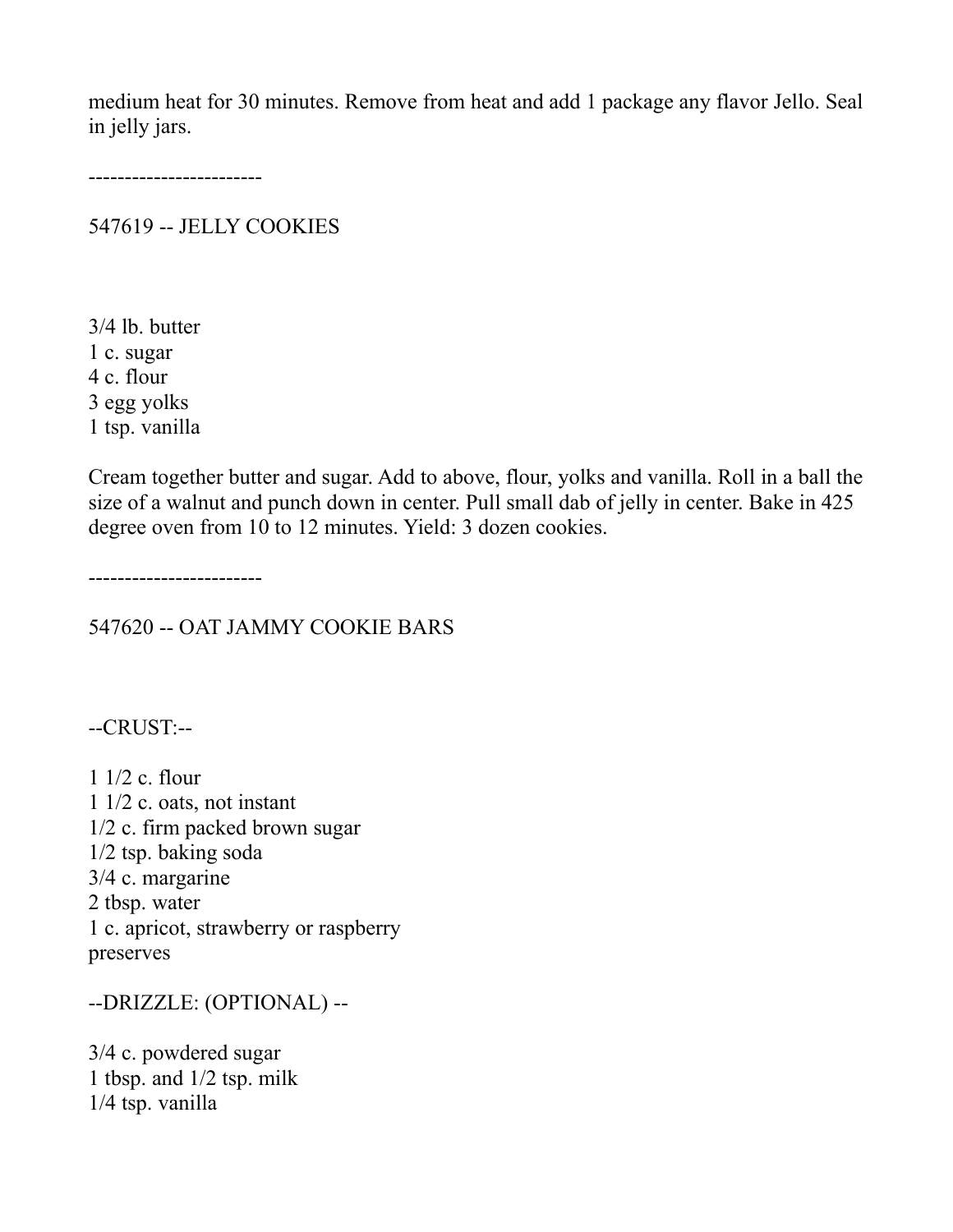Heat oven to 375 degrees. Crust: Combine flour, oats, brown sugars, baking soda and mix. Cut in margarine until coarse crumbs form. Reserve 1 3/4 cup of mixture and set aside. Drizzle water over remaining crumbs. Toss to mix. Press firmly into ungreased oblong baking dish. Spread preserves over crust and sprinkle with reserved crumbs pat gently. Bake at 375 degrees for 25 to 30 minutes. Cool well. Drizzle: Combine ingredients and stir well. Drizzle over cookies cut into triangles or bars.

------------------------

#### 547621 -- AUSTRIAN JAM COOKIES

1/2 c. butter, softened  $1/2$  c. sugar 1 tsp. vanilla 1 egg, separated 1 1/4 c. flour, sifted 2/3 c. walnuts, chopped Raspberry jam, no seeds

Beat butter, sugar, vanilla and egg yolk in medium bowl with electric mixer at high speed until light and fluffy. Stir in flour; gather dough into ball; wrap in foil. Refrigerate until firm. Roll teaspoons of dough into balls. Dip in slightly beaten egg white and roll in chopped nuts. Place on ungreased cookie sheets 1 inch apart. Make indentation in cookie and fill with jam. Bake in slow 300 degree oven for 20 minutes or until lightly golden. Cool on wire racks. (Makes about 2 dozen.) Somers, NY

------------------------

547622 -- JELLY STRIPS

2 c. sifted flour 3/4 c. butter  $2/3$  c. sugar 2 tsp. vanilla extract 1/2 tsp. baking powder 1/8 tsp. salt 1 egg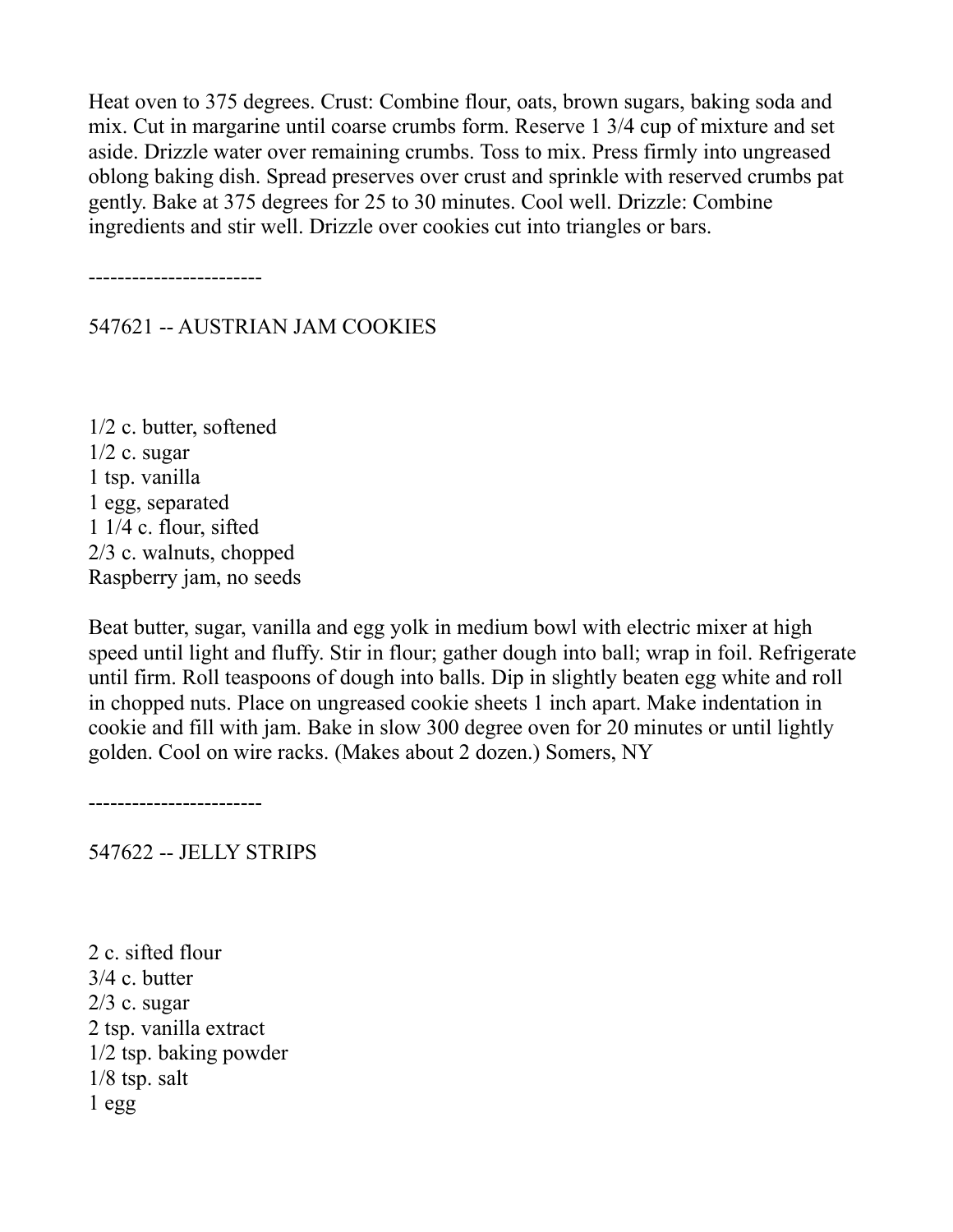Combine and sift flour, salt, sugar and baking powder. Add butter, egg, and vanilla. Blend thoroughly, using hands. Place on lightly floured board. Divide into 4 equal parts. Shape each into a roll about 13 inches long and 3/4 inches thick. Place on ungreased baking sheet 4 inches apart and 2 inches from edge of sheet. Make depression 1/4 to 1/3 inches deep down center of each strip with knife handle. Fill depression with any kind of jelly you desire. Bake at 350 degrees for 15 to 20 minutes until light brown. While warm, cut diagonally into bars.

------------------------

547623 -- CHOCOLATE SYRUP BROWNIES

1/2 c. butter 1 c. sugar 2 eggs 1 c. flour 1/4 tsp. baking soda 3/4 c. chocolate syrup 1 tsp. vanilla 3/4 c. chopped nuts

Cream together butter and sugar. Add eggs, flour, baking soda, chocolate syrup, vanilla and nuts. Pour into greased and floured 9 inch square pan. Bake for 40 to 45 minutes in 350 degree oven. (Can double recipe and put into 9 x 13 inch pan).

------------------------

547624 -- JELLY FILLED BUTTER COOKIES

1 c. butter 1 tsp. vanilla  $1/2$  c. sugar 1 egg yolk 2 c. flour, sifted 1/2 tsp. baking powder  $1/4$  tsp. salt Jelly or jam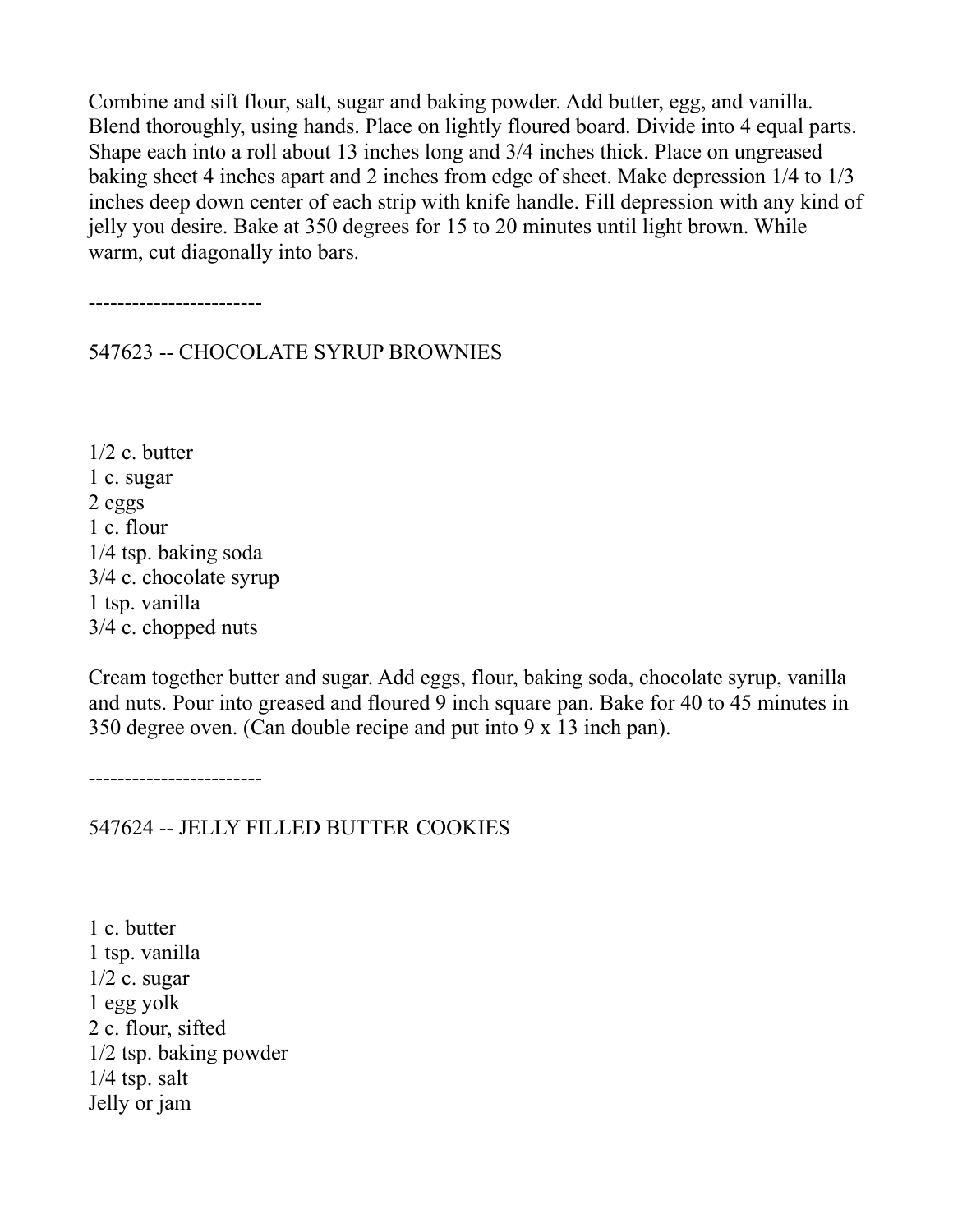Cream butter with extract; add sugar gradually, beating until fluffy. Add egg yolk and beat thoroughly. Sift together flour, baking powder and salt; add to creamed mixture in fourths, mixing until blended after each addition. Roll dough into 1 inch balls. Make impression with thumb. Fill with 1/4 teaspoon jelly or jam before baking. Bake at 350 degrees about 12 minutes.

------------------------

547625 -- PEANUT BUTTER & JELLY BARS

1 1/2 c. flour  $1/2$  c. sugar 3/4 tsp. baking powder 1 egg, beaten 1/2 c. softened butter 3/4 c. grape jelly 1 c. peanut butter flavored chips

Combine flour, sugar and baking powder. Cut in the butter until you have coarse crumbs. Add beaten egg and stir until smooth. Reserve 1/2 the mixture. Press remaining 1/2 into the bottom of a 9 inch square pan. Spread grape jelly evenly over crust to within 1/2 inch of the edge. Sprinkle 1/2 cup peanut butter chips over the jelly. Crumble remaining crumbs over the chips. Bake for 30 minutes at 375 degrees or until lightly brown. Cool. Cut into 12 bars.

------------------------

547626 -- LYDIA'S JELLY ROLL

5 eggs 1 tsp. baking powder 1/8 tsp. salt 1 c. sugar 1 c. flour 1 tsp. vanilla 1 c. jelly

Mix the eggs, then add baking powder and salt and mix. Add sugar gradually. Beat until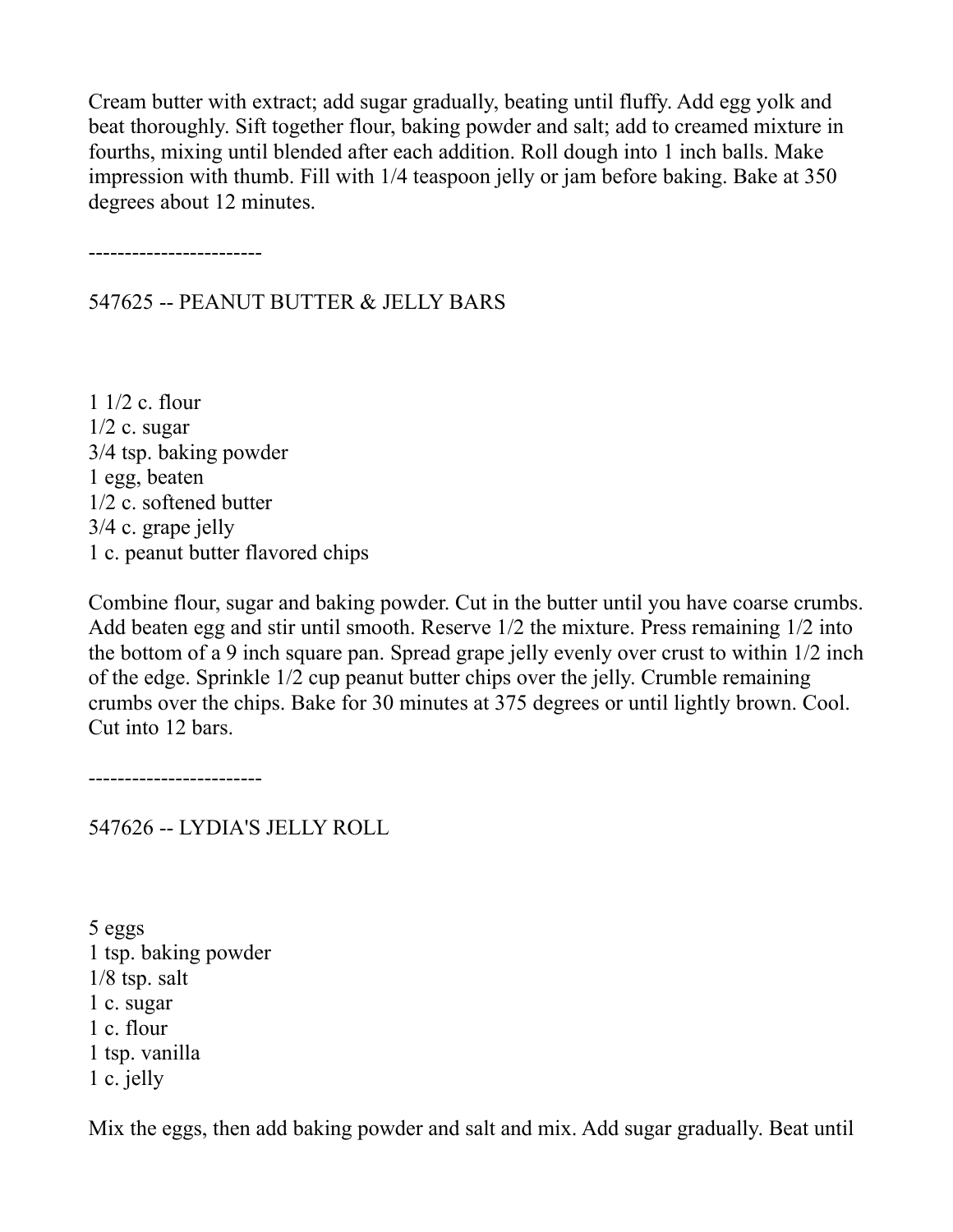thick and lemon colored. Add flour and vanilla. Pour into 10 x 15 inch greased pan and bake 13 minutes at 400 degrees. Invert cake on a cloth, sprinkled with confectioners sugar. Trim edge and roll (cloth and all); cool. Unroll and fill with jelly or pudding and roll up again without cloth.

------------------------

547627 -- CHOCOLATE SYRUP BROWNIES

1 c. sugar 1/2 c. shortening 4 eggs 1 dash of salt 1 tsp. vanilla 1 can Hershey's syrup 1 c. flour 1 c. nuts (optional)

--FROSTING:--

1 1/3 c. sugar 6 tbsp. milk 6 tbsp. margarine 1/2 c. chocolate chips Dash of salt 1 tsp. vanilla

Cream together sugar, shortening and eggs. Mix in remaining ingredients. Pour in greased 9 x 13 inch pan and bake at 350 degrees for 25 minutes. FOR FROSTING: Put sugar, milk and margarine in saucepan. Bring to a rolling boil for 30 seconds. Remove from heat and add chips, salt and vanilla. Beat with mixer until ready to set. Can use 1/2 recipe.

------------------------

547628 -- CHOCOLATE SYRUP BROWNIES

1 stick margarine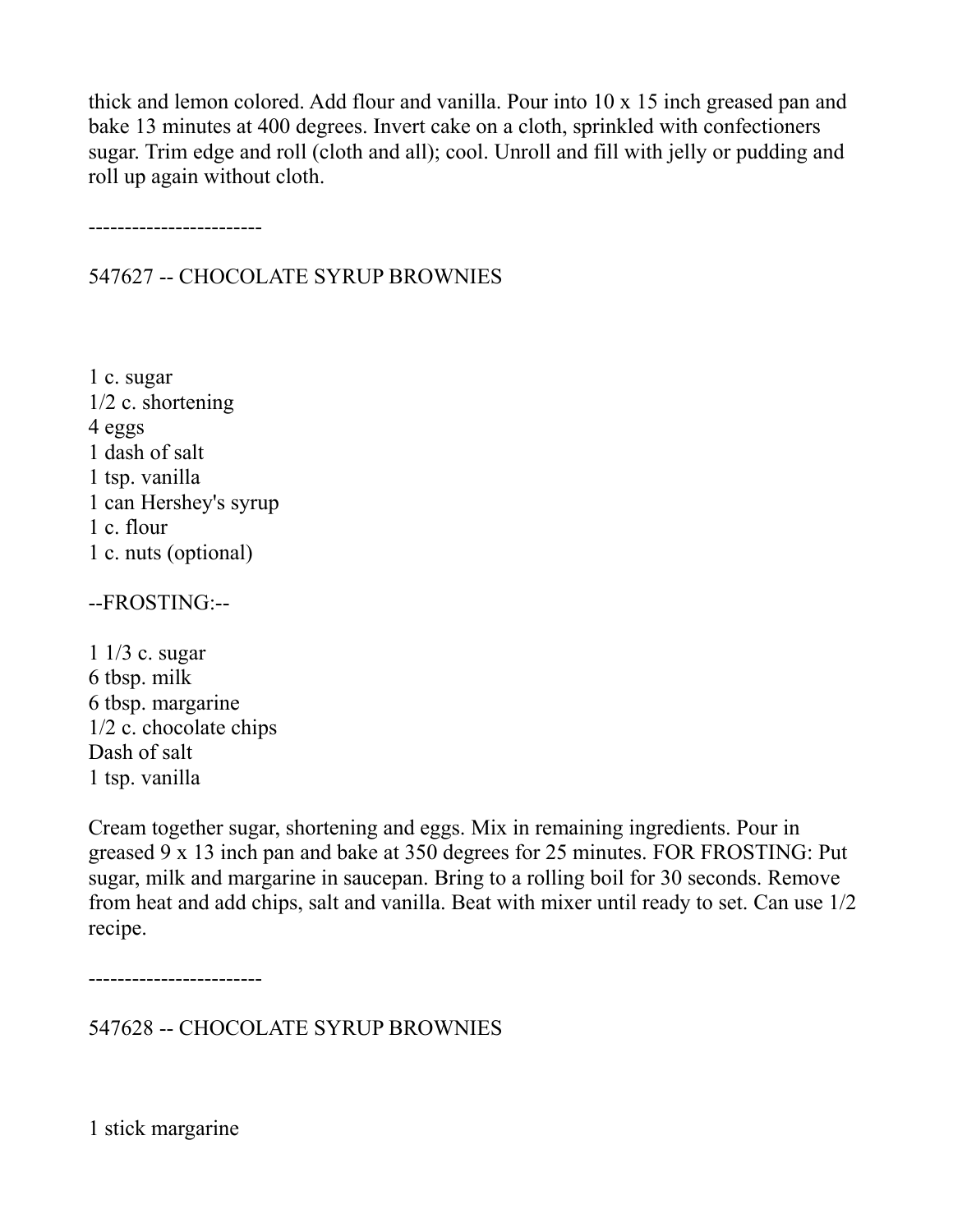1 c. sugar 4 eggs 1 c. and 1 tbsp. flour 1 (16 oz.) can Hershey's chocolate syrup

Cream margarine and sugar. Add eggs. Beat well. Add alternately 1 cup and 1 tablespoon flour with 1 can Hershey's chocolate syrup. Add nuts if desired. Bake in 9 x 13 inch pan at 350 degrees for 30 minutes or less.

------------------------

547629 -- JAM FILLED STARS

1 1/4 c. oleo 1 c. sugar 2 c. chopped nuts (then grind fine) 1/4 c. light cream 3 1/2 c. flour 1 tsp. vanilla Raspberry jam Salt (optional)

Cream oleo and sugar. Add vanilla, nuts, cream and flour. Mix 3-5 minutes. Roll on floured board. Use 2 1/2 inch star cookie cutter. Thickness of cookie should be 1/8 to 1/4 inch thick. Bake 12 minutes at 350 degrees on greased sheet. DO NOT OVERBAKE. Cool. Spread with jam. Add lids. Makes 4 1/2 dozen stars.

------------------------

547630 -- JAM SQUARES

1/3 c. oleo  $1/2$  c. sugar 2 egg yolks (save whites)

2 c. flour 1 1/2 tsp. baking powder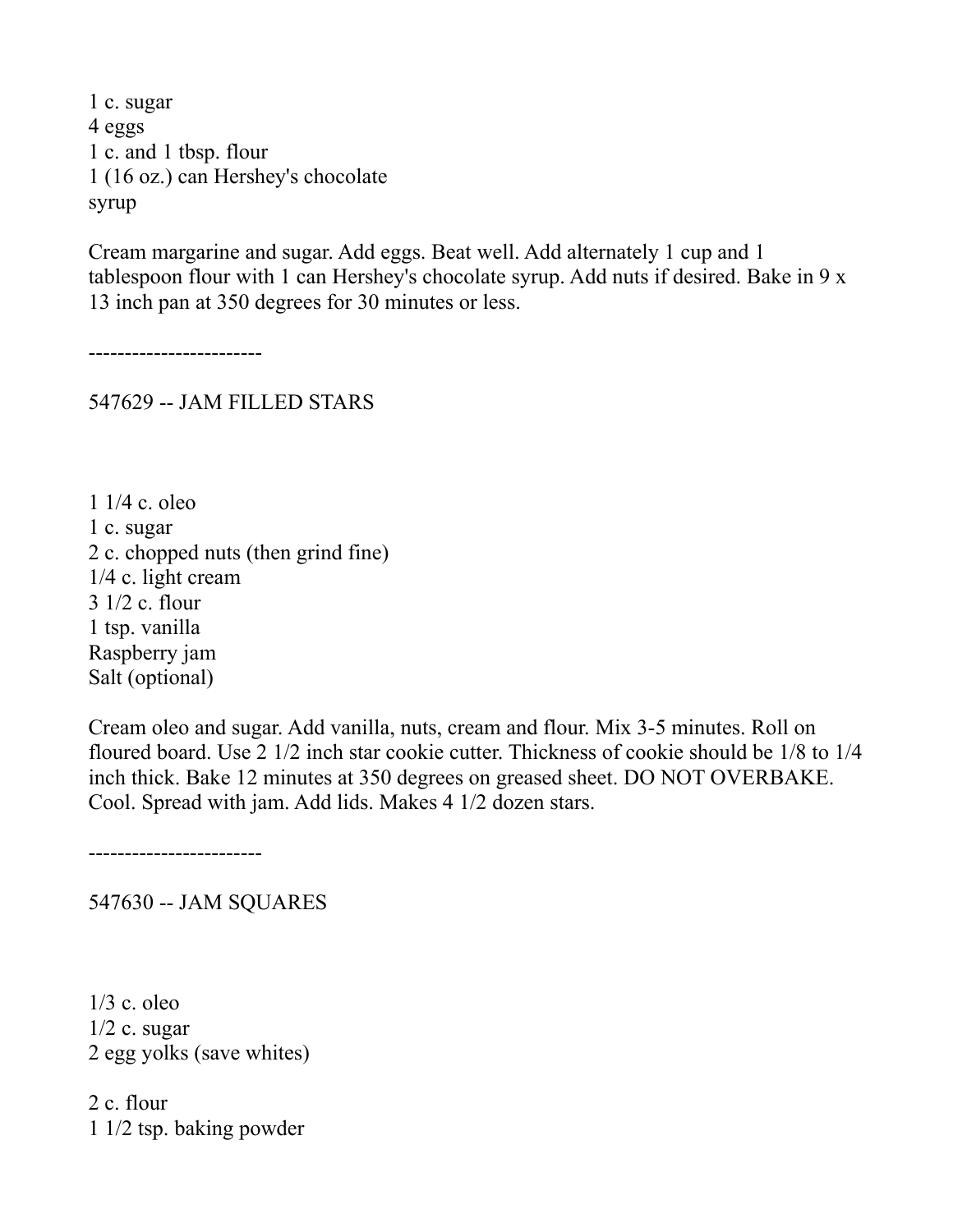Dash of salt Enough milk to make dough just moist adding a little at a time

Spread with hands in a 9 x 12 inch ungreased pan. Cover with jam (raspberry). Make meringue: 1/4 tsp. cream of tartar 4 tbsp. sugar

Beat until stiff. Spread on top of jam. Bake 25 minutes at 375 degrees.

------------------------

547631 -- KELLY'S JELLY COOKIES

1/2 c. butter  $1/3$  c. sugar 1/3 tsp. vanilla extract 1/4 tsp. almond extract 1 c. flour 1 egg, separated Jelly

Preheat oven to 300 degrees. Cream butter, add sugar, vanilla, egg yolk and almond extract. Beat until light. Add flour, stir until well blended. Wrap dough in wax paper. Chill 2 hours. Divide dough into three parts. On floured board shape into rolls 1 inch round. Cut into 3/4 inch pieces. Shape each piece into balls. Dip balls into lightly beaten egg whites. Place on ungreased cookie sheet. Press center and fill with 1/4 teaspoon jelly. Bake about 20 minutes.

------------------------

547632 -- JIM JAM BARS

1 c. (2 sticks) butter 1 c. sugar 2 eggs 1 tsp. vanilla 2 c. all-purpose flour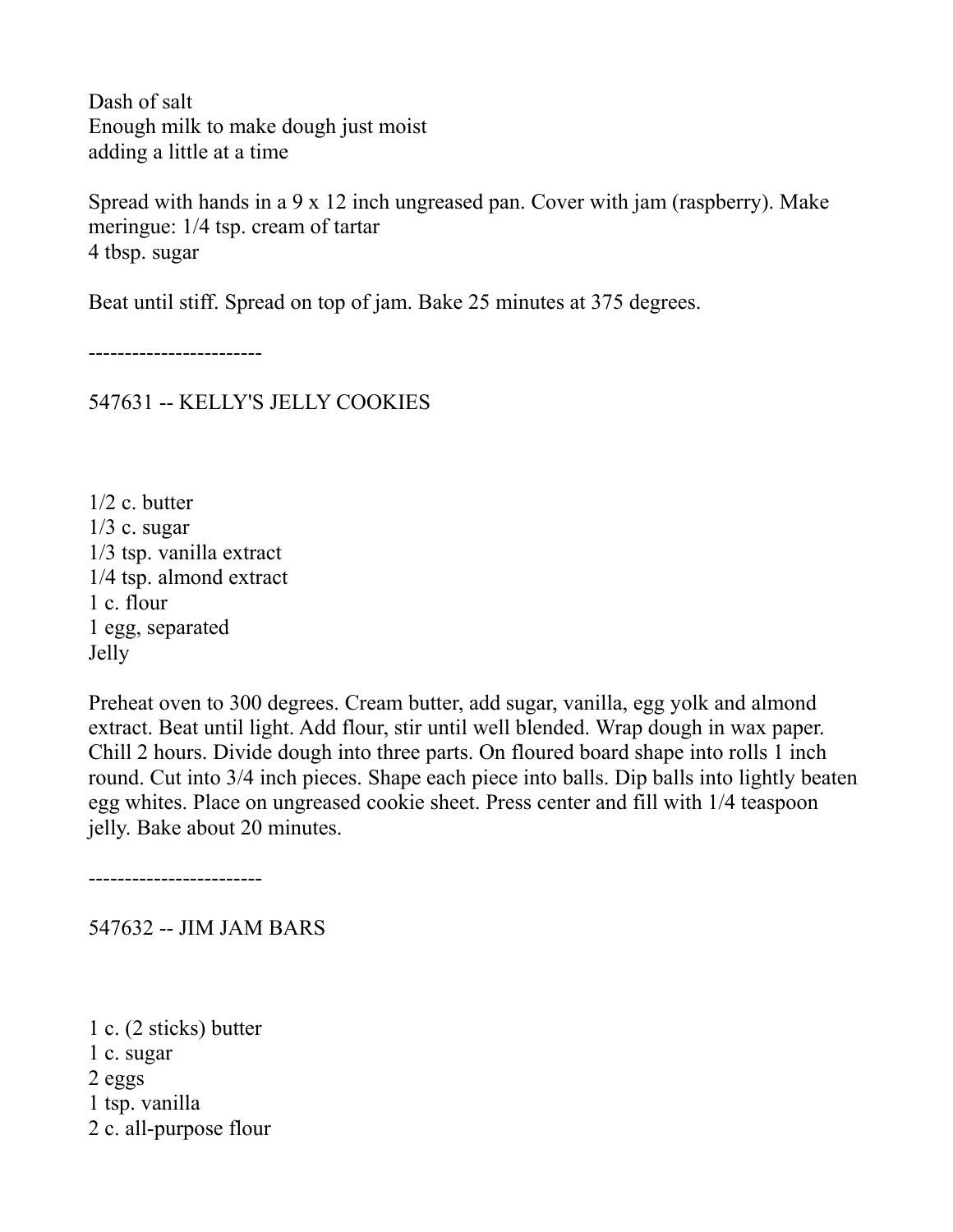1 c. chopped walnuts 1/2 c. raspberry or strawberry jam

Cream butter. Add sugar and beat until light and fluffy. Beat in eggs and vanilla. Gradually add flour, mixing thoroughly; stir in nuts. Divide dough in half. Pat 1/2 of dough evenly into lightly buttered 9 inch square baking pan. Spread jam evenly over dough. Drop remaining dough by tablespoons over jam. Press lightly to form top layer of dough and cover most of the jam. Bake in preheated oven at 325 degrees for 1 hour. Cut into 6x6 inch bars. Makes 36 cookies.

------------------------

547633 -- RASPBERRY JAM COOKIES

1 bottle of raspberry jam 1/2 lb. butter or margarine  $1/2$  c. sugar  $1/2$  c. flour

Melt butter and mix with sugar (mix until fluffy). Add flour. Shape dough into little balls, about the size of large marbles. Preheat oven to 375 degrees. Poke a dent into each ball and fill with jam. Bake at 375 degrees on ungreased cookie sheet for 10 minutes. Can substitute other jams such as strawberry and grape. Makes about 2 1/2 - dozen cookies.

------------------------

547634 -- ONE BOWL JELLY ROLL '93

1 c. sugar 1 c. flour 3 eggs 1/3 c. hot water 1 tsp. baking powder  $1/2$  tsp. salt 1 tsp. vanilla

Beat eggs, sugar and salt. Add all other ingredients, hot water last. Bake in greased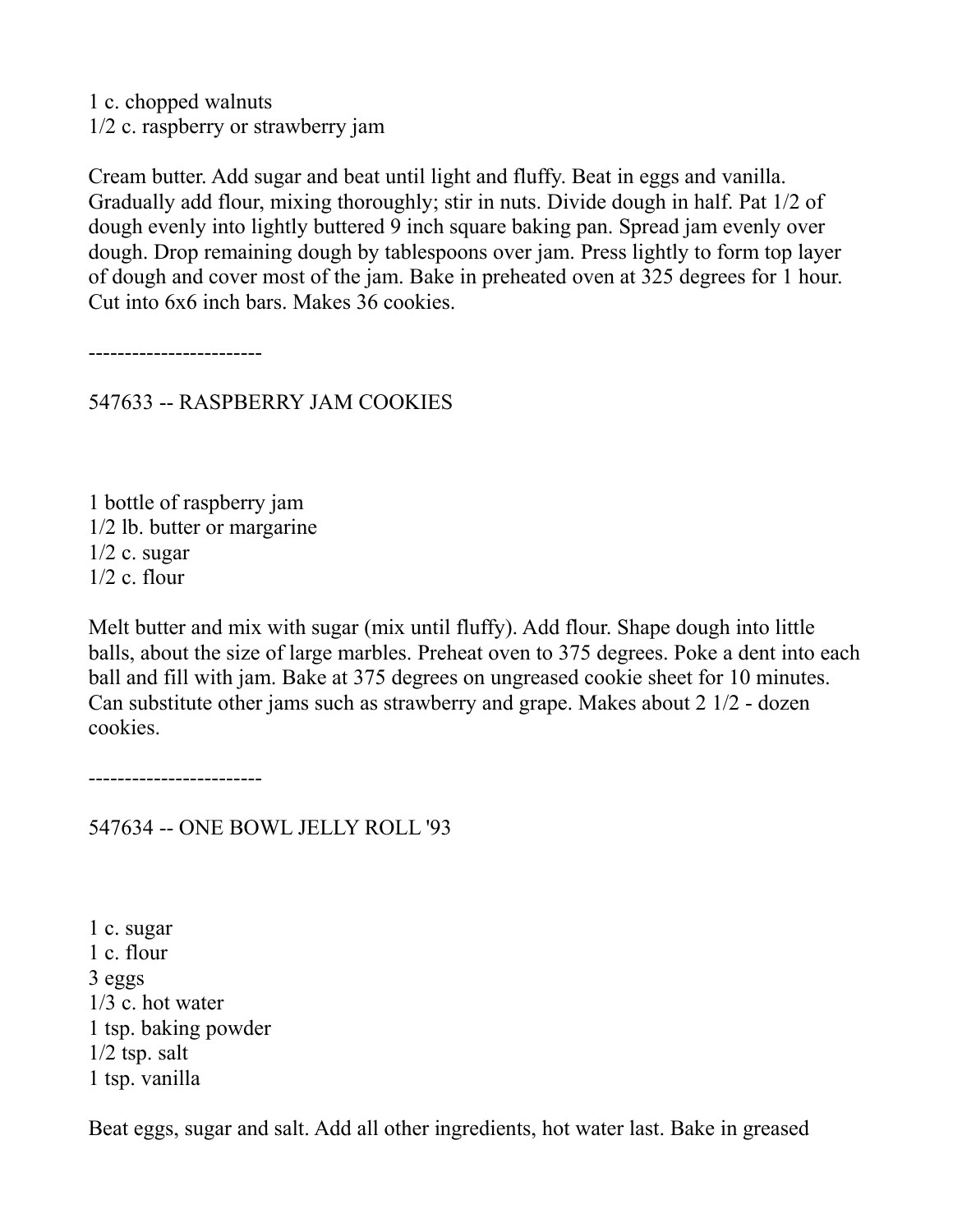shallow pan at 375 degrees for 12 to 14 minutes. Cool. Spread with filling and roll up. --FILLING:--

1 (#2) can crushed pineapple 1 (3 oz.) pkg. vanilla pudding mix  $1/2$  c. water

Combine in a saucepan and bring to a boil. Cool and spread on baked jelly roll.

------------------------

547636 -- APRICOT JAM BARS

1 c. sifted flour plus 2 tbsp. 1 tsp. baking powder 1/4 tsp. salt 1/2 c. butter or margarine 3 tbsp. milk 1 1/2 c. apricot jam 3 c. shredded coconut  $1/2$  c. sugar 1 1/2 tbsp. melted butter or margarine 2 med. egg whites (beaten)

Sift flour, salt, baking powder together. Cut in the 1/2 cup of butter or margarine; blend in the milk. Press into a 9x13 inch pan; spread jam over top. Mix coconut, sugar and melted butter; fold into beaten egg whites; spread on top of jam. Bake at 375 degrees for about 12 to 15 minutes or until golden brown. Cut into square while warm. Yield 24 bars.

------------------------

547637 -- ALMOND JAM BARS

1 1/2 c. flour  $1/2$  c. sugar 1/2 tsp. baking powder  $1/2$  tsp. salt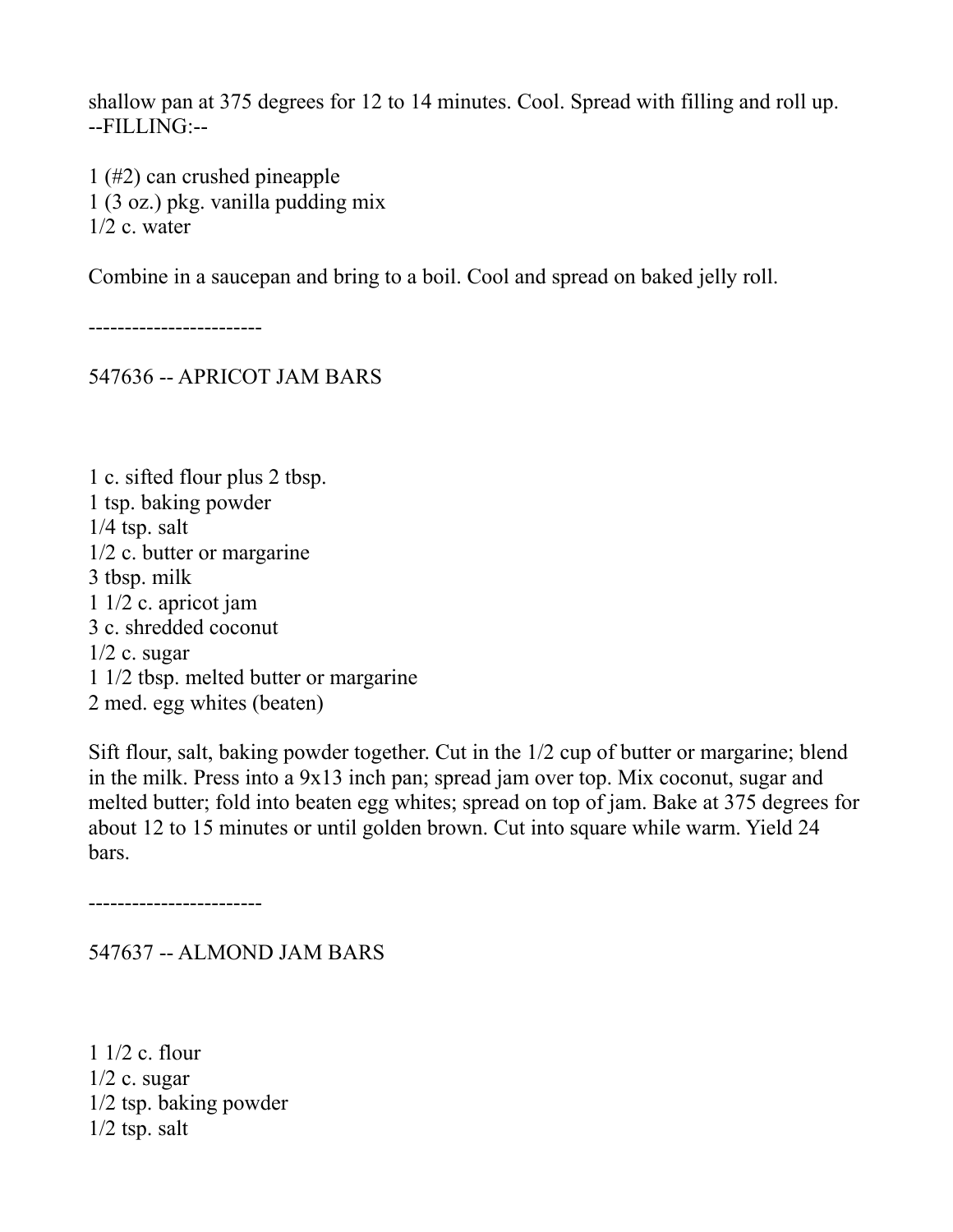1/2 tsp. cinnamon 1/4 tsp. cloves 1/2 c. shortening 1/2 tsp. almond extract 1/4 tsp. vanilla extract 1 egg, beaten 1/4 c. milk 3/4 c. jam

Mix together flour, sugar, baking powder and spices. Cut shortening into flour mixture (like pie crust). Mix egg and milk; add to flour mixture. Add flavoring or add flavorings to egg and milk before mixing with flour mixture. Spread 1/3 into greased 8 inch square pan. Cover with jam (raspberry is good). Spread remaining flour mixture over jam. Just spoon on carefully - doesn't have to be real evenly spread. Bake at 400 degrees for 25 minutes.

------------------------

547638 -- JELLY ROLL

12 egg yolks or more (left from angel food cake) 1 c. sugar 2 tsp. baking powder 1 c. cake flour 1/2 c. scalded milk 1 tsp. vanilla  $1/2$  tsp. salt

Beat eggs until lemon colored. Add sugar and beat again. Add flour and baking powder stir together. Last add hot milk and stir. Line a greased 15x10 inch jelly roll pan with wax paper and grease again. Bake in hot oven 400 degrees for 13 minutes. Tip on powdered sugared tea towel immediately. Roll up like a jelly roll. When cool, unroll, spread with filling or jelly and re-roll.

------------------------

547639 -- JAM PUDDING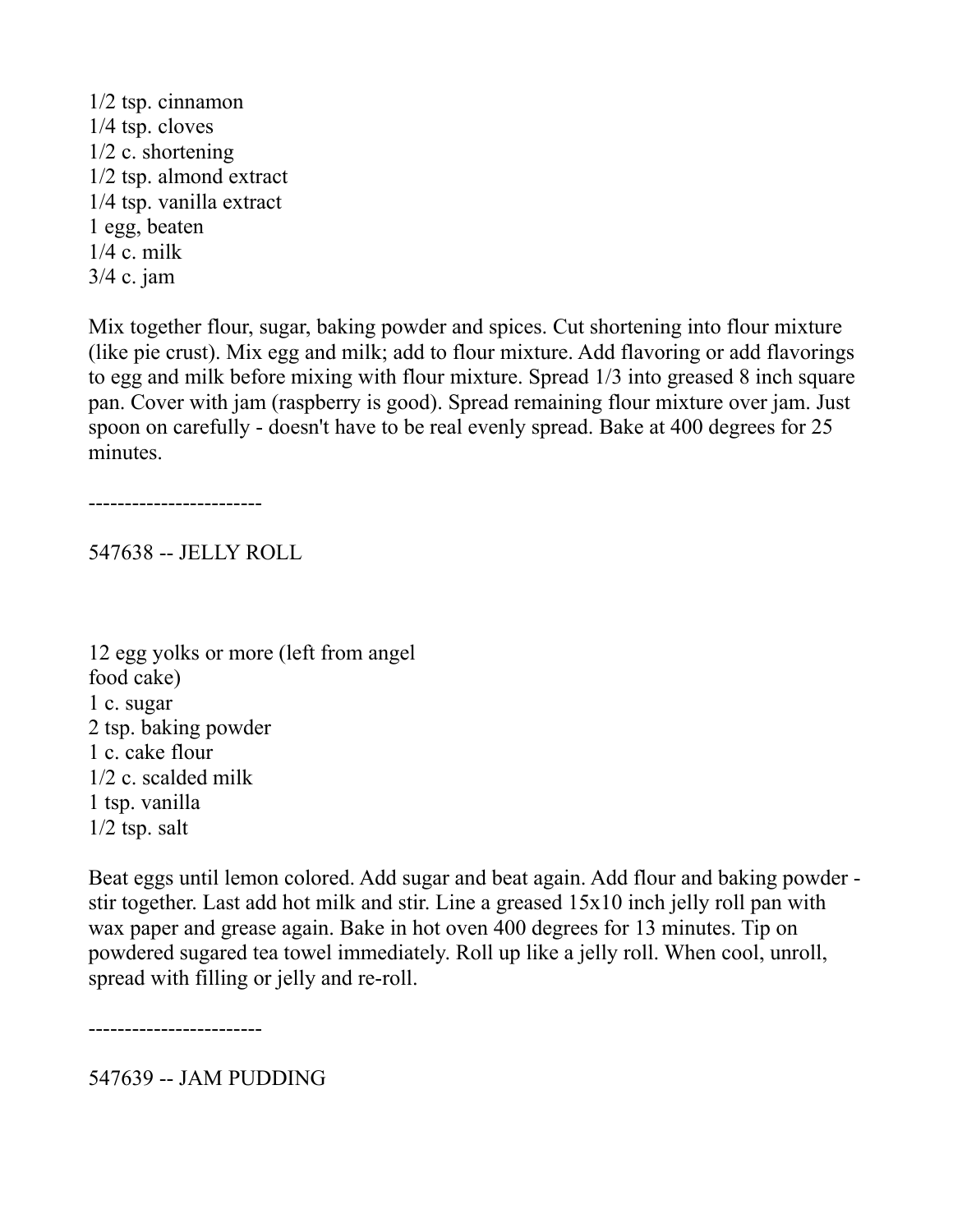1 egg 3/4 c. sugar 3 tbsp. butter 1 c. flour 1/2 c. jam 1/2 tsp. cinnamon 1/2 tsp. nutmeg 1/2 tsp. soda

Mix together the above ingredients and bake in 350 degree oven 35 to 45 minutes and serve with any sauce.

------------------------

547640 -- BEST CHOCOLATE SYRUP BROWNIES

1/2 c. butter 1 c. sugar 3 eggs Dash salt 1 c. all purpose flour 3/4 c. chocolate syrup, canned 2 tbsp. vanilla extract 3/4 c. chopped pecans Pecans for garnish

Cream together butter, sugar and eggs until creamy and well blended. Add salt. Stir in flour, mixing to blend. Add chocolate syrup, vanilla and chopped pecans. Turn mixture into well greased and lightly floured 9" square pan. Smooth top. Bake at 350 degrees for about 35 minutes until stick inserted near center comes out clean. Cool in pan on wire rack but loosen cake at edges, cut into squares. Garnish with pecan halves, dust with powdered sugar.

------------------------

547641 -- PEANUT BUTTER AND JELLY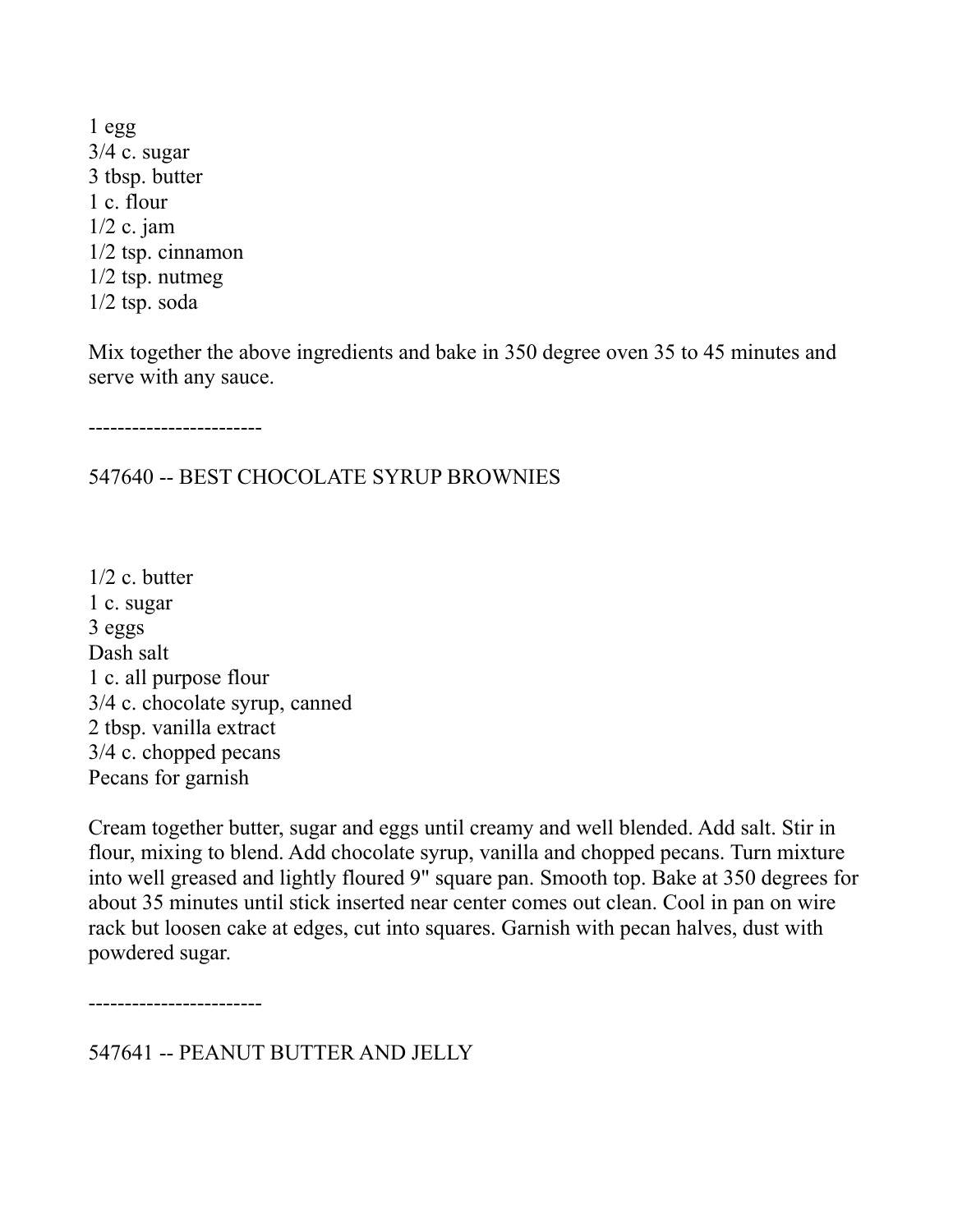2 1/4 c. flour  $1/2$  c. sugar 1/2 c. brown sugar (firmly packed) 1/2 tsp. baking soda 1/2 tsp. salt 1/2 tsp. cinnamon 1/4 tsp. nutmeg 1 c. shortening 1/2 c. peanut butter 1/4 c. applesauce 1/2 tsp. vanilla  $1$  egg 1 c. rolled oats 3 tbsp. grape jelly

Heat oven to 350 degrees. Lightly spoon flour into measuring cup; level off. In large bowl combine all except 1 cup flour, oats and jelly. Mix well. Stir in the 1 cup flour and the oats. Shape into 1-inch balls. Place 2 inches apart on ungreased cookie sheet. Flatten in crisscross pattern with fork dipped in sugar. Place 1/4 teaspoon jelly in center of each cookie. Bake at 350 degrees for 12-14 minutes. Yield: about 60 cookies.

------------------------

### 547642 -- OATMEAL JELLY BARS

2 c. rolled oats 1 c. flour 3/4 c. packed brown sugar  $1/4$  tsp. salt 3/4 c. margarine 1 c. raspberry jelly or preferred jelly

Mix well with fingertips, oats, flour, sugar, salt and margarine. Pat 1/2 of mixture into greased 9'x9'x2" pan. Spread jelly evenly over dough. Sprinkle remaining mixture over jelly. Lightly flatten with fingertips. Bake in preheated 350 degree oven, 25 to 30 minutes or until golden brown, cool in pan, cut into 24 bars.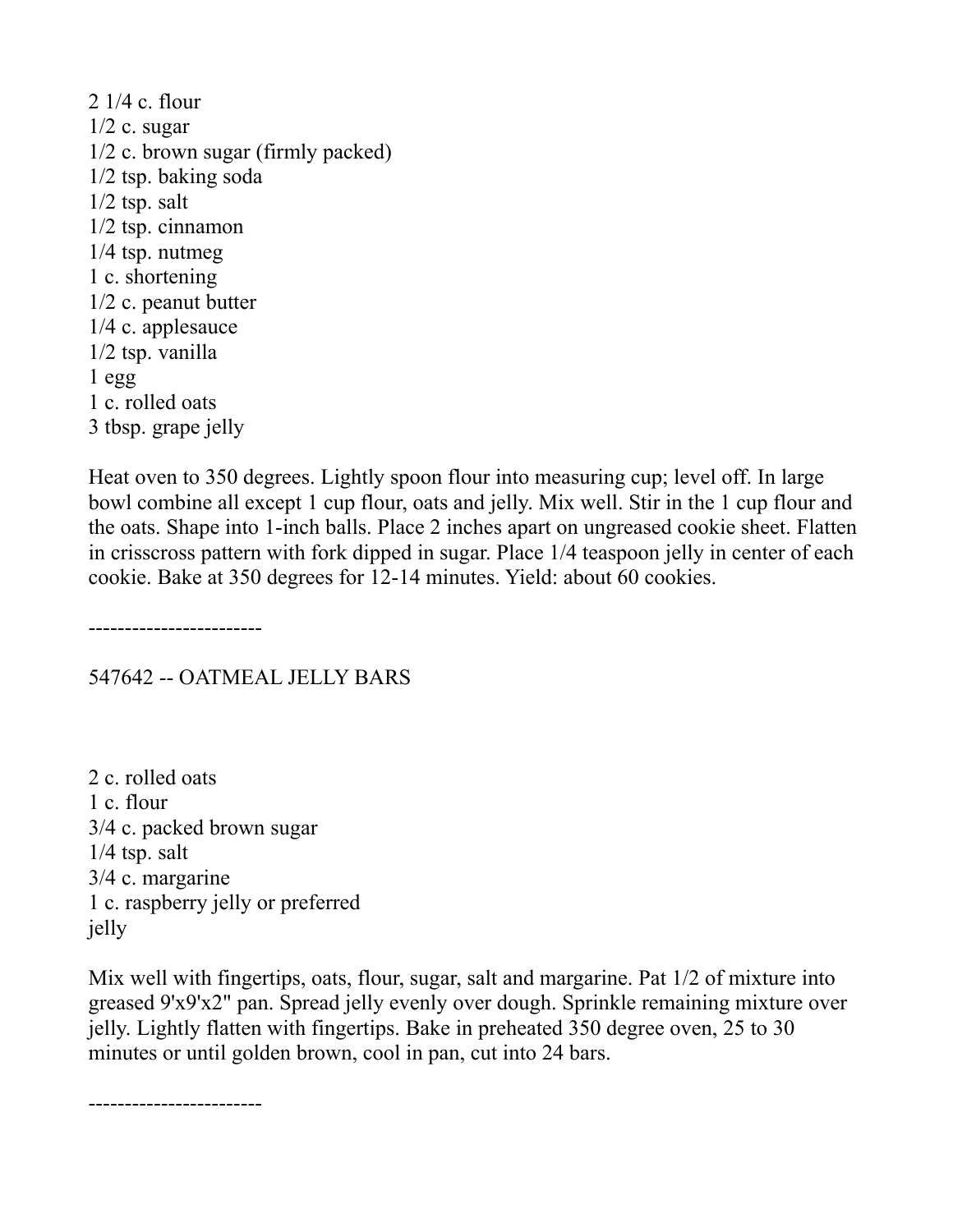#### 547643 -- JELLY ROLL

1 c. sugar 3 eggs 1 c. flour 1 tsp. baking powder 1/4 c. hot water 1 tsp. vanilla

Mix dry ingredients, sifting baking powder and salt with flour and sugar. Make well in center. Drop in eggs and start beating with hand mixer, gradually adding hot water and vanilla. Beat until velvety. Spread in 13x10-inch jelly roll pan. Bake in 400 degree oven about 10 minutes. Turn out on towel. With sharp knife, cut off edges. Spread with jelly and roll while warm.

------------------------

547644 -- JAMES BEARD'S FAVORITE BROWNIE RECIPE

One of the secrets is to under cook the brownies lightly so they are not too firm, with that soft but joyously chewy texture. Butter a pan 9 inches square by 2 inched deep and dust it with flour. Set your oven for 350 degrees. Melt 4 ounces (that's 4 squares) of unsweetened chocolate over hot water and when it is melted, stir in 1 cup (1/2 pound) softened butter, piece by piece, that way it blends in easily. Remove from the heat and add 2 cups of sugar, 3 rather lightly beaten eggs and 2 teaspoons of vanilla. Mix well. Now stir in 1 to 1 1/4 cups of chopped walnuts or pecans, depending on your preference (walnuts are more traditional). Gradually add 1 cup of sifted all purpose flour and mix it quite well. Pour the batter into the prepared pan and bake at 350 degrees for about 40 to 45 minutes or a little longer, but don't let the brownies get too well done or they won't be chewy and gooey. Cool in the pan, on a cake rack, before cutting into squares.

------------------------

547645 -- JAM FILLED BAR COOKIES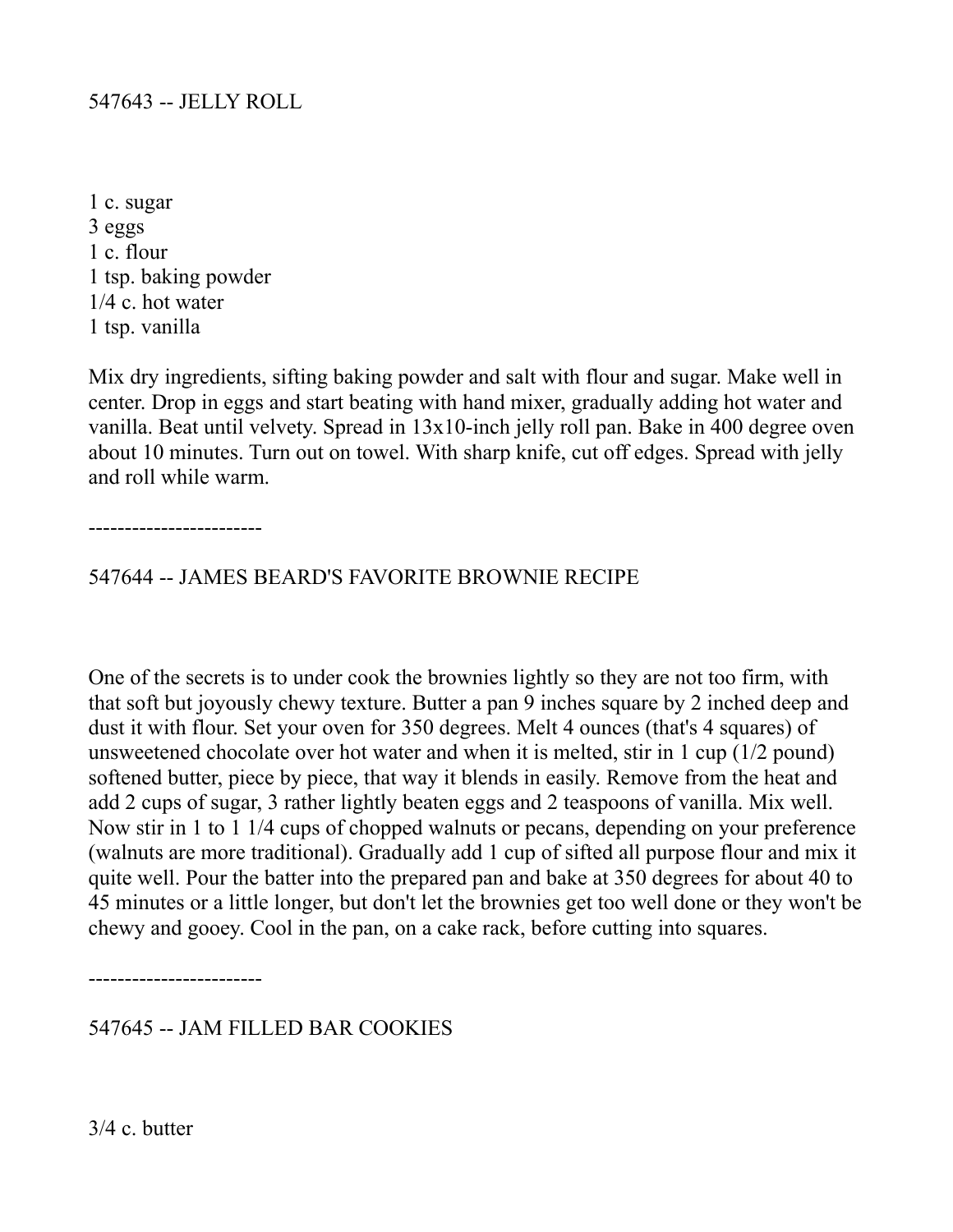1 c. sugar 2 eggs 2 c. flour 1 c. chopped walnuts Jam or pastry filling

--TOPPING--

3/4 c. butter 1 c. sugar 2 c. flour 1 c. walnuts, chopped

To make cookies, soften and cream butter and sugar until smooth. Add eggs, flour and chopped nuts; mix well. Spread on greased cookie sheet (with sides) or jelly roll pan. Dough will be sticky. Cover with any flavor jam or pastry filling of your choice. To make topping, soften and cream butter and sugar until smooth. Add flour and chopped nuts; mix well. Spread topping over jam. Bake at 325 degrees until lightly browned. Cool, cut into squared and dust with confectioners sugar.

------------------------

547646 -- PEANUT BUTTER AND JAM BARS

1/2 c. granulated sugar 1/2 c. packed brown sugar 1/2 c. shortening 1/2 c. Peter Pan peanut butter 1 egg 1 1/4 c. Gold Medal all purpose flour 3/4 tsp. baking soda 1/2 tsp. baking powder 1/2 c. red raspberry jam Glaze (below)

Heat oven to 350 degrees. Mix sugars, shortening, peanut butter and egg. Stir in flour, baking soda and baking powder. Reserve 1 cup dough. Press remaining dough in ungreased rectangular pan,  $13 \times 9 \times 2$  inches; spread with jam. Crumble reserved dough and sprinkle over jam. Bake until golden brown, about 20 minutes. Cool; drizzle with Glaze. Cut into bars, about 2 x 1 1/2 inches. 3 dozen cookies. --GLAZE:--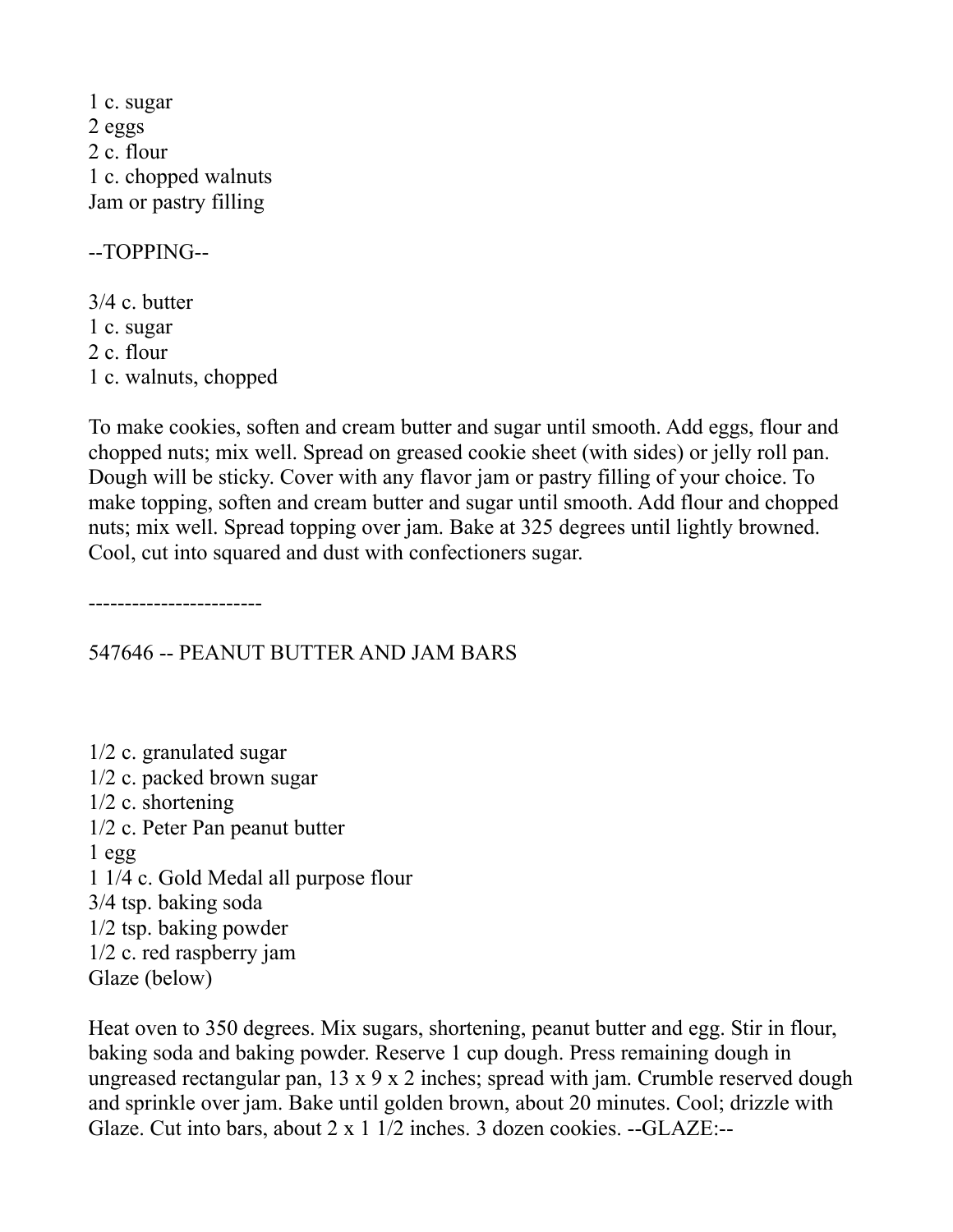2 tbsp. margarine or butter 1 c. powdered sugar 1 tsp. vanilla 1 to 2 tbsp. hot water

Heat margarine in 1 quart saucepan over low heat until melted. Mix in powdered sugar and vanilla. Beat in hot water, 1 teaspoon at a time, until smooth and of desired consistency. If using self rising flour, omit baking soda and baking powder. NOTE: Unbleached flour can be used in this recipe. High Altitude Directions (3500 to 6500 feet): for all purpose or unbleached flour, no adjustments are necessary, for self rising flour, bake about 25 minutes.

------------------------

### 547647 -- PEANUT BUTTER `N JELLY BARS

3 c. flour 1 c. sugar 1 1/2 tsp. baking powder 1 c. butter or margarine, softened 2 eggs, beaten 1 c. grape jelly 2 c. (12 oz. pkg.) Reeses peanut butter chips

Combine flour, sugar and baking powder. Cut in butter until mixture resembles coarse crumbs. Stir in beaten eggs; stir until mixture is smooth. Reserve 1/2 mixture; press remaining half onto bottom of greased 9 x 13 inch pan. Spread jelly evenly over crust. Sprinkle 1 cup peanut butter chips over jelly. Crumble remaining dough over chips. Bake at 375 degrees for 30-35 minutes. Remove from oven; immediately sprinkle with remaining 1 cup chips. Cool; cut into squares.

------------------------

547648 -- JAM CENTERS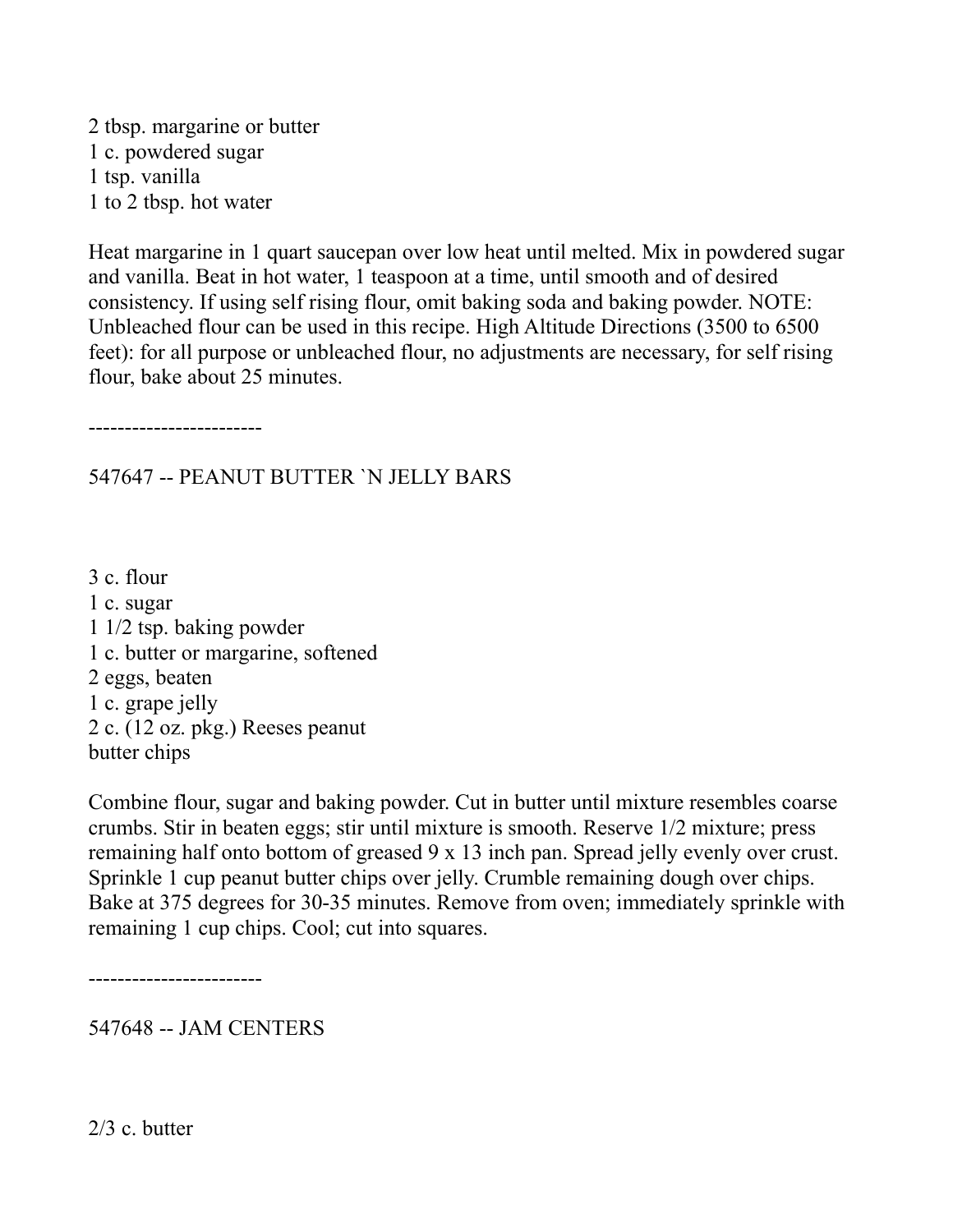1/3 c. granulated sugar 2 egg yolks 1 tsp. vanilla 1/2 tsp. salt 1 1/2 c. flour

Cream together butter and sugar until fluffy. Add egg yolks, vanilla and salt; beat well. Gradually add sifted all-purpose flour, mixing well. Shape into 3/4 inch balls; dip in a slightly beaten egg whites, then roll in 3/4 cup finely chopped walnuts. Place 1 inch apart on greased cookie sheet. Press down center of each with thumb. Bake at 350 degrees for 15 to 17 minutes. Cool slightly; remove from pan and cool on rack. Just before serving, use 1/3 cup cherry or strawberry preserves to fill centers of cookies. Makes 3 dozen.

------------------------

547649 -- JAM COOKIES

2 c. flour  $2/3$  c. sugar 1/2 tsp. baking powder 3/4 c. margarine  $1$  egg 2 tsp. vanilla Jam!

Cream together butter, sugar and egg. Blend in flour, powder, and vanilla. Roll dough into 1 inch balls. Thumb print balls. Fill thumb print with about 1 to 2 teaspoons of your favorite jam. Bake at 350 degrees for about 10 minutes. Favorite of CSR's everywhere!

------------------------

547650 -- JELLY COOKIES

1 1/2 c. flour  $1/2$  c. sugar  $1/2$  tsp. salt 2 tsp. baking powder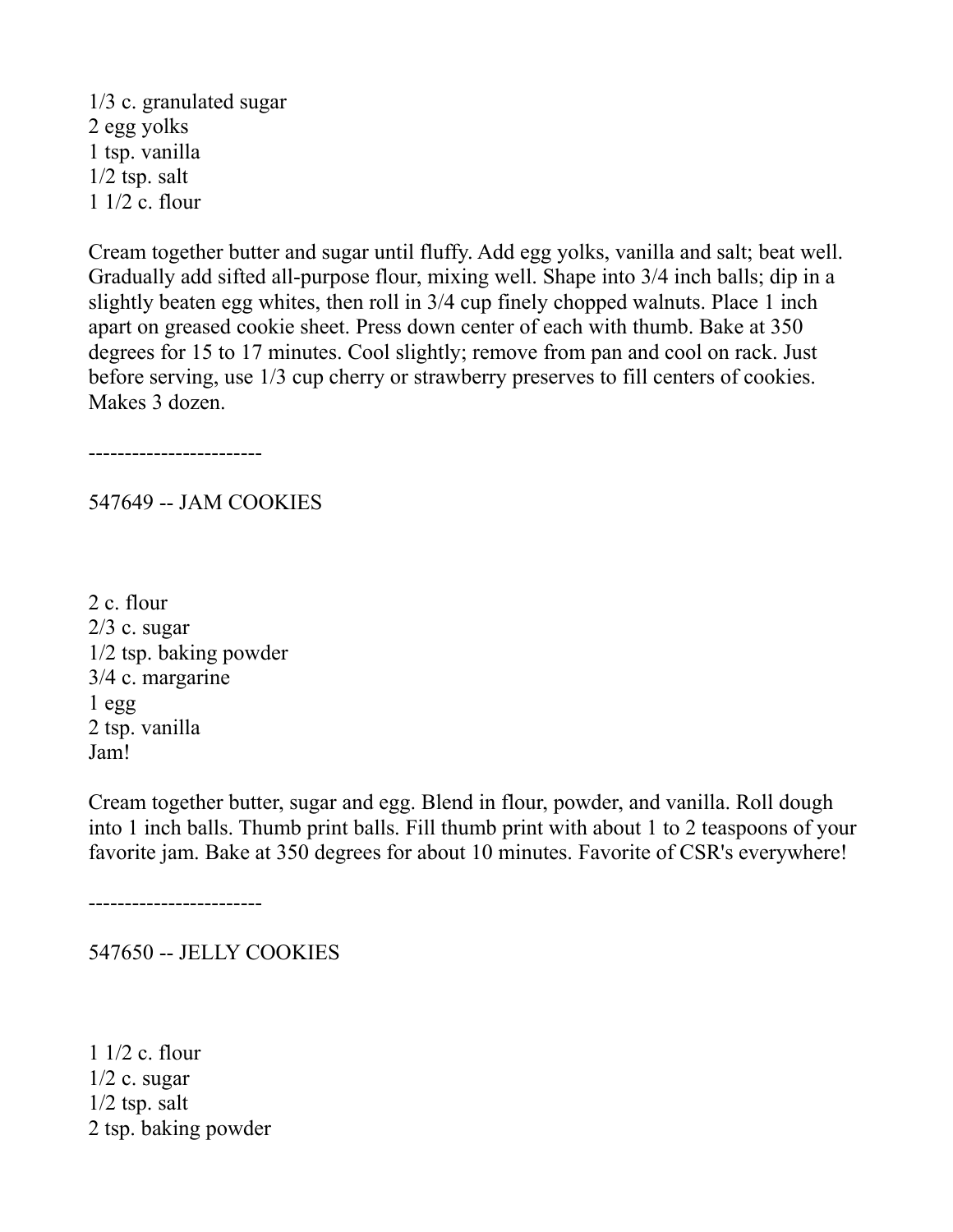1/2 c. shortening 1 egg 2 tbsp. milk

Sift dry ingredients together and cut in shortening like pie crust. Beat egg well. Reserve 1 tablespoon of egg and 1 tablespoon milk for brushing over cookie before baking. Add milk to beaten egg and vanilla. With floured hands make into small balls. Drop on ungreased pans and then dent each cookie. Put jelly in each center. Brush with egg. Bake at 400 degrees for 8 minutes.

------------------------

547651 -- JAM COOKIES

 $3/4$  c. sugar 1/2 c. shortening 1/2 c. margarine 1 egg, slightly beaten 1/8 tsp. salt 2 1/4 c. flour 3/4 c. strawberry jam 1/4 c. chopped pecans or walnuts

Combine sugar, shortening and margarine. Add egg and mix. Add flour and salt. Press 3/4 of dough into pan (approximately 7'x11"). Spread on jam and nuts. Use remaining dough to make a lattice topping. Bake at 375 degrees for 35 minutes or until golden brown.

------------------------

547652 -- JELLY ROLL

6 eggs, mixed well 1 1/2 c. sugar, added slowly 4 tbsp. water 1 1/2 c. flour 1 1/2 tsp. baking powder 1 tsp. vanilla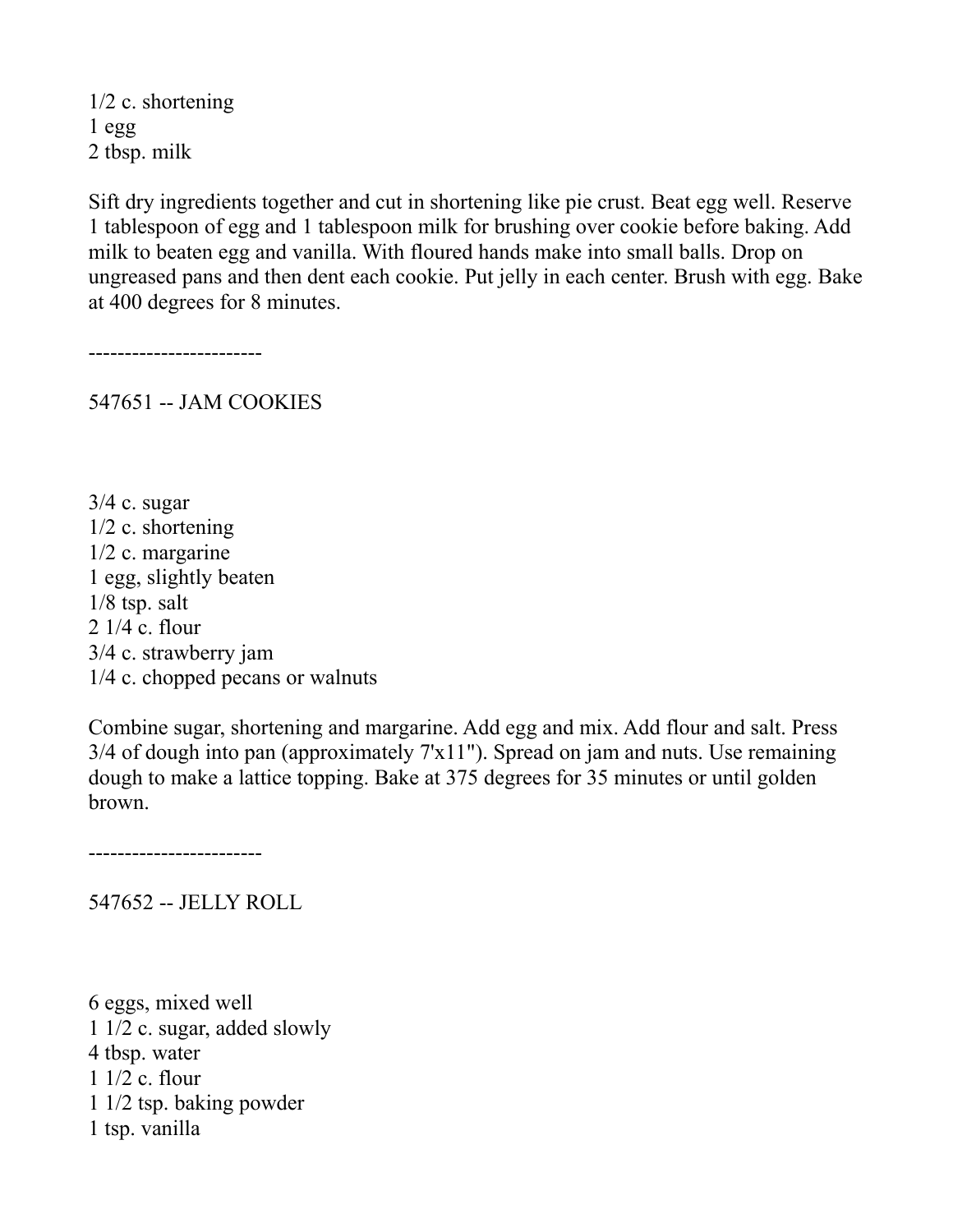Needs jelly roll pan. Line pan with waxed paper. Bake 425 degrees for 12 minutes. Remove, place face down on wet towel (wring out towel and shake to remove excess water). Peel off waxed paper, and then cut off about 1/4" from all edges. Spread with jelly; roll with towel; cut off 1/2" on each end. Sprinkle with confectioners' sugar.

------------------------

547653 -- JELLY ROLL

3 eggs, beat 5 minutes 1 c. sugar - add gradually 3/4 c. flour - add slowly 1 tsp. baking powder - add slowly 1/4 tsp. salt - add slowly  $1/3$  c. water 1 tsp. vanilla

Put waxed paper at bottom of jelly roll pan. Bake at 375 degrees for 12 to 15 minutes. Immediately turn over onto liner towel covered with confectioners' sugar. Roll (in towel) - when cooled unroll, fill with filling (lemon, blueberry, cherry and roll. Sprinkle with confectioners' sugar and serve. (Carney's Point)

------------------------

547654 -- HERSHEY'S SYRUP BROWNIES

1 stick oleo  $1/4$  tsp. salt 1 can Hershey's syrup 1 c. sugar 4 eggs 1 c. flour 1 c. chopped nuts (walnuts)

Preheat oven to 350 degrees. Cream together oleo, salt and sugar. Beat in syrup, then the eggs, one at a time. Beat in flour gradually, add nuts. Pour into greased 15"x10" pan, bake at 350 degrees for 25 minutes; cool. --FROSTING:--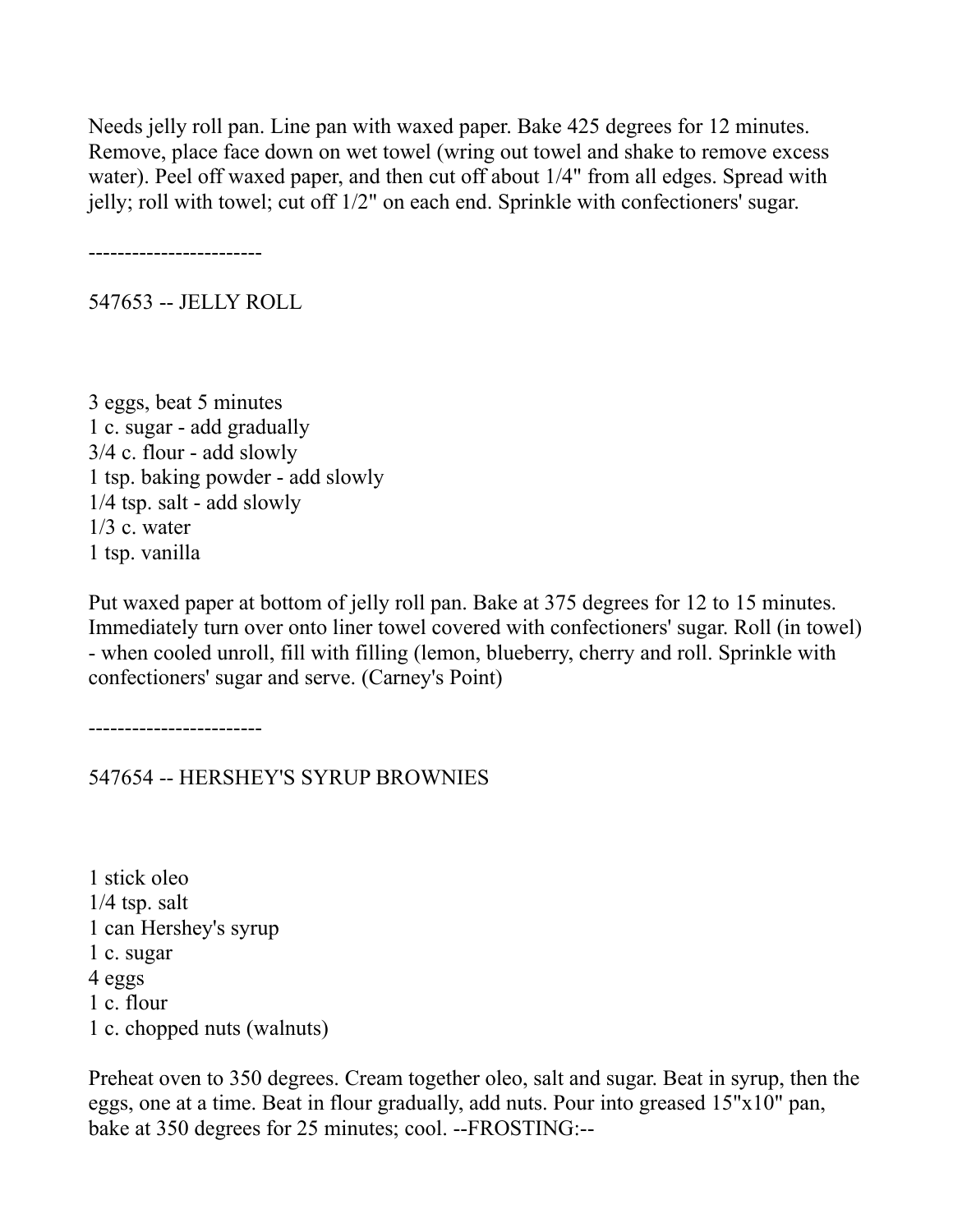1 stick oleo 1 1/2 c. sugar 1/2 c. chocolate chips 1/2 c. evaporated milk

Bring the oleo, sugar and milk to boil and boil 1 minute. Stir in chocolate chips. Stir until melted. Cool, frost brownies. Yield: 28 bars. Vicky Overmyer Lil Beeker

------------------------

547655 -- JELLY ROLL

10 to 12 egg yolks, beaten until thick 1 c. sugar 1 c. flour 2 tsp. baking powder 1 1/2 tsp. lemon extract 1/2 c. boiling water

Mix in order given. Bake 12 to 15 minutes at 350 to 375 degrees. Bake 45 to 50 minutes in tube pan. If used as a jelly roll, line the pan with waxed paper. When done, dump roll out onto towel and roll up while hot.

------------------------

547656 -- JELLY ROLL

4 egg yolks 3/4 c. sugar 1/2 tsp. vanilla 4 egg whites 1 c. sifted flour 1/2 tsp. baking powder About 2/3 c. jelly or jam

In small mixer bowl beat the egg yolks until thick and lemon colored. Gradually add 1/2 cup of the sugar, beatIng constantly. Stir in vanilla. In large mixer bowl beat the egg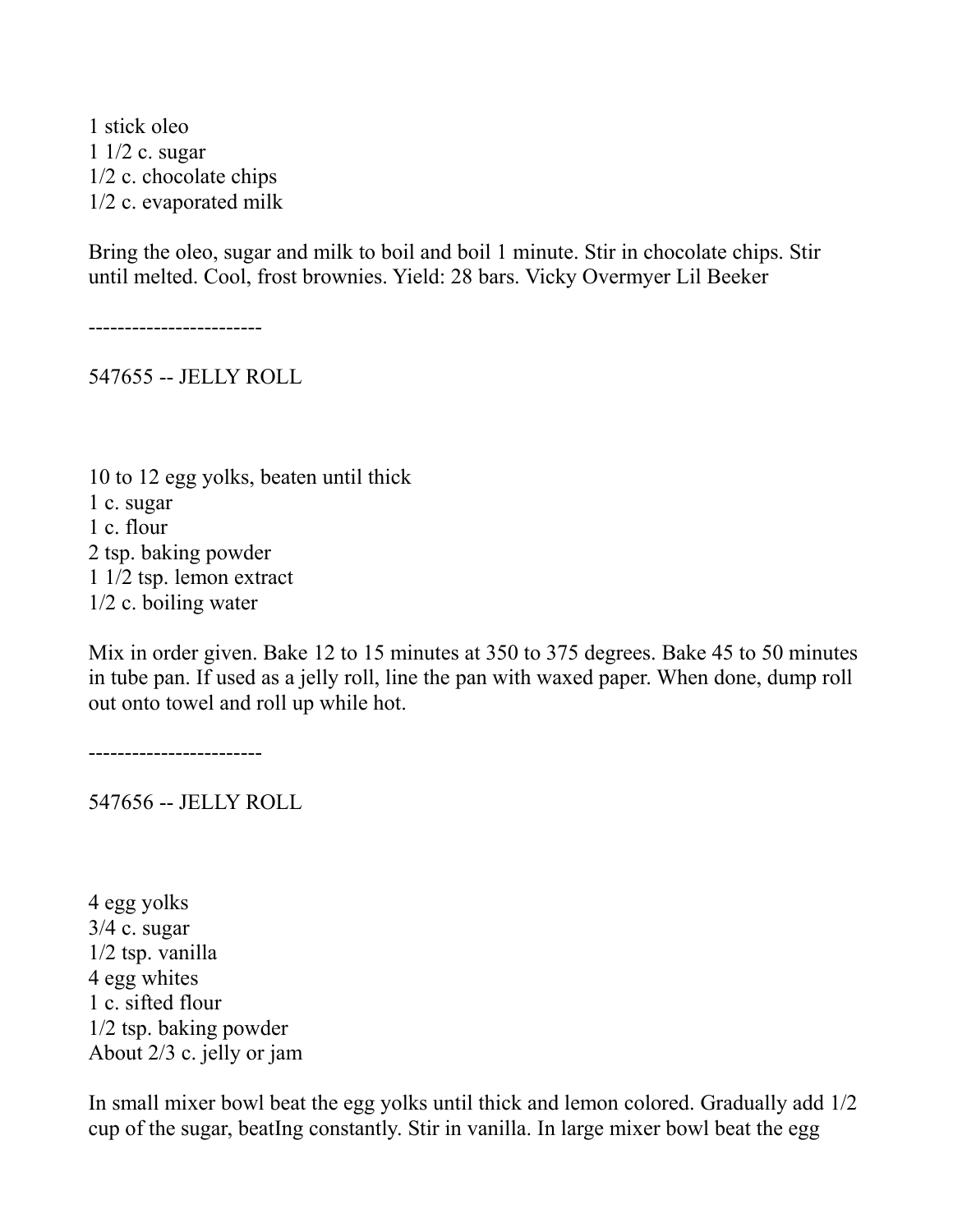whites until soft peaks form. Gradually add remaining sugar, beating to stiff peaks. Gently fold in yolk mixture. Sift together flour, baking powder and 1/4 teaspoon salt; fold into egg mixture. Spread mixture evenly in greased and floured 15 1/2 x 10 1/2 x 1 inch baking pan. Bake in moderate oven (375 degrees) for 10-12 minutes. Loosen edges and immediately turn out onto kitchen towel sprinkled with confectioners sugar. Roll up cake and towel, starting with long side. Cool. Unroll cake; remove towel. Beat jelly slightly with fork to soften. Spread over cake. Roll up cake; sprinkle with powdered sugar.

------------------------

547657 -- JELLY ROLL

3 eggs, separated 1 c. sugar 6 tbsp. hot water 1 c. flour 1 tsp. baking powder 1/4 tsp. salt 1 tsp. almond extract Powdered sugar

--FILLING:--

Strawberry jelly or Any fresh fruit Cool Whip

Beat egg whites until stiff, set aside. Beat egg yolks until thick and lemon colored, add sugar gradually. Beat. Add hot water and dry ingredients alternately. Fold in egg whites and flavoring. Pour in a greased wax paper lined and greased again jelly roll pan. Bake 350 for 15 minutes. While cake is baking prepare a towel with sifted powdered sugar on it. Remove from oven turn on towel remove paper roll up. Spread with strawberries or strawberry jelly. Granddaughter

------------------------

547658 -- NUTJAMMER COOKIES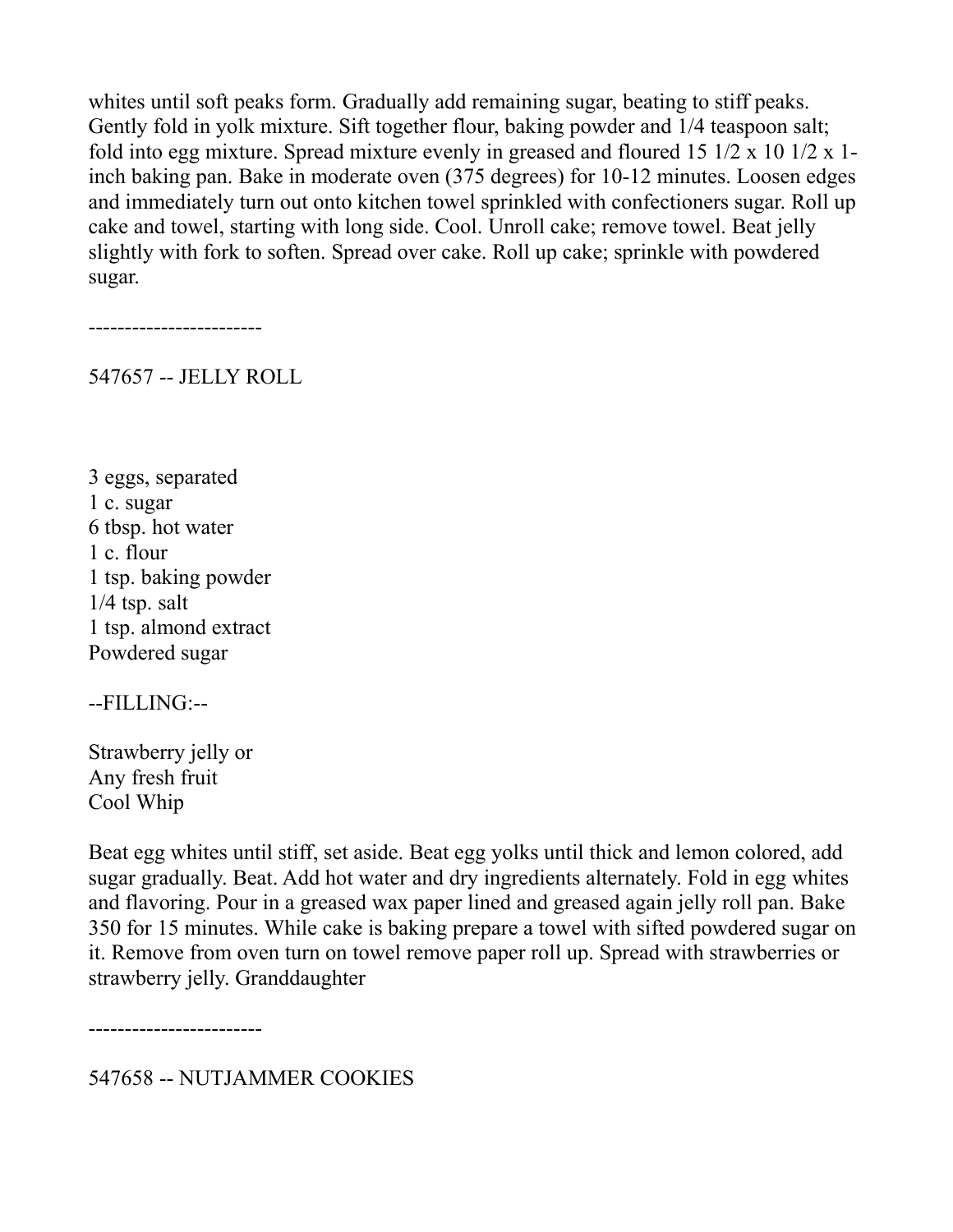1 c. butter 8 oz. pkg. cream cheese 2 c. sifted flour 1/2 tsp. baking powder 2 c. finely chopped shelled walnuts 12 oz. jar apricot or peach jam 2 tsp. sugar 1/3 c. confectioners' sugar

Cream butter and cheese. Sift flour and baking powder and add to creamed mixture. Chill dough 2 to 3 hours. Heat oven to 375 degrees, quick moderate. Mix nuts, jam and granulated sugar. Divide dough into 4 equal parts; work with 1/4 of dough at a time. Refrigerate remaining dough. Roll dough very thin (1/16 inch) on lightly floured clothcovered board. Cut 2 inches squares. Place on baking sheet. Place 1 teaspoon nut mixture in center of square and top with another square of dough. Press edges together with floured tines of a fork. Bake 15 to 20 minutes, or until lightly browned. When completely cooled, sprinkle tops with confectioners' sugar. Makes about 5 dozen.

------------------------

### 547659 -- JAM FLAVORED COOKIES

1 c. sugar 3/4 c. butter 1 egg 1/4 c. pineapple or raspberry preserves 2 1/4 c. sifted flour 1 tsp. baking soda  $1/2$  tsp. salt

Preheat oven to 375 degrees. Cream butter and sugar together, then beat in egg and preserves. Add dry ingredients to creamed mixture, mixing thoroughly. Drop by teaspoonfuls on ungreased cookie sheet. Bake 10 minutes or until delicately browned. Cool on cookie sheet 2 minutes, remove from pan. 3 1/2 dozen.

------------------------

547660 -- FUDGE JAMBLES BARS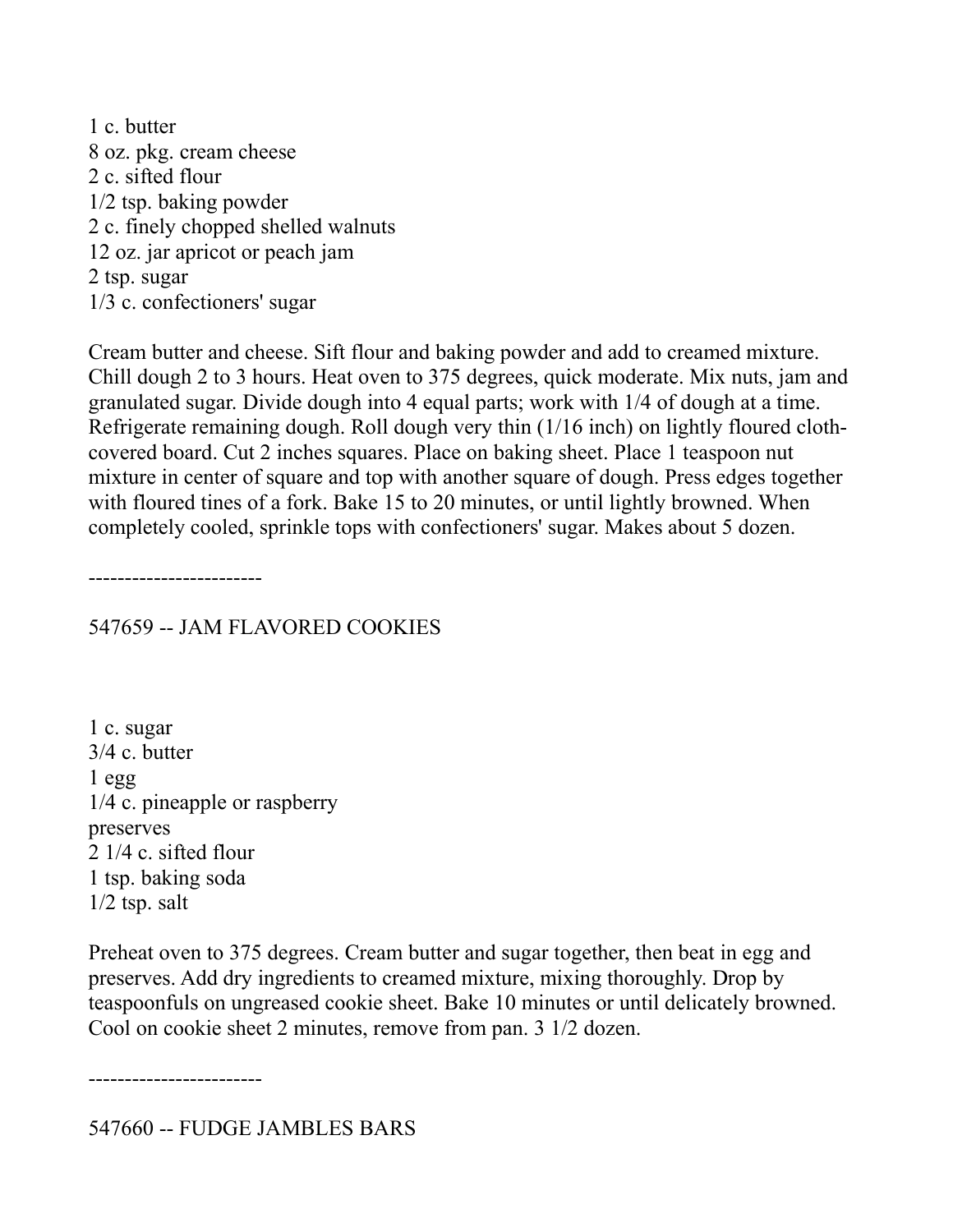6 oz. chocolate chips 3/4 c. plus 2 tbsp. oleo 1 (14 oz.) can sweetened condensed milk 1 tsp. vanilla 1 1/4 c. brown sugar 1 egg 1 1/2 c. flour 1 1/2 c. oatmeal 3/4 c. nuts

Melt chocolate with 2 tablespoons oleo and milk. Add vanilla. Set aside. Cream 3/4 cup oleo and brown sugar. Add eggs and beat. Mix in flour and oatmeal. Press 2/3 into 15x10 pan. Reserve 1/3 for top. Spread chocolate mixture on top. Add nuts to remaining oatmeal mixture. Sprinkle on top. Bake 15-18 minutes at 350 degrees.

------------------------

547661 -- PEANUT BUTTER CHIP AND JAM BARS

1/4 c. butter 1/4 c. shortening 1/2 c. powdered sugar 2 egg yolks 1 c. flour 1/2 c. apricot preserves 1/2 c. strawberry preserves 2 c. peanut butter chips  $1/4$  c. sugar

In medium mixer bowl cream butter, shortening, powdered sugar and egg yolks. Stir in flour. Press mixture evenly onto bottom of ungreased 9x13 pan. Bake at 350 degrees for 10 minutes. Remove from oven. Spread with combined apricot and strawberry preserves. Sprinkle with 1/2 cup peanut butter chips. In medium mixer bowl, beat egg whites until frothy; gradually add 1/4 cup sugar. Beat until stiff peaks form; fold in 1/2 cup peanut butter chips. Spread carefully over preserves. Bake at 350 degrees for 15 to 20 minutes or until lightly browned. Remove from oven, sprinkle with 1 cup peanut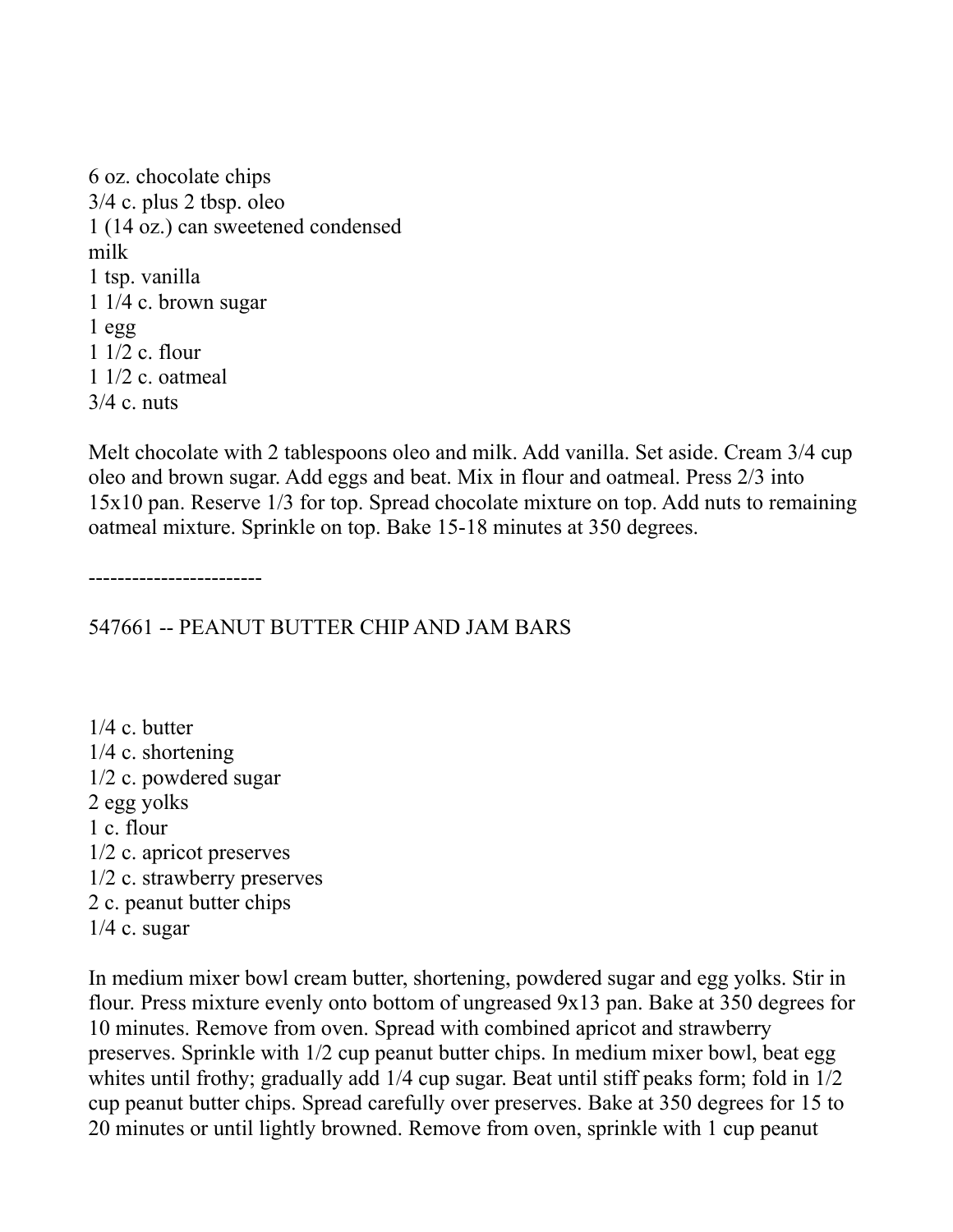butter chips. Cool. Cut into 2x1 inch bars. Shady Oaks Elem.

------------------------

## 547662 -- CHOCOLATE SYRUP BARS

1 c. sugar 1/4 c. shortening 1 lg. can chocolate syrup 4 eggs 1 tsp. vanilla 1 c. plus 1 tbsp. flour 1/2 tsp. baking powder  $1/2$  c. nuts

Mix well and bake at 350 degrees.

------------------------

547663 -- OATMEAL JAM SQUARES

2 c. oats (quick or reg.) 1 c. margarine 1/2 c. chopped nuts 3/4 tsp. salt 3/4 c. - 1 c. preserves 1 3/4 c. flour 1 c. brown sugar, packed 1 tsp. cinnamon 1/2 tsp. soda

Combine all ingredients except preserves in large bowl; beat at low speed until mixture is crumbly. Reserve 2 cups mixture. Press remaining onto bottom of greased 13 x 9 inch pan. Spread preserves evenly over this and sprinkle with rest of reserved mixture. Bake at 400 degrees for 25 minutes or until golden. Cool and cut in squares.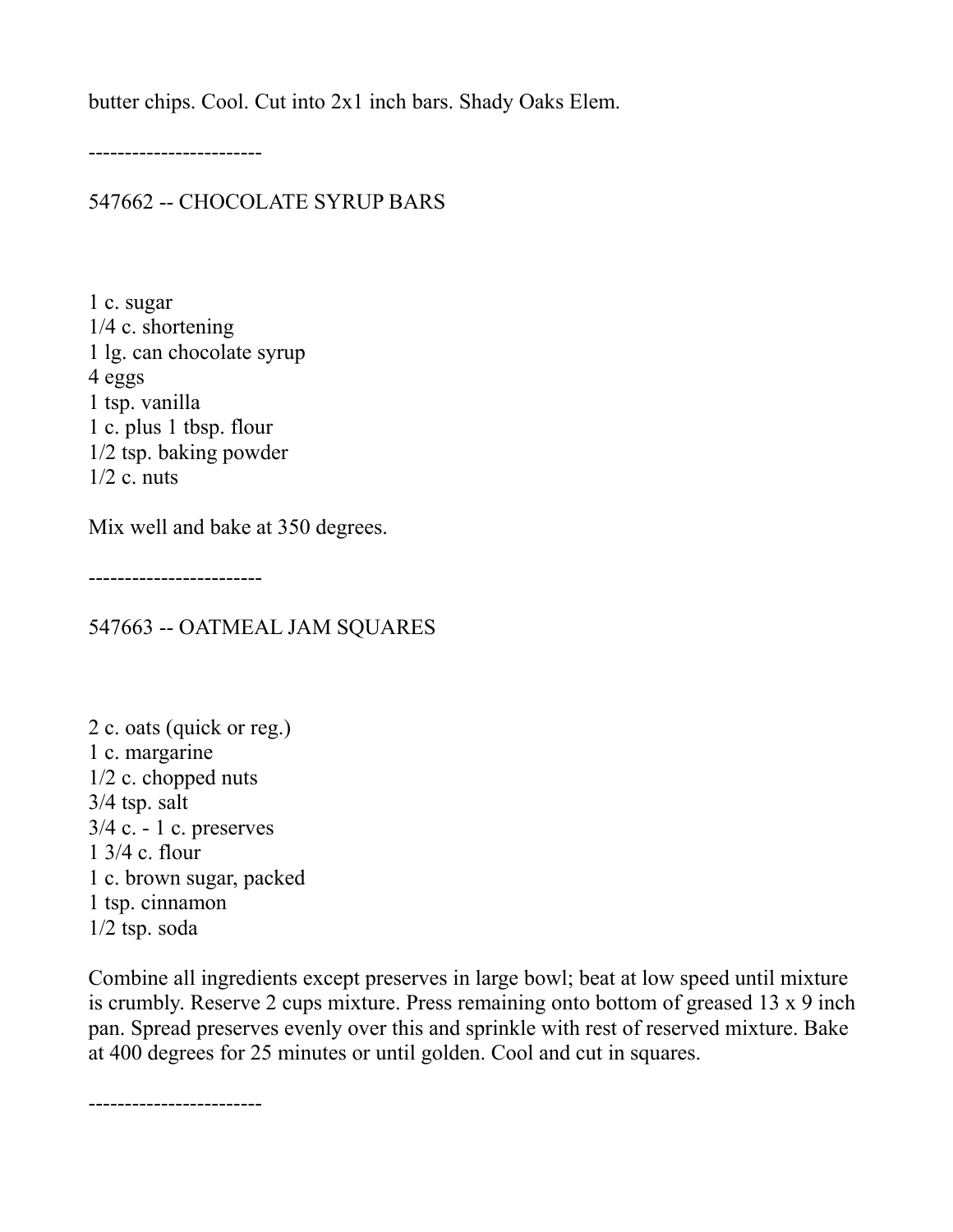### 547664 -- AUSTRIAN JAM COOKIES

1/2 c. butter, softened  $1/2$  c. sugar 1 tsp. vanilla 1 egg, separated 1 1/4 c. sifted all purpose flour 2/3 c. chopped almonds Raspberry jam

Beat butter, sugar, vanilla and egg yolk in medium sized bowl until fluffy. Stir in flour; gather dough into a ball; chill several hours. Roll level teaspoon of dough into balls. Dip into slightly beaten egg white; roll in almonds. Place on ungreased cookie sheets 1 inch apart. Press an indentation with finger in each; fill with jam. Bake in slow oven (330 degrees) for 20 minutes or until lightly golden. Cool on wire racks.

------------------------

547665 -- JELLY ROLL

4 eggs 1 c. sugar 1 c. flour 1 tsp. baking powder 1 pinch salt 1 tsp. vanilla flavor

Beat eggs until very fluffy. Mix all dry ingredients and slowly add to beaten eggs. Add vanilla. Pour on greased deep cookie sheet and bake at 375 degrees for 12 to 15 minutes. Sprinkle a large towel with sugar. Turn cooked layer on towel and roll. Let cool. Unroll and add your favorite filling. Roll again and let stand for 2 hours before slicing.

------------------------

547666 -- JAMIE'S FAVORITE OATMEAL COOKIES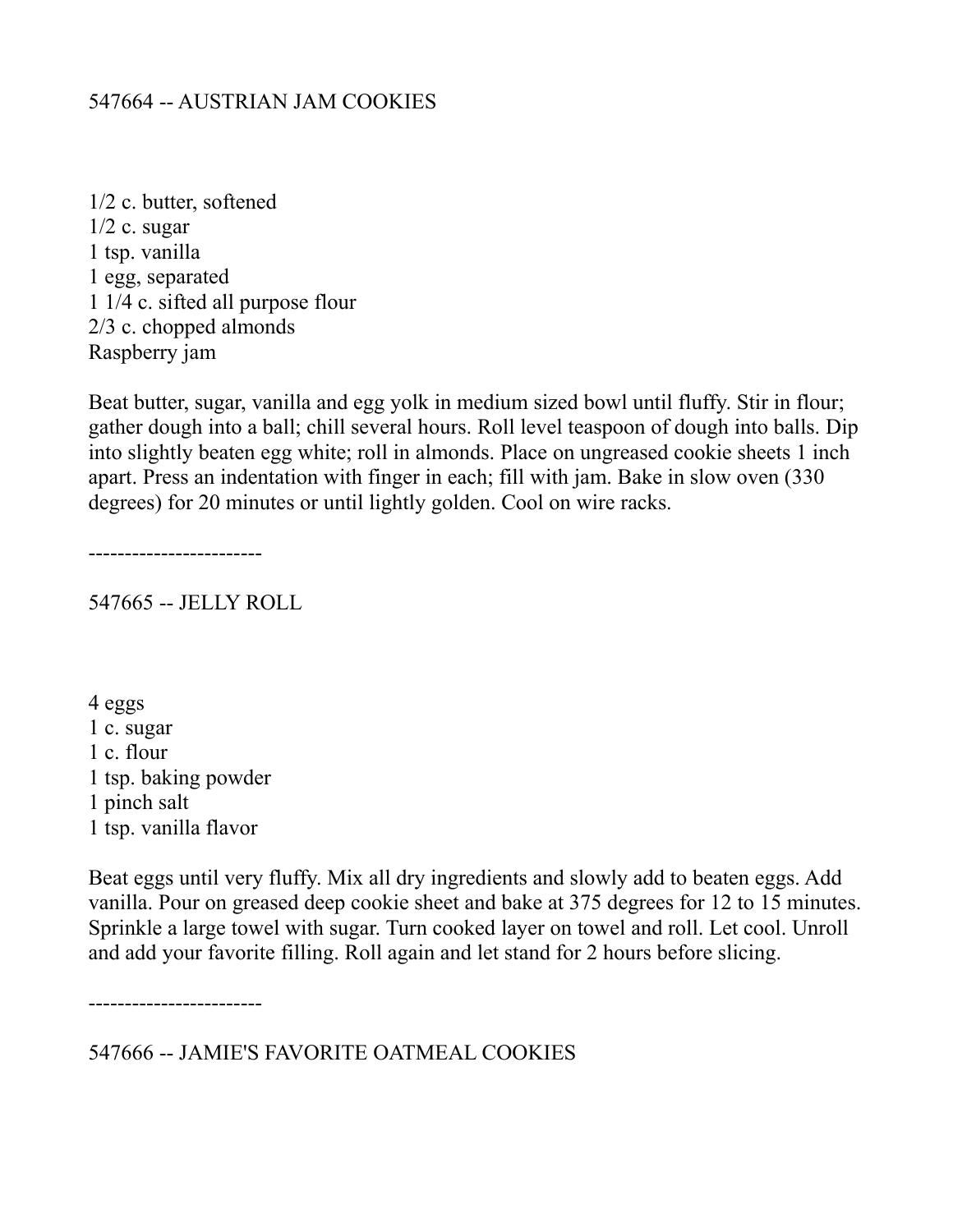1 c. shortening 1 c. brown sugar 1 c. white sugar 2 eggs, slightly beaten 1 1/2 tsp. vanilla 1 1/2 c. flour 1 tsp. salt 1 tsp. soda 1 tsp. cinnamon 3 c. oatmeal 1/2 c. pecans

Cream shortening and sugar. Add vanilla and beaten eggs, then add the dry ingredients. Mix well. Add the oatmeal and nuts. Drop by spoonful onto a baking pan. Bake for 10 minutes or until light brown in a 350 degree oven.

------------------------

547667 -- JELLY ROLL

1 1/2 c. cake flour 1 1/2 tsp. baking powder 4 lg. or 5 sm. eggs 1 1/2 c. sugar Pinch of salt 9 tbsp. hot water 1 1/2 tsp. vanilla

Beat eggs until yellowed color; add sugar and beat a while. Add vanilla. Sift baking powder, flour and salt together; add to egg mixture. Beat well, then add hot water and beat awhile again. Bake in a hot oven until light brown at 350-400 degrees.

------------------------

547668 -- CHOCOLATE SYRUP BROWNIES

1/2 c. butter 4 eggs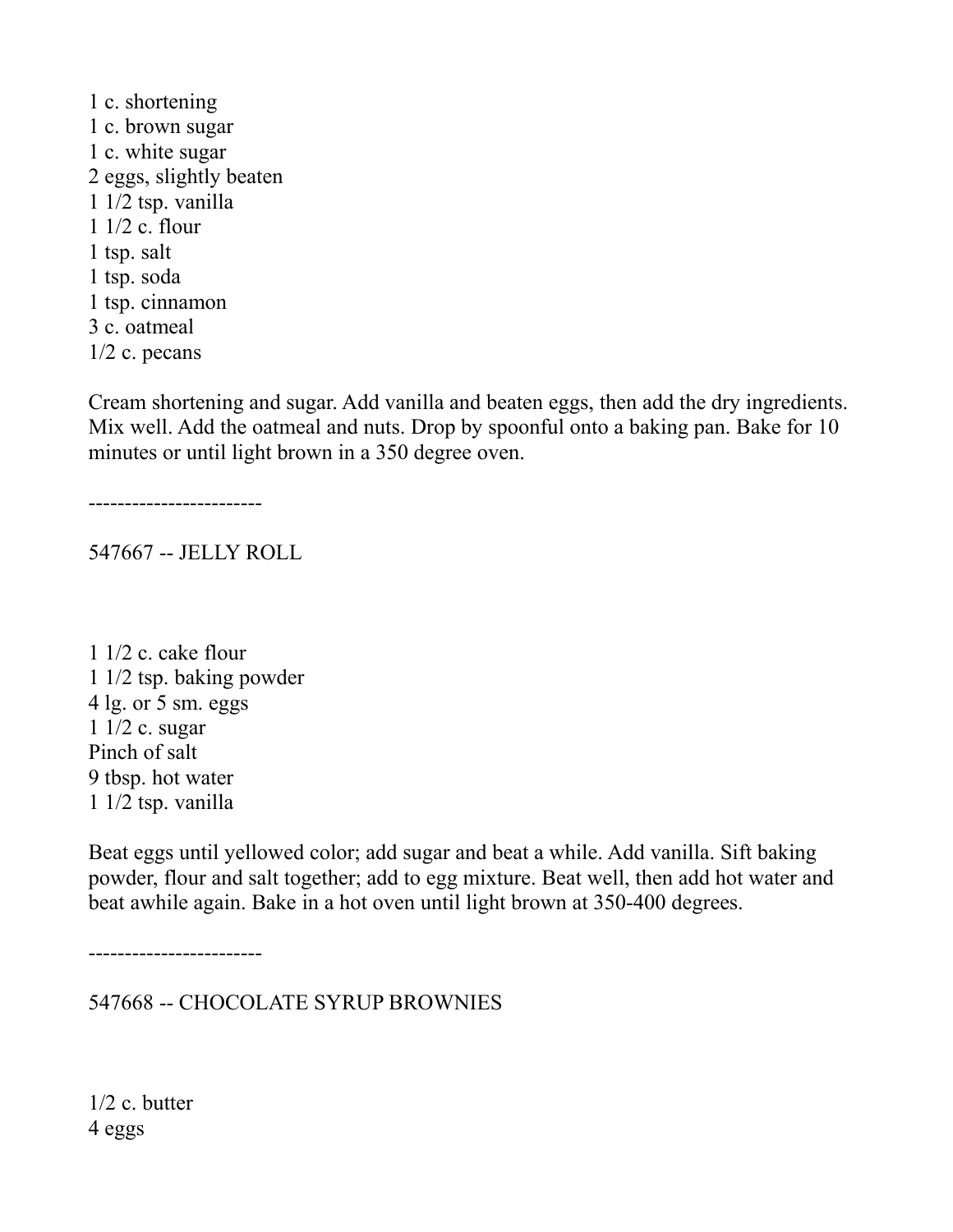1 c.  $+$  1 tbsp. flour 1/2 c. chopped nuts 1 c. sugar 1 (1 lb.) can chocolate syrup 1 tsp. vanilla

Cream butter and sugar. Beat in eggs and chocolate syrup. Add flour and blend well. Stir in vanilla and nuts. Bake in 2"x8" square, greased pan at 350 degrees for 25 minutes. --FROSTING:--

6 tbsp. butter or oleo 1 c. sugar 6 tbsp. milk

Melt and boil 2 minutes. Add 1 cup chocolate chips. Peggy Harry

------------------------

547669 -- CHOCOLATE SYRUP BROWNIES

1 stick oleo 1 c. sugar 4 eggs 1 can chocolate syrup 1 c. flour 1 c. nuts 1 tsp. vanilla

Cream sugar and butter. Add the other ingredients one at a time until batter is completely mixed. Bake at 350 degrees for 25 to 30 minutes or until done.

------------------------

547670 -- JELLY ROLL

4 eggs, separated 1 tsp. vanilla extract 3/4 c. granulated sugar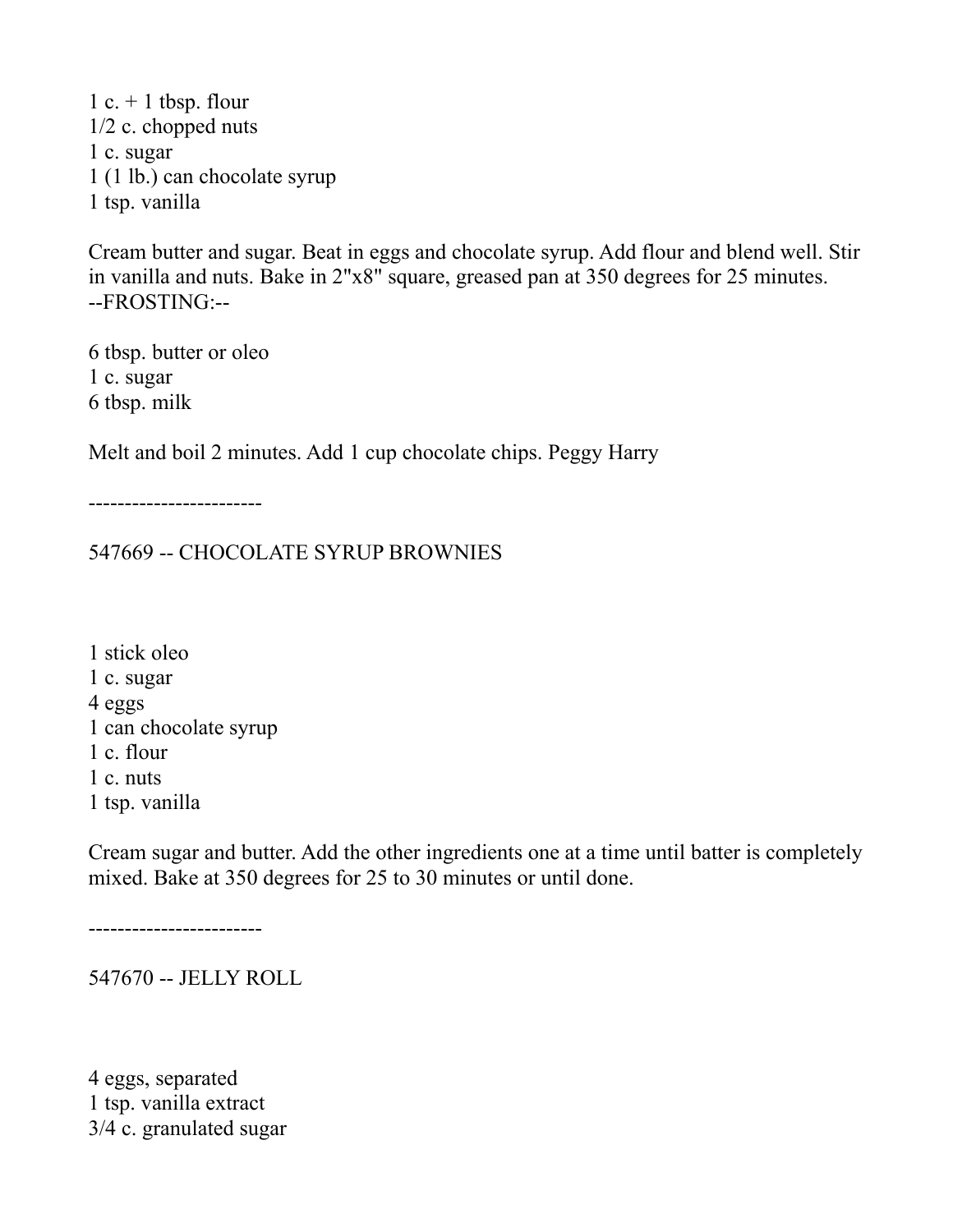1 c. sifted cake flour 1/2 tsp. baking powder 1/4 tsp. salt Powdered sugar 1 (10 oz.) jar strawberry jelly or jam

Preheat oven to 375 degrees. Grease a 15"x10"x1" jelly roll pan. Line pan with waxed paper, grease paper. In medium bowl, beat egg yolks until foamy. Add vanilla and granulated sugar, beat until thick and pale. In a sifter combine cake flour, baking powder and salt. Gradually sift over egg yolk mixture, folding in while sifting. In another medium bowl, beat egg whites until stiff but not dry; fold into egg yolk mixture. Pour into prepared pan; smooth top. Bake 12 to 15 minutes or until top springs back when pressed lightly. Sprinkle a clean towel with powdered sugar. Immediately invert cake into sugar coated towel. Peel off paper, trim edges. Starting at short end, roll up cake and towel. Cool on a wire rack. Unroll cake; spread with jelly or jam. Re-roll cake, without towel; place on long platter, seam side down. Dust with powdered sugar. To serve, cut in 1" slices. Makes 1 cake.

------------------------

547671 -- CHOCOLATE SYRUP BROWNIES

1 c. sugar 1 stick oleo 4 eggs 1 lg. can (16 oz.) Hershey syrup 1 c. flour  $1/2$  c. nuts

Cream sugar and oleo; add 4 eggs beating after each and add 1 can Hershey syrup, 1 cup flour and 1/2 cup nuts. Bake 350 degrees until done, 25 to 30 minutes. --FROSTING:--

1 1/2 c. sugar 6 tbsp. milk 6 tbsp. butter

Boil 1 minute, stirring constantly. Remove from heat and add 1/2 cup chocolate chips. Beat. If too thick, add more milk.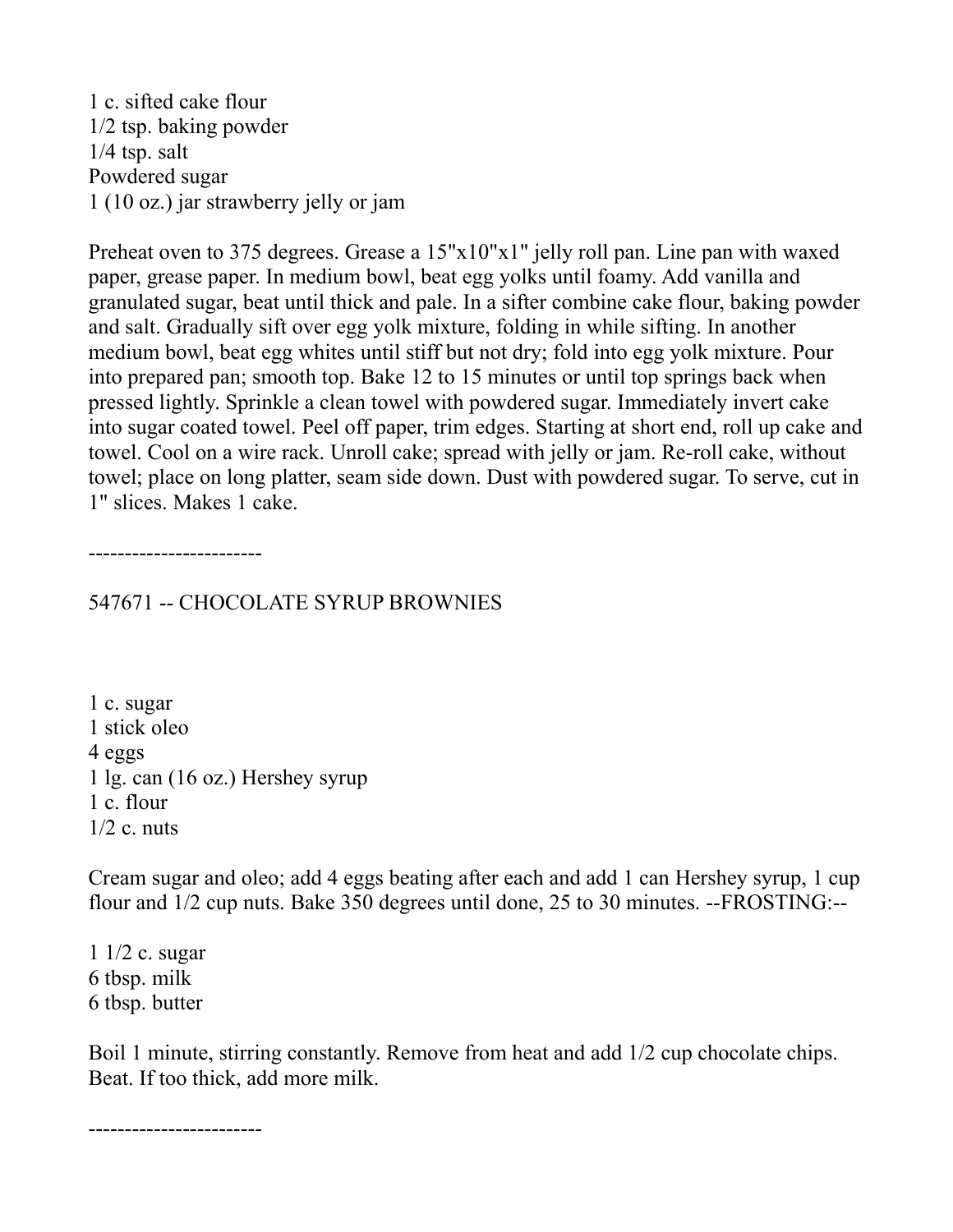#### 547672 -- JELLY FROSTING

 $1/2$  c. jelly 1 unbeaten egg white 2 tbsp. sugar

Combine all ingredients and a dash of salt in top of double boiler. Cook over boiling water, beating constantly until stiff peaks form. Remove from heat. Beat until spreading consistency, about 2 minutes. Frosts 2 (8 inch) layers or 24 cupcakes.

------------------------

547673 -- JAM BARS

3 c. flour 2 tsp. baking powder 1/2 tsp. salt 1 1/2 c. margarine 2 c. brown sugar, packed 3 c. quick oatmeal 2 c. jam

Cut margarine into dry ingredients. Put 2/3 of crumbly mixture in ungreased 13 x9 x 2 inch or 15 x 10 x 1 inch pan. Spread jam over all. (Mix jam with fork first to soften some). Sprinkle rest of crumbs over jam. Bake at 375 degrees for 30-35 minutes. Cut while warm then leave to cool thoroughly.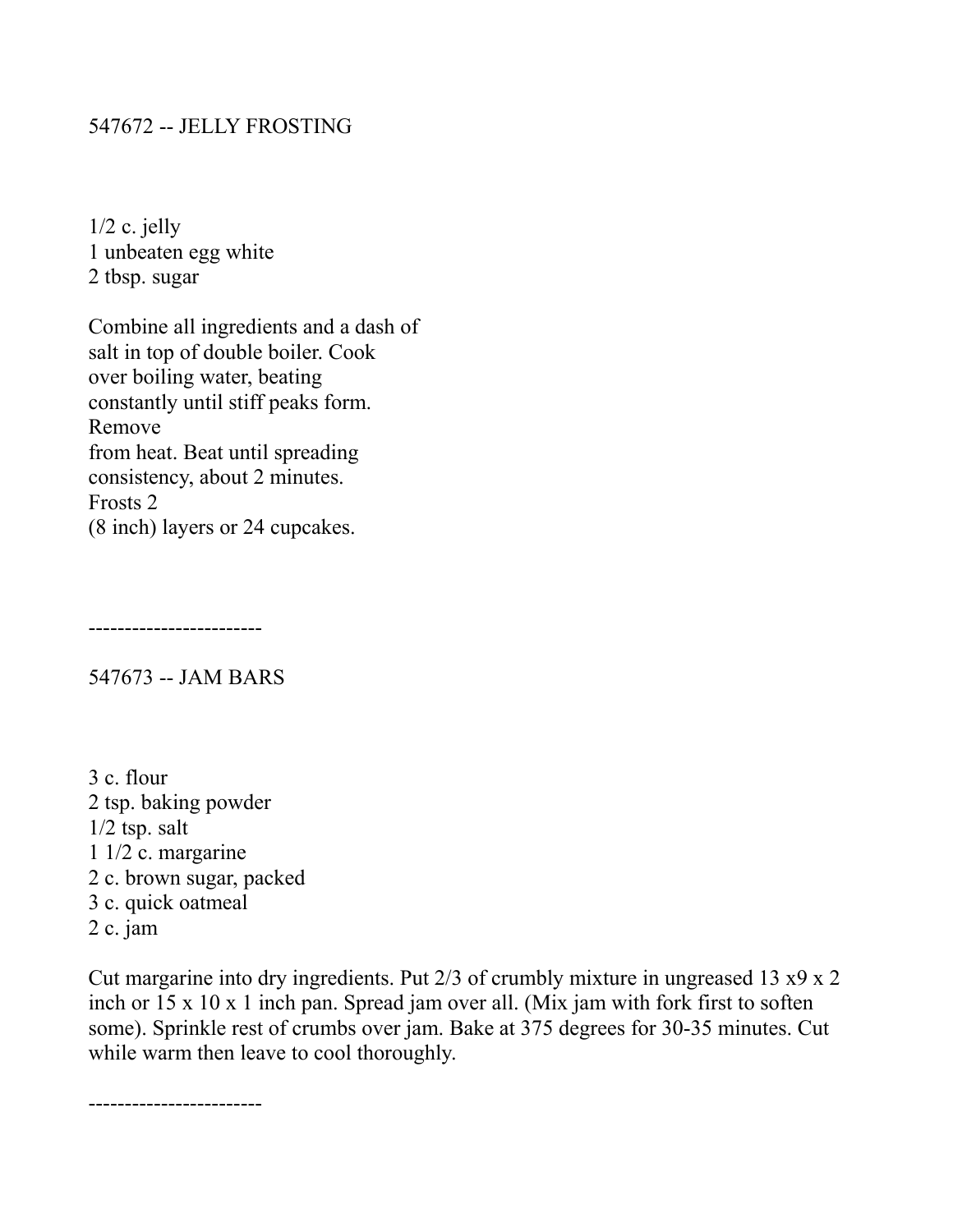## 547674 -- WALNUT TORTE WITH RASPBERRY JAM & BROWN SUGAR NUT TOPPING

1 1/2 c. walnuts, finely grated 1/3 c. flour 1/4 c. sugar 3/4 stick butter (3 oz.), room temperature 3/4 c. raspberry jam 3 eggs 1 1/4 c. brown sugar  $1/2$  c. flour 1 tsp. baking powder 1 tsp. vanilla 1 c. walnuts, chopped

In large bowl of electric mixer, beat together grated walnuts, flour, sugar and butter until blended. Pat dough evenly on bottom of lightly buttered 10 inch springform pan. Spread raspberry jam over dough. Beat eggs with remaining ingredients until blended. Pour egg mixture into the crust. Bake in 350 degree oven for about 35-40 minutes or until a cake tester, inserted in center, comes out clean. Allow to cool in pan. Sprinkle with a dusting of powdered sugar to decorate. Serves 12.

------------------------

547675 -- CHOCOLATE SYRUP BROWNIES

1 stick margarine 1 c. sugar 4 eggs

Beat together and add alternately: 1 lb. can Hershey chocolate syrup 1 c. flour

Stir until smooth. Add: 1/2 c. nuts

Spread in 11x15 greased pan and bake 30 minutes, 350 degrees.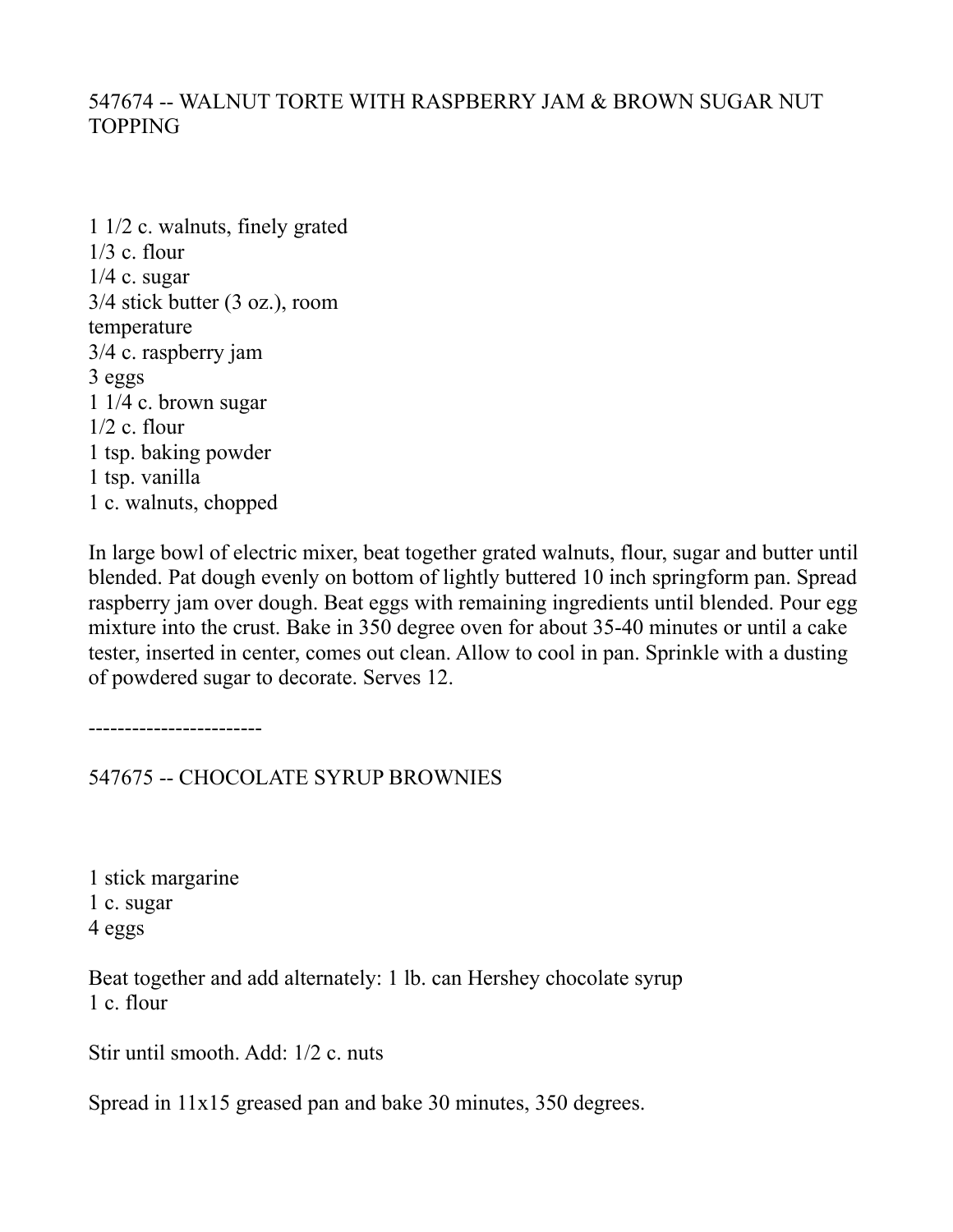------------------------

#### 547676 -- DANISH JAM COOKIES

1 c. Mazola margarine or butter  $1/2$  c. sugar 1/2 c. Karo syrup (light or dark) 2 eggs, separated 2 1/2 c. unsifted flour (add 3/4 c. more, if needed) 2 c. chopped walnuts

In large bowl with mixer, beat at medium speed butter and sugar until smooth. Beat in syrup and egg yolks. Stir in flour. Chill 1 hour. Shape into 1-inch balls. Dip into slightly beaten egg whites. Roll into nuts. Place 2 inches apart on greased cookie sheet. With thumb, make indentation in center of each. Bake in 325 degree oven for 20 minutes until golden. If necessary, press again with thumb. Remove from cookie sheet. Place on rack. While still warm, fill with jam or cherries. Makes 4 dozen.

------------------------

547677 -- JELLY CENTERED COOKIES

3 sticks butter, melted 1 c. sugar 2 egg yolks 3 1/2 c. flour Strawberry or raspberry jelly

Preheat oven to 350 degrees. Blend all dry ingredients. Add melted butter and eggs. Blend together. Roll small balls, press down with thumb and fill with teaspoon of jelly. Bake 8 to 10 minutes until slightly brown. Makes about 4 dozen.

------------------------

547678 -- JAM SQUARES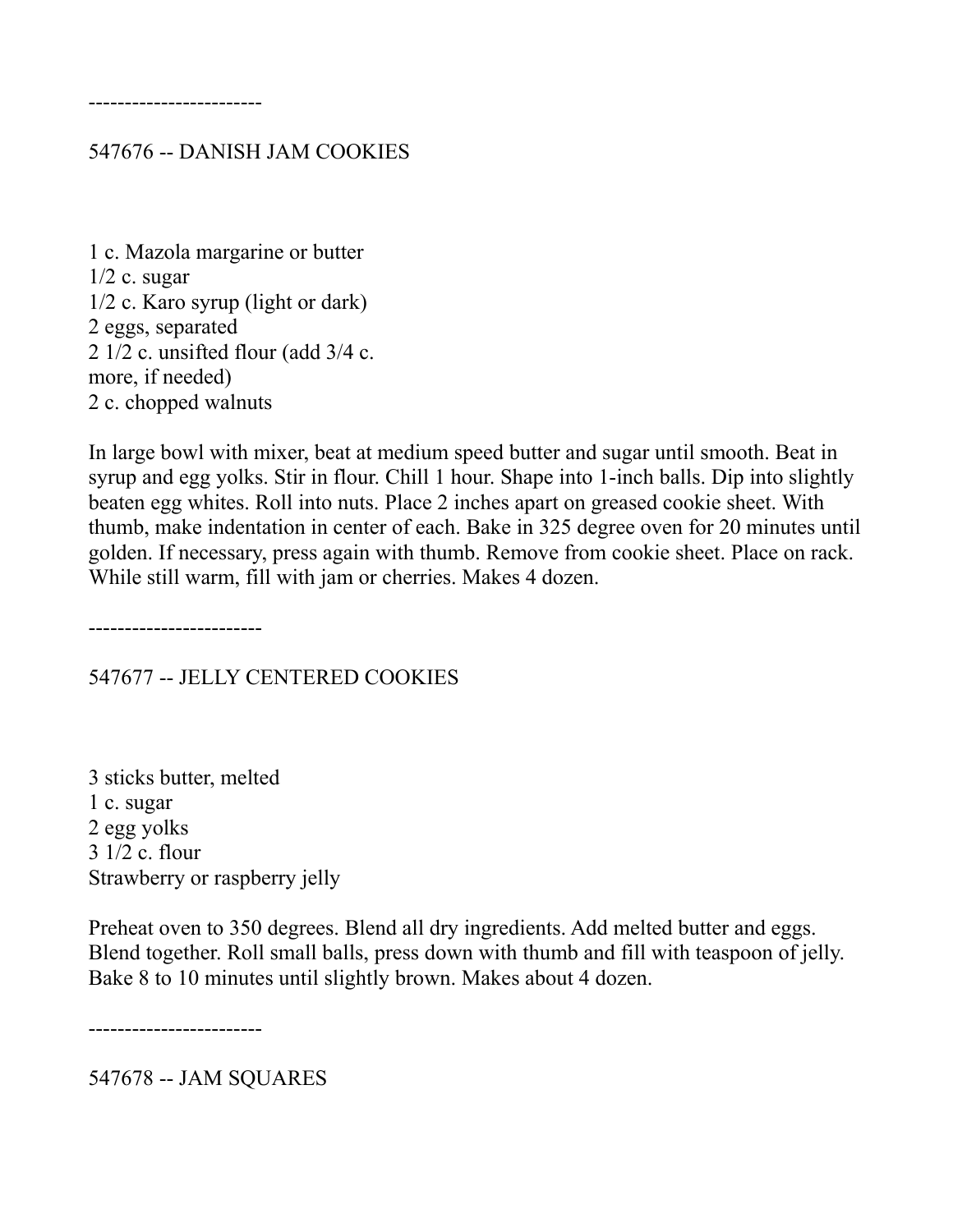3 c. flour 1 c. sugar 1 egg 2 tsp. vanilla 2 tsp. baking powder 1 c. (2 sticks) oleo or butter (softened) 1 jar preserves or jam

Combine first 6 ingredients to make a smooth dough. Spread 1/2 of batter in 9x13 pan. Spread preserves over batter. Sprinkle remaining dough on top. Bake for 30 minutes at 350 degrees.

------------------------

#### 547679 -- DANISH JAM COOKIES

1 c. margarine  $1/2$  c. sugar 1/2 c. Karo syrup 2 eggs, separated 2 c. chopped nuts 2 1/2 c. flour Jam or jelly

In large bowl with mixer at medium speed beat margarine and sugar until smooth. Beat in Karo and egg yolks. Stir in flour. Chill 1 hour. Shape into 1 inch balls. Dip into slightly beaten egg whites. Roll in nuts. Place 2 inches apart on greased cookie sheet. With thumb make indentation in center of each. Bake in 325 degree oven for 20 minutes or until golden brown. If necessary, press again with thumb. Remove from cookie sheet, place on rack. While still warm fill with jam. Cool. Makes about 4 dozen.

------------------------

547680 -- RASPBERRY JAM SQUARES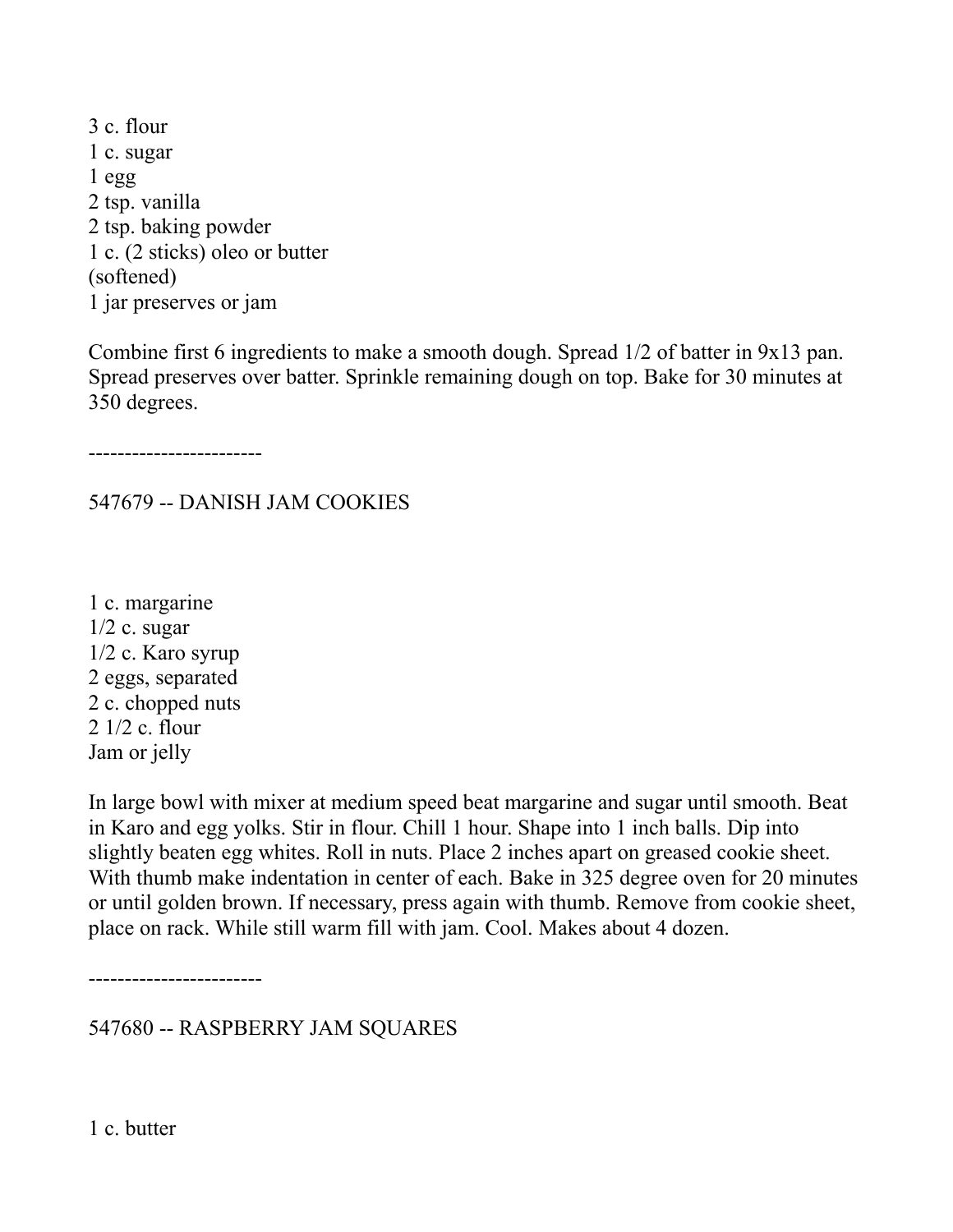1 c. sugar 1 beaten egg 3 c. flour 2 tsp. baking powder 1/8 tsp. salt 1 tbsp. vanilla 1 c. raspberry jam 4 tbsp. sugar

Cream butter and sugar in a large mixing bowl. Blend in beaten egg, flour, baking powder, salt and vanilla. Spread half this mixture in a 9 x 13 inch pan. Top with jam, then sprinkle remaining crumb mixture over top. Sprinkle with sugar. Bake at 325 degrees for 60 minutes. Cut when cool. Makes 20 tarts.

------------------------

#### 547681 -- CHOCOLATE MINT JELLY ROLL

1 c. cake flour or 3/4 c. all purpose flour 1/4 c. cocoa (unsweetened) 1 tsp. baking powder 1/4 tsp. salt 3 eggs 1 c. granulated sugar  $1/3$  c. water 1 tsp. vanilla

#### --FILLING:--

1 c. heavy cream 1/4 c. powdered sugar 1/2 tsp. mint extract 10 drops green food coloring

Whipped to soft peaks. --CHOCOLATE GLAZE:--

2 oz. unsweetened chocolate 3 tbsp. butter or margarine 1 c. powdered sugar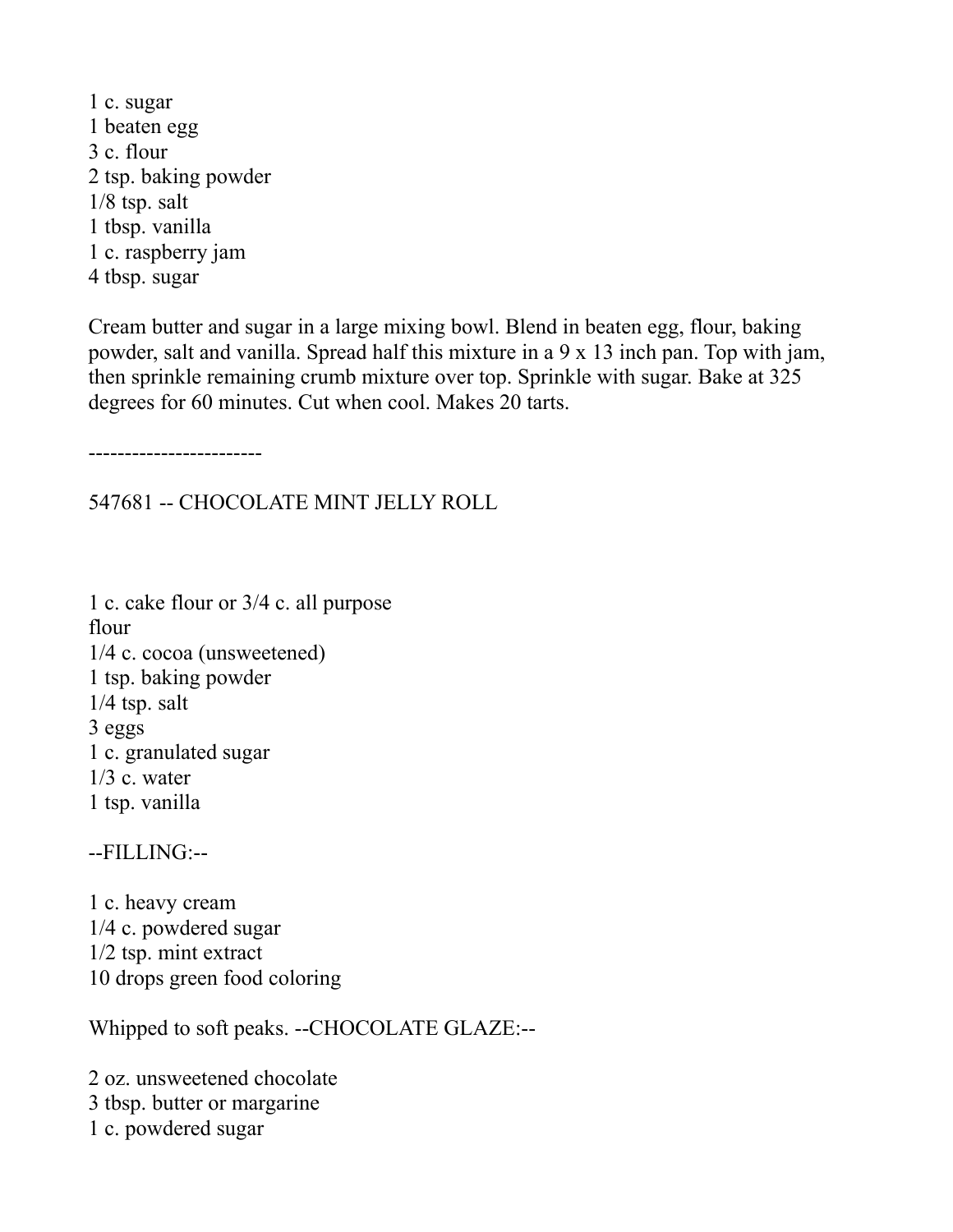### 3/4 tsp. vanilla

Heat oven to 375 degrees. Line jelly roll pan,  $15 \frac{1}{2} \times 10 \frac{1}{2} \times 1$  inch, with aluminum foil or waxed paper; grease. Stir together flour, cocoa, baking powder, and salt; set aside. In small mixer bowl beat eggs about 5 minutes or until very thick and lemon colored. Pour eggs into large mixer bowl; gradually beat in granulated sugar. On low speed, blend in water and vanilla. Gradually add flour mixture, beating just until batter is smooth. Pour into pan, spreading batter to corners. Bake 12 to 15 minutes (underbake just a little) or until wooden toothpick inserted comes out clean. Loosen cake from edges of pan; invert on towel sprinkled with powdered sugar. (Use a sifter.) Carefully remove foil; trim off stiff edges if necessary. While hot, roll cake and towel from narrow end. A flour sack towel is best for this. Cool on wire rack. Unroll cake; remove towel. Spread whipped mint filling over cake. Roll up. Chocolate Glaze: Melt 2 oz. unsweetened chocolate and 3 tablespoons butter over low heat. Remove from heat; stir in 1 cup powdered sugar and 3/4 teaspoon vanilla. Mix in about 2 tablespoon hot water, one teaspoon at a time, until glaze is of proper consistency. Spread glaze over length and sides of roll. Refrigerate 3 hours. To serve, slice cake 3/4 inch thick. If desired, garnish each serving with a sprig of mint and a maraschino cherry.

------------------------

## 547682 -- PEANUT BUTTER AND JAM BARS

Pan size 13x9x2. Temperature: 350. 1/2 c. white sugar 1/2 c. packed brown sugar 1/2 c. shortening 1/2 c. peanut butter (cream style) 1 egg 1 1/4 c. flour 3/4 tsp. baking soda 1/2 tsp. baking powder 1/2 c. red raspberry jam (or other jam)

Heat oven to 350 degrees. Mix sugars, shortening, peanut butter and egg. Stir in flour, baking soda and baking powder. Reserve 1 cup of dough. Press remaining dough in ungreased pan. Spread with jam. Crumble reserved dough and sprinkle over jam. Bake until golden brown, about 20 minutes. Cool, drizzle with glaze. Cut into bars. Makes about 3 dozen. --GLAZE:--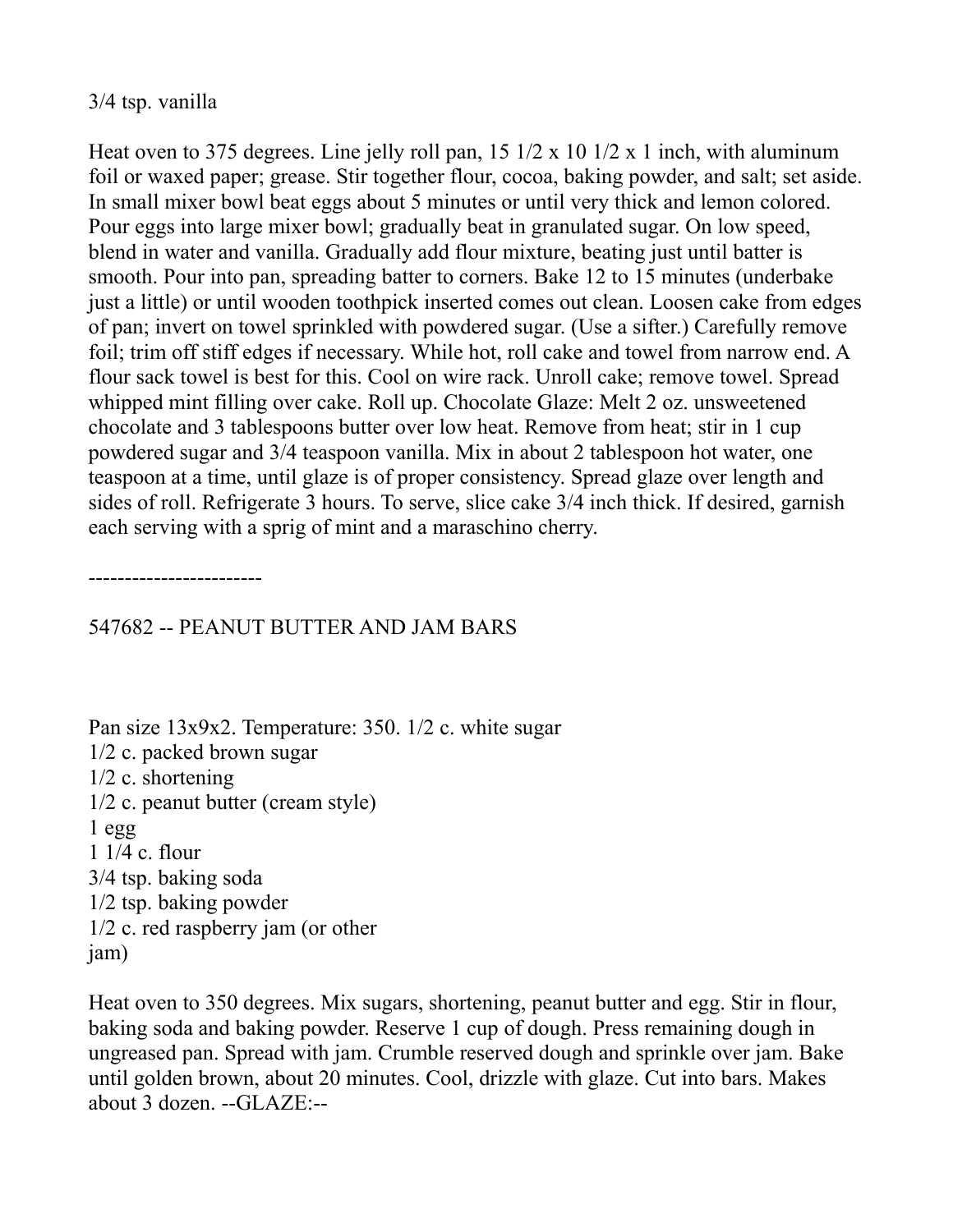2 tbsp. butter 1 c. powdered sugar 1 tsp. vanilla 1-2 tbsp. hot water

Heat butter in 1 quart saucepan over low heat until melted. Mix in powdered sugar and vanilla. Beat in hot water, 1 tablespoon at a time until smooth and of desired consistency.

------------------------

547683 -- MAPLE SYRUP CRACKEL TOP COOKIES

1 c. shortening or margarine 1 c. brown sugar 1 egg 1 c. maple syrup Sugar for rolling 4 c. flour 2 tsp. baking powder 1/2 tsp. salt 1 tsp. vanilla

Mix shortening, sugar, egg, syrup and vanilla. Add flour, baking powder and salt. Chill. Roll into balls. Dip into sugar. Bake at 350 degrees for 10 minutes.

------------------------

547684 -- JELLY ROLL

3 eggs 1 c. sugar  $1/4$  c. water 1 tsp. vanilla 1 c. flour 1 tsp. baking powder

Beat 3 eggs and 1 cup sugar until light. Add 1/4 cup water and 1 teaspoon vanilla. Sift 1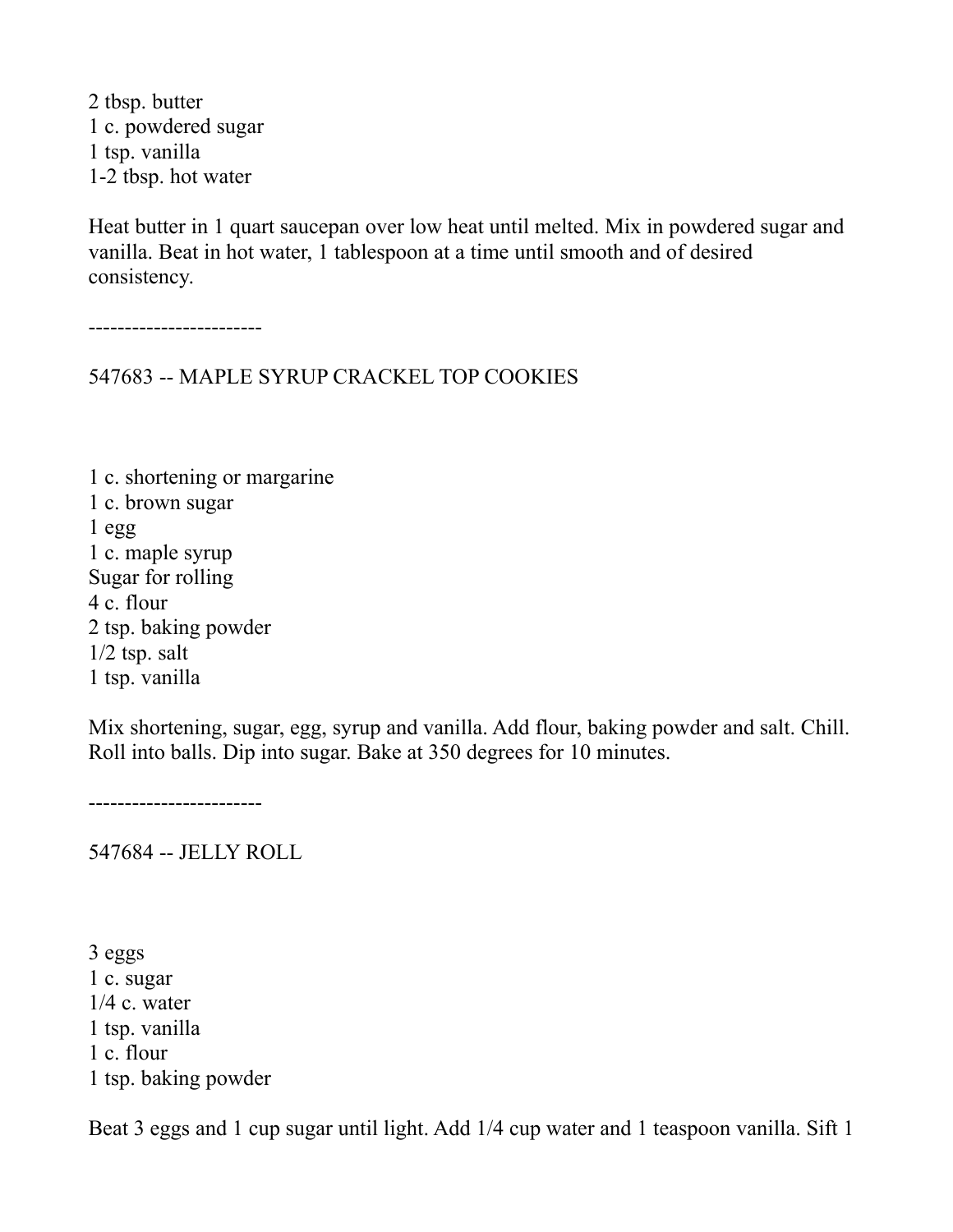cup flour and 1 teaspoon baking powder; add to the first mixture and mix. Bake in a jelly roll pan with waxed paper or greased brown paper. Turn out on a powdered sugar covered cloth, cover with jelly or filling and roll.

------------------------

## 547685 -- SPIRIT DAY PEANUT BUTTER AND JELLY COOKIES

1 pkg. Super Moist butter recipe yellow cake mix 1 c. peanut butter (creamy or chunky) 1/4 c. butter or margarine, softened 1/4 c. water 2 eggs 1 1/2 c. chopped nuts (opt.) 1 c. jelly or preserves

Heat oven to 375 degrees. Mix about 1/2 of cake mix 9dry), the peanut butter, margarine and eggs in large bowl until smooth. Stir in remaining cake mix. Shape dough into 1" balls. Roll balls in peanuts. Place about 3" apart on ungreased cookie sheet. Press thumb deeply in center of dough. Bake 8 to 10 minutes or until set; cool. Fill thumb prints with jelly. 6 dozen cookies.

------------------------

547686 -- JIFFY JELLY ROLL

3 lg. eggs (2/3 c.) 1 c. sugar 5 tbsp. water 1 tsp. vanilla 1 c. plain flour 1 tsp. baking powder 1/4 tsp salt

Beat eggs until thick. Gradually beat in sugar. Beat in all at once the water and vanilla. Sift together flour, baking powder, and salt and beat in all at once. Beat just until smooth. Pour into greased, floured jelly roll pan lined with greased wax paper. Bake just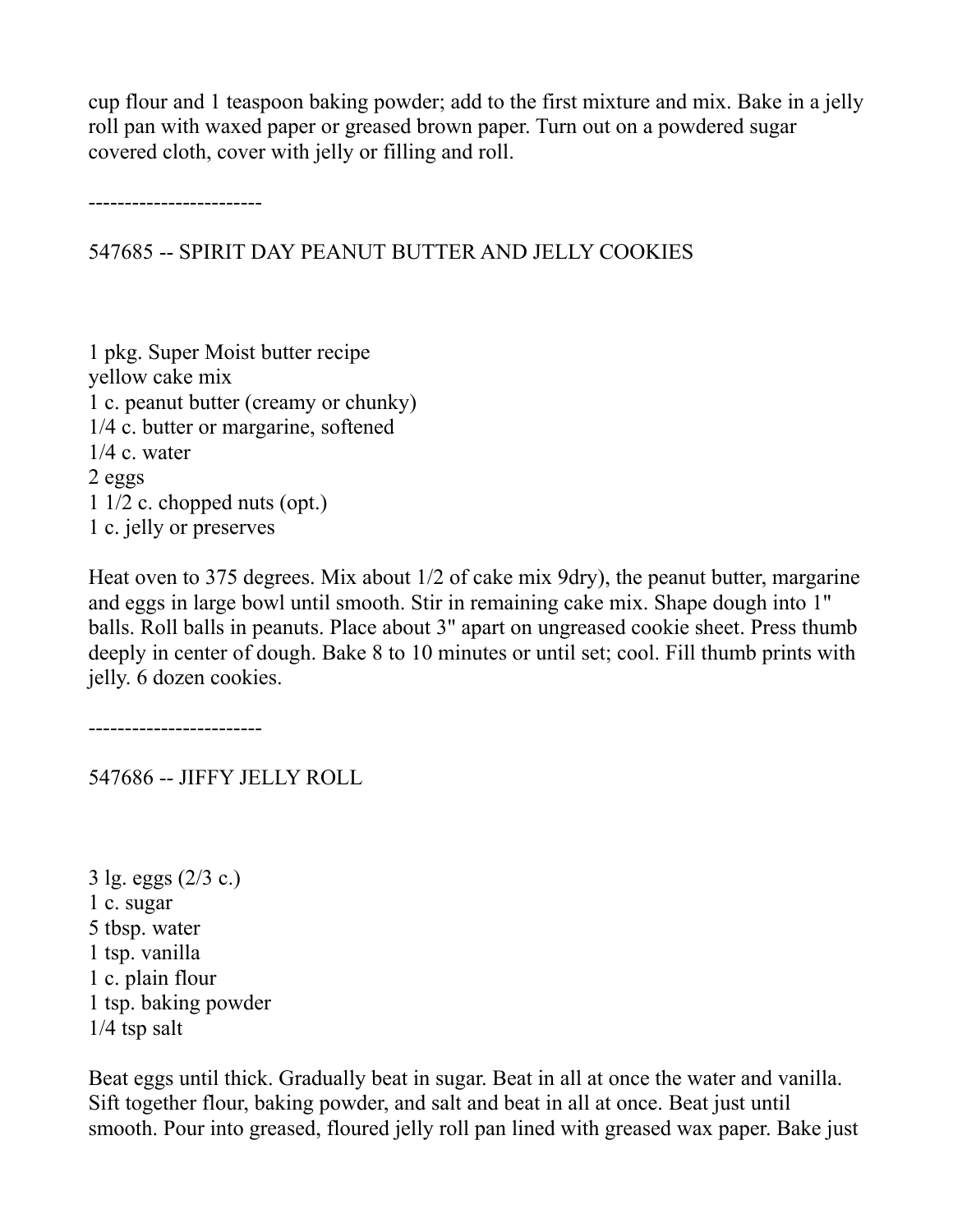until cake tests done. Over baking makes it difficult to remove the paper from the jelly roll. Loosen edges and IMMEDIATELY turn upside down on a towel sprinkled with confectioners' sugar. Quickly peel off wax paper. Spread cake at once with soft jelly and roll up beginning at short end. Wrap in the towel until cool. Bake at 375 degrees for 12 to 15 minutes.

------------------------

547687 -- JAM CRUNCH COOKIE BARS

1 stick chilled butter (sm. pieces) 1 1/4 c. all-purpose flour 1 1/4 c. rolled oats (NOT instant!) 1 c. brown sugar, packed 3/4 c. jam (raspberry, blackberry, currant or apricot) 2 tbsp. brandy or liqueur 1/2 c. chopped almonds

Preheat oven to 375 degrees. Butter thoroughly an 8 inch square pan. In processor bowl - combine flour, sugar, oatmeal and butter. Process until crumbly. In small bowl - stir jam and brandy together with a spoon - press 2/3 of PROCESSED MIXTURE in bottom of prepared pan; spread with jam mixture. Stir almonds into remaining oatmeal mixture and press on top of previous mix. Bake 45 minutes - cool on rack - cut in 1 inch squares.

------------------------

547688 -- JAM COOKIES

1/2 c. Crisco  $1/3$  c. sugar 2 tsp. vanilla  $1$  egg 1 2/3 c. flour 1 1/2 tsp. baking powder Raspberry jam (or your favorite)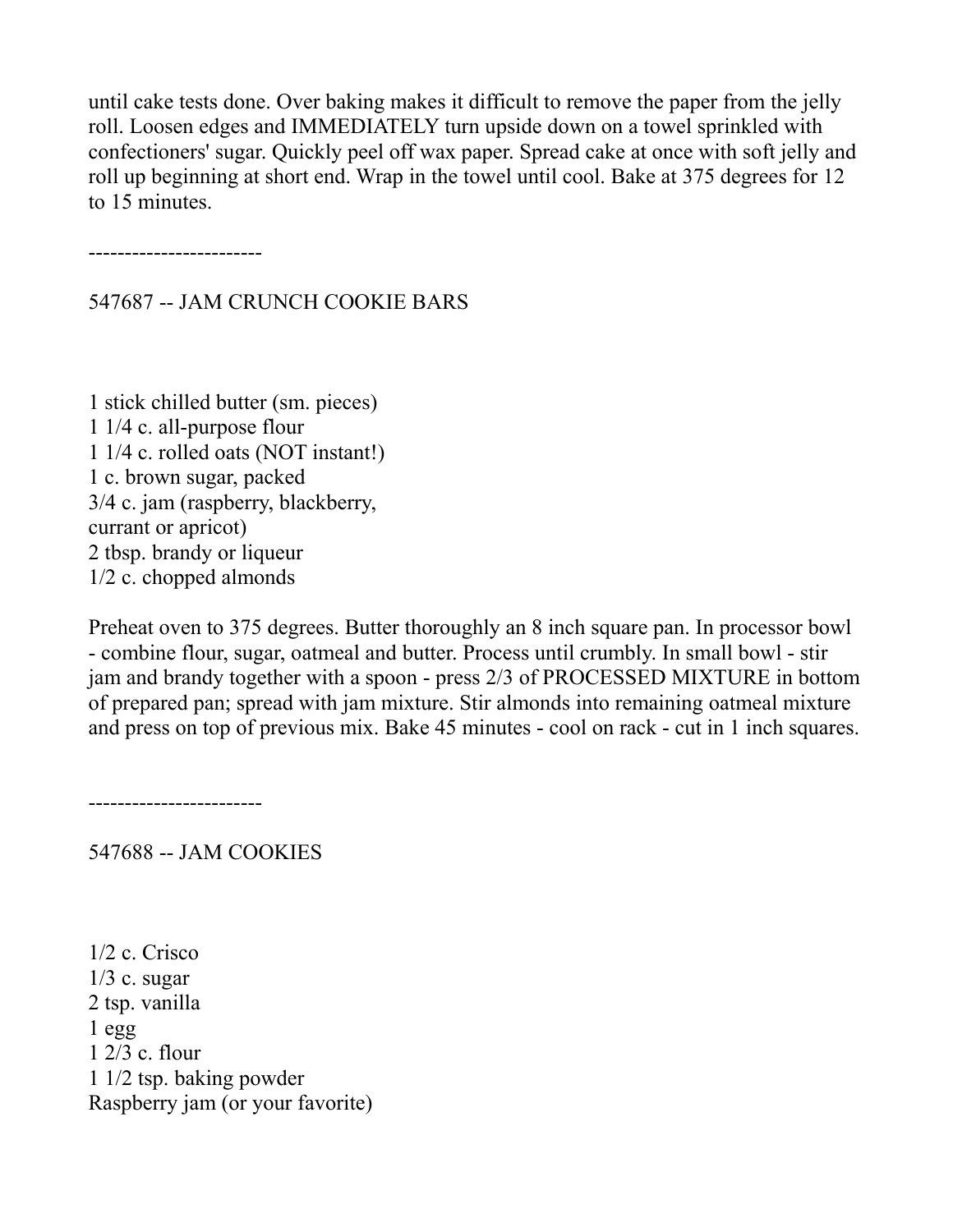Blend Crisco, sugar, and vanilla in mixer bowl until creamy. Add egg and beat until creamy. Mix together dry ingredients - add and mix on low until incorporated. Drop from teaspoon onto a greased cookie sheet. Make a small dent in center and fill with jam. Bake at 375 degrees for 10-12 minutes.

------------------------

547689 -- JELLY ROLL

Grease a 15 1/2 x 10 inch jelly roll pan and line bottom with aluminum foil or greased brown paper. Sift together and set aside: 1 c. sifted flour 1 tsp. baking powder 1/4 tsp. salt

Beat in small mixer bowl until very thick and lemon-colored: 3 large eggs (2/3 cup). Pour beaten eggs into large bowl. Gradually beat in 1 cup sugar. Blend in on low speed 1/3 cup water and 1 teaspoon vanilla. Slowly mix in dry ingredients on low speed just until batter is smooth. Pour into pan. Bake until top springs back when lightly touched. Bake at 375 degrees, 12 to 15 minutes. Loosen edges and immediately turn upside down on a towel sprinkled with powdered sugar. Carefully remove paper or foil. Trim off any stiff edges. While cake is still hot, roll cake and towel from narrow end. Cool on rack. Unroll, remove towel. Spread with desired filling (grape jelly is a favorite). Re-roll. Sprinkle with more powdered sugar. Slice to serve.

------------------------

547690 -- BEST CHOCOLATE SYRUP BROWNIES

1/2 c. butter 1 c. sugar 3 eggs Dash of salt 1 c. all-purpose flour 3/4 c. chocolate-flavored syrup, canned 2 tsp. vanilla 3/4 c. chopped walnuts or pecans Pecans or walnuts for garnish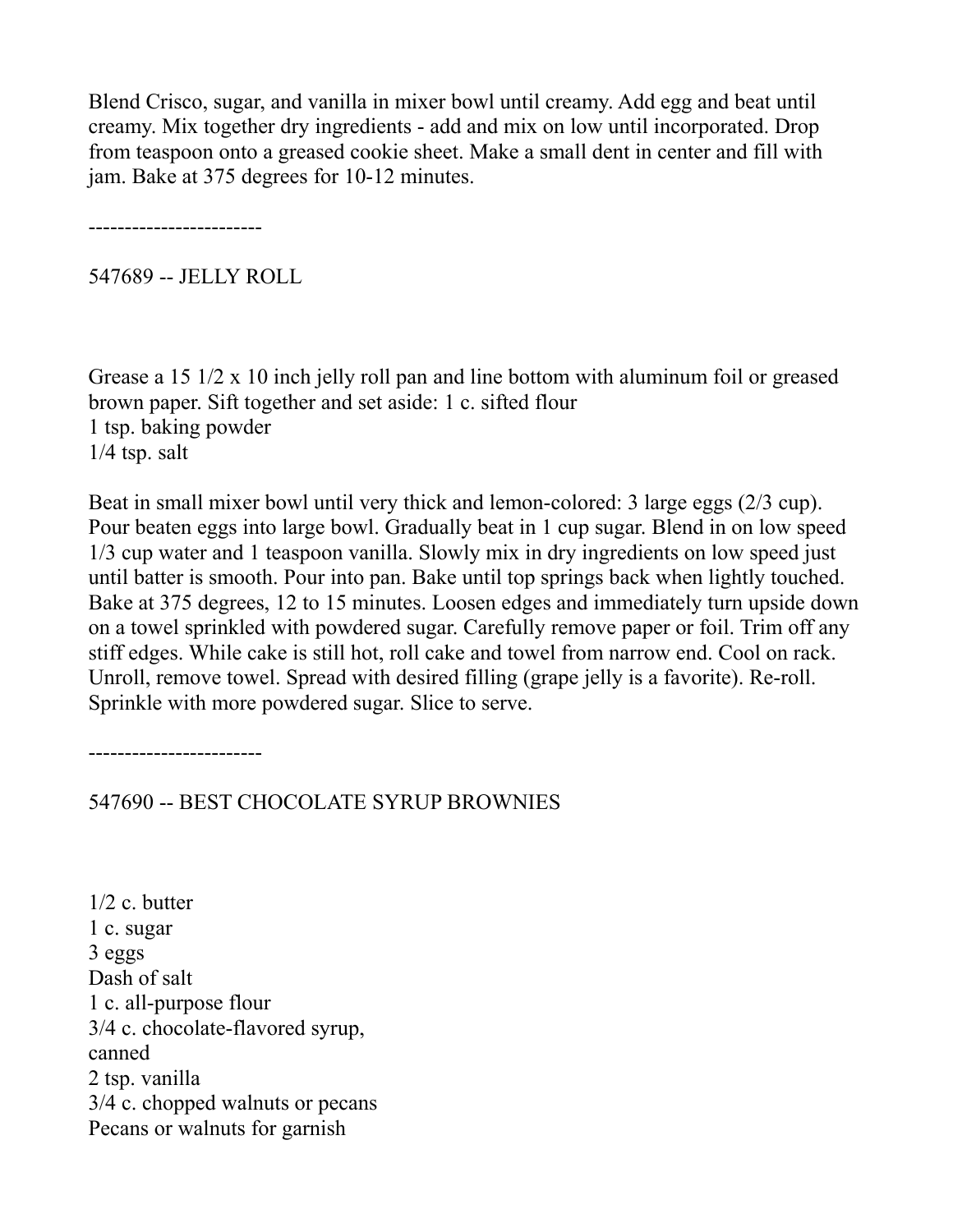In large bowl, cream together butter, sugar and eggs until very creamy. Add salt. Stir in flour, mixing well. Add chocolate syrup, vanilla and chopped nuts. Pour in well-greased and lightly floured 9-inch square pan. Bake at 350 degrees for 35 minutes or center comes out clean. Cool completely. Cut into squares. Garnish with pecan or walnut halves or dust with powdered sugar.

------------------------

547691 -- JELLY ROLL

1 c. sugar 1 c. flour (self-rising) 5 eggs

Mix thoroughly and put in 9x13 pan and bake at 350 degrees until done. (Will be flat when done.) Roll in damp dish towel until towel is dry. Then unroll and spread with jelly of your choice - roll back up and sprinkle with powdered sugar.

------------------------

547692 -- BEST CHOCOLATE SYRUP BROWNIES

1/2 c. butter 1 c. sugar 3 eggs Dash salt 1 c. flour 3/4 c. chocolate flavored syrup 2 tsp. vanilla extract 3/4 c. chopped walnuts

In a bowl, cream together butter, sugar and eggs until very creamy and well blended. Add salt. Stir in flour, mixing to blend well. Add chocolate syrup, vanilla and chopped nuts. Turn mixture into well greased and lightly floured 9 inch square pan. Smooth top. Bake at 350 degrees F. for about 35 minutes or until a stick inserted near center comes out clean. Cool in pan on wire rack but loosen cake at edges. Cut into squares.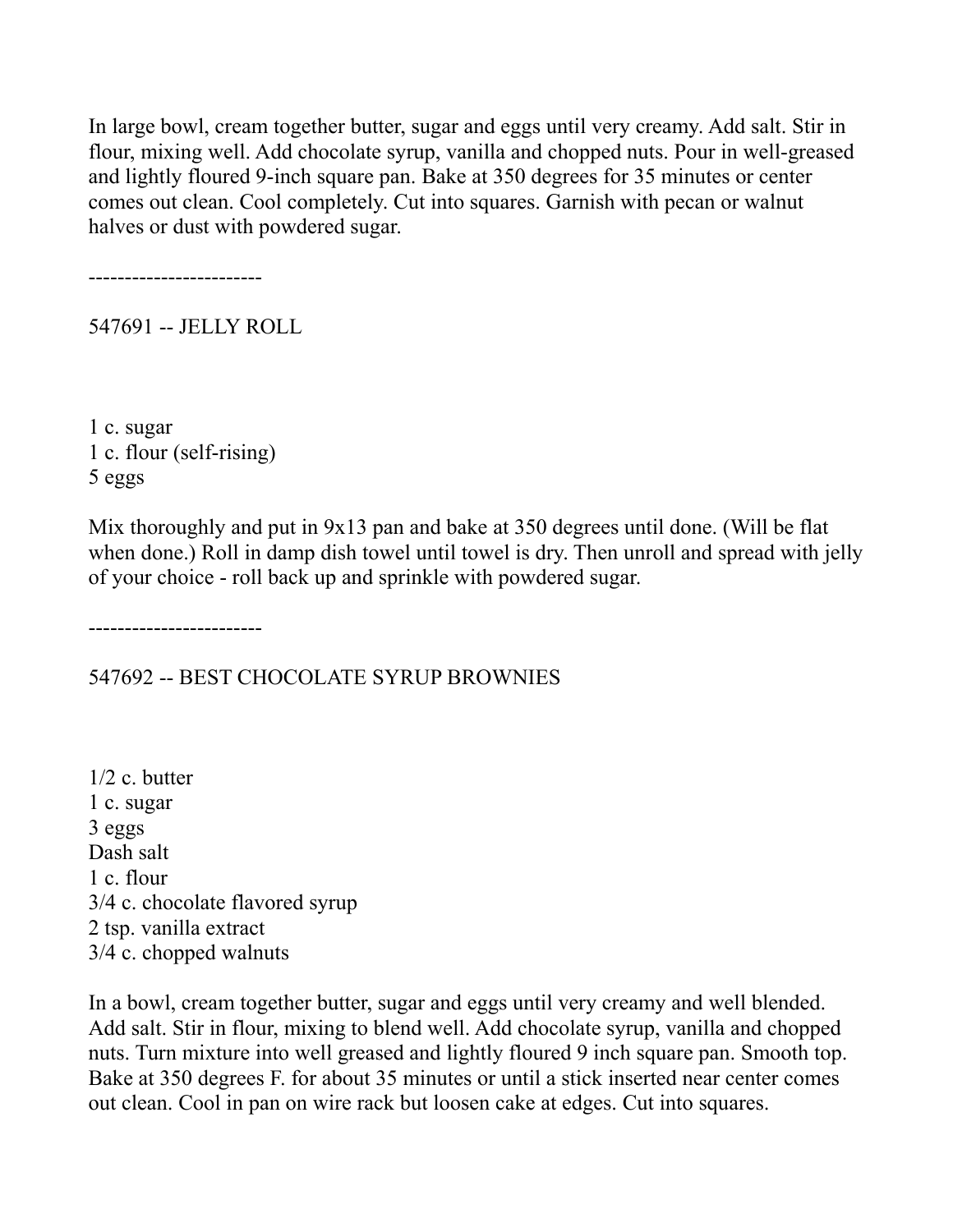------------------------

#### 547693 -- JAM THUMBPRINTS

1 1/2 c. flour  $1/4$  tsp. salt 2/3 c. butter or margarine  $1/3$  c. sugar 2 egg yolk 1 tsp. vanilla 2 slightly beaten egg whites 3/4 c. finely chopped walnuts 1/3 c. cherry or strawberry preserves

Heat oven to 350 degrees. Stir together flour and salt. Beat butter for 30 seconds; add sugar and beat until fluffy. Add egg yolks and vanilla; beat well. Add dry ingredients to beaten mixture, beating until well blended. Cover and chill 1 hour. Shape into 1-inch balls; roll in egg whites, then roll in finely chopped walnuts. Place 1 inch apart on an ungreased cookie sheet. Press down centers with thumb. Bake for 15-17 minutes. Cool on a wire rack. Just before serving, fill centers with preserves. Makes 36.

------------------------

547694 -- JELLY COOKIES

1 pkg. cake mix (yellow or lemon) 1/2 c. oil 2 eggs 1 tsp. lemon rind (if yellow cake mix is used) 3/4 c. chopped nuts

Combine all ingredients and drop from teaspoon on ungreased cookie sheet. Depress center of cookie and put a dab of jelly on preserves in center. Bake at 350 degrees for about 10 minutes or until light golden in color. Cool a few seconds and lift gently from pan with a spatula.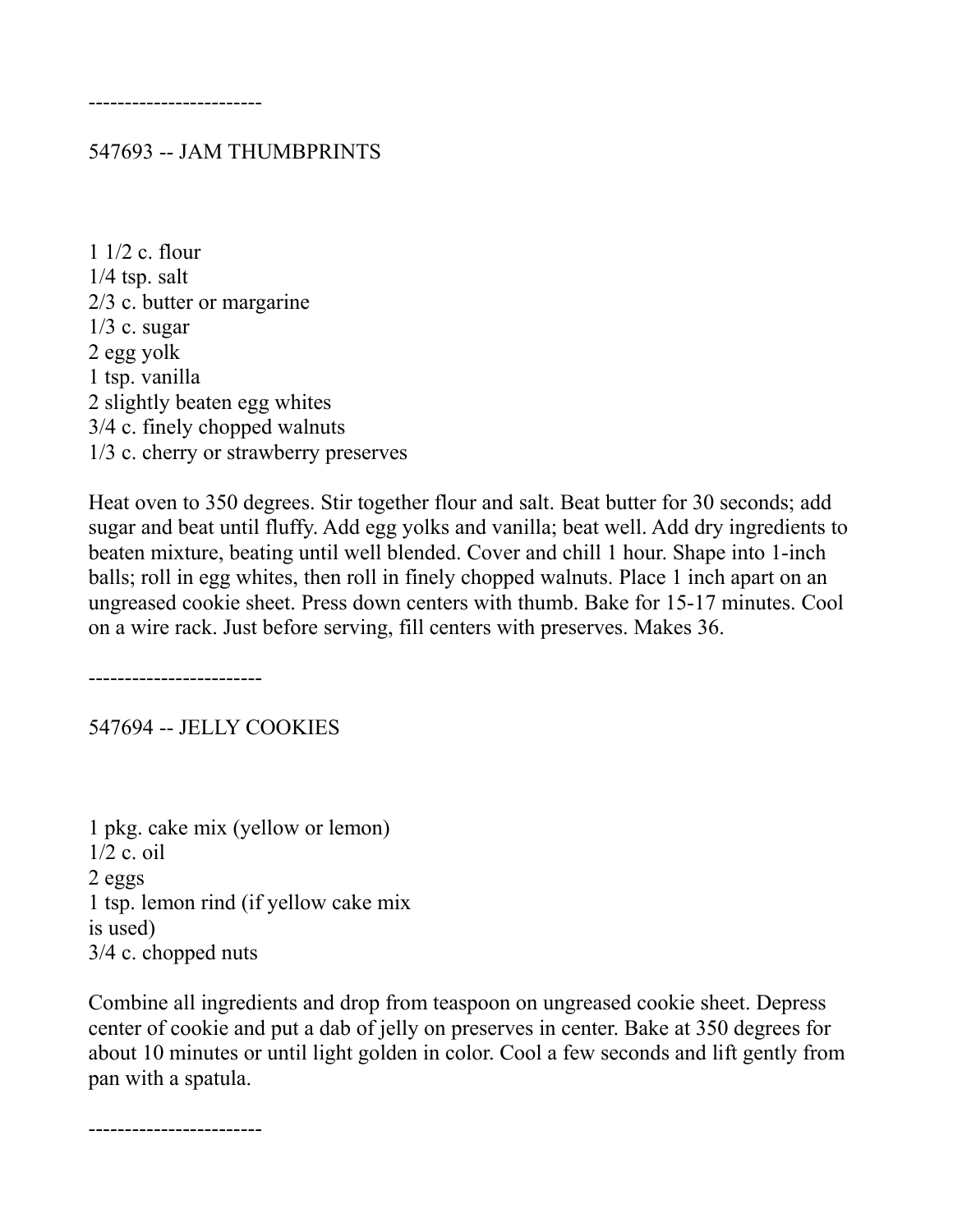### 547695 -- LOW FAT JELLY COOKIE

1 pkg. cake mix (yellow or lemon) 1/2 c. applesauce 1 1/2 egg beaters 1 tsp. lemon rind (if yellow cake is used)

Combine all ingredients and drop from teaspoon on lightly greased cookie sheet. Depress center of cookie and put a dab of jelly or preserves in center. Bake at 350 degrees for about 10 minutes or until light golden brown. Cool a few seconds and lift gently from pan with a spatula.

------------------------

547696 -- MICROWAVE PEANUT BUTTER AND JAM BARS

6 tbsp. margarine, softened 1/3 c. peanut butter 1/3 c. firmly packed light brown sugar 1/3 c. granulated sugar 1 egg 1 2/3 c. all-purpose flour 2/3 c. strawberry jam or preserves

Combine margarine, peanut butter, sugars and egg; beat well. Add flour and beat on low speed until mixture is crumbly. Reserve 1 cup crumbs. Press remaining crumbs into an 8 inch square glass baking dish. Place on an inverted plate to elevate dish in oven. Bake at medium for 6 1/2 minutes or until base looks dry, rotating dish if necessary. Spread jam on base to within 1/2 inch of edge. Sprinkle with reserved crumbs. Cook at medium 6 to 7 minutes, or until jam bubbles near the center, rotating dish once. Cool. Makes 16 bars.

------------------------

547697 -- JELLY ROLL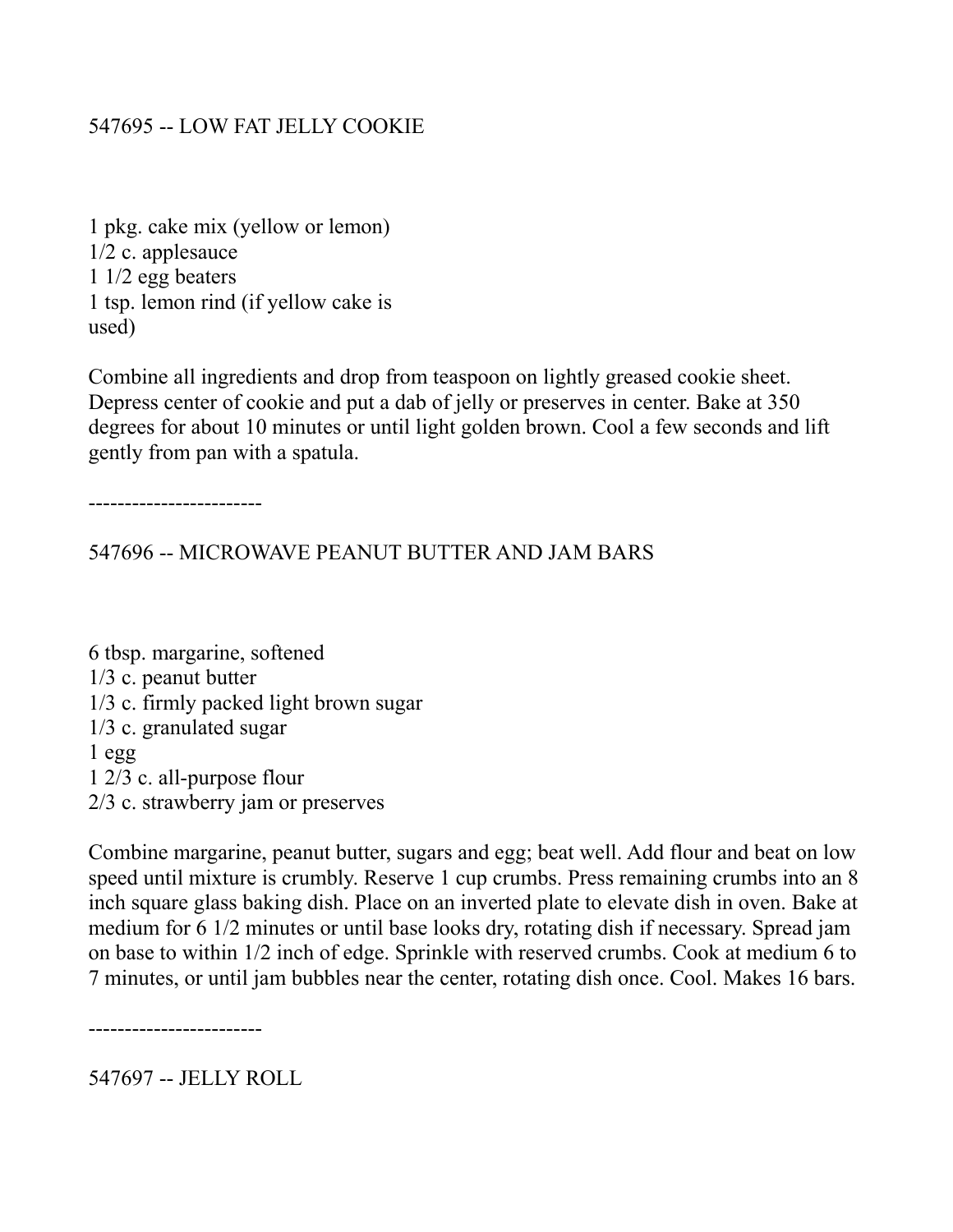4 eggs 3/4 c. sugar 3/4 c. flour 1 tsp. baking powder 1 tsp. salt

Let eggs stand at room temperature for 1 hour in small bowl. Beat eggs at high speed until fluffy and stiff. Add the sugar by tablespoons beating at high speed; scrape bowl occasionally when adding sugar. After all sugar is added beat another 5 minutes until stiff. With a spoon fold in flour, baking powder and salt. Bake at 350 degrees for about 9 minutes. --PINEAPPLE FILLING--

1 lg. can crushed pineapple 3 to 4 tbsp. flour 1 c. sugar 3 tbsp. butter

Bring pineapple to a boil. In a pot, add sugar and flour, cook until thick. Remove from heat. Add the 3 tablespoons butter. Let cool completely before spreading on jelly roll.

------------------------

547698 -- OATMEAL JAM BARS

2 c. oatmeal 3/4 c. margarine, melted 1 tsp. cinnamon 12 oz. jar of jam 1 1/2 c. flour 1/2 c. brown sugar 1/2 tsp. soda

Mix all ingredients except jam into crumb mixture. Pat  $1/2$  mixture in greased 9"x13" pan. Spread with jam. Sprinkle remaining crumb mix and pat top. Bake for 20 minutes until brown on edges. For two kinds of bars, use two kinds of jam and spread each on half of crumb mixture.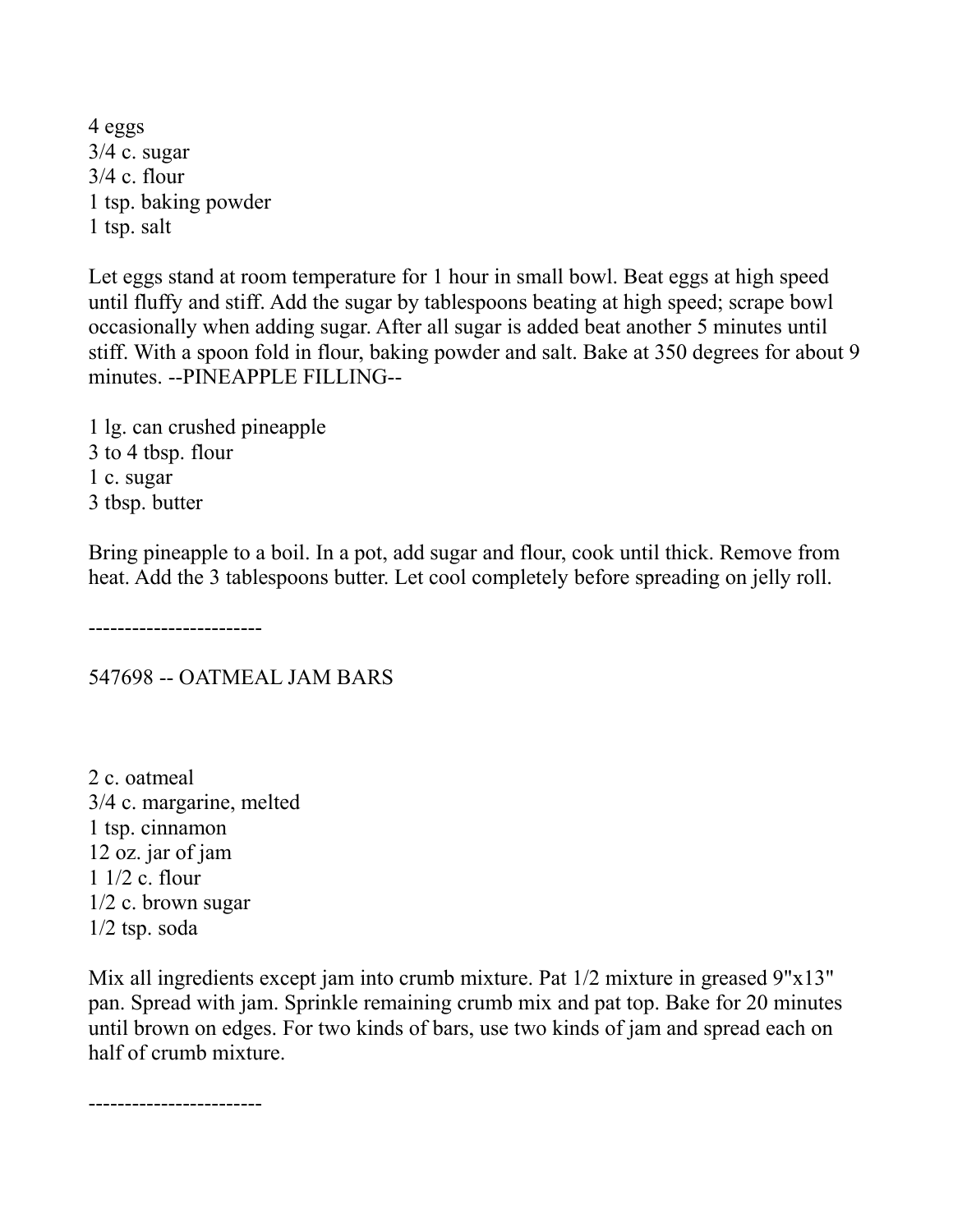#### 547699 -- BEA'S CHOCOLATE SYRUP BROWNIES

1 c. flour 1/4 tsp. baking powder 1/2 c. butter 1 c. sugar 2 eggs 3/4 c. chocolate syrup 3/4 c. chopped pecans 1 tsp. vanilla

Preheat oven to 350 degrees. Mix flour and soda together. Cream butter. Add sugar, gradually beating until light and fluffy. Add eggs (one at a time) beating well after each addition. Add dry ingredients alternately with syrup. Add nuts and vanilla. Beat until well blended. Spoon into a 9 inch square pan. Bake for 40 to 50 minutes or until done. Recipe may be doubled for a 9 x 13 pan. Meadville Lodge #219

------------------------

547700 -- JELLY ROLL COOKIES

1/2 lb. butter 1 c. sugar 2 c. flour (measure before sifting) 1 egg, beaten 2 tsp. vanilla Juice of 1 lemon Pinch salt 2/3 tbsp. grape jelly (not jam)

Cream butter and sugar together. Stir in egg, lemon juice and vanilla. Sift in the flour. Line cookie sheet with greased waxed paper. Drop small teaspoonfuls in mounds about an inch apart on waxed paper. Dent each mound with your finger. Cut with paring knife small portion of jelly and fill in each dent. Bake 1 hour or until brown at 225 degrees. Makes 45 cookies.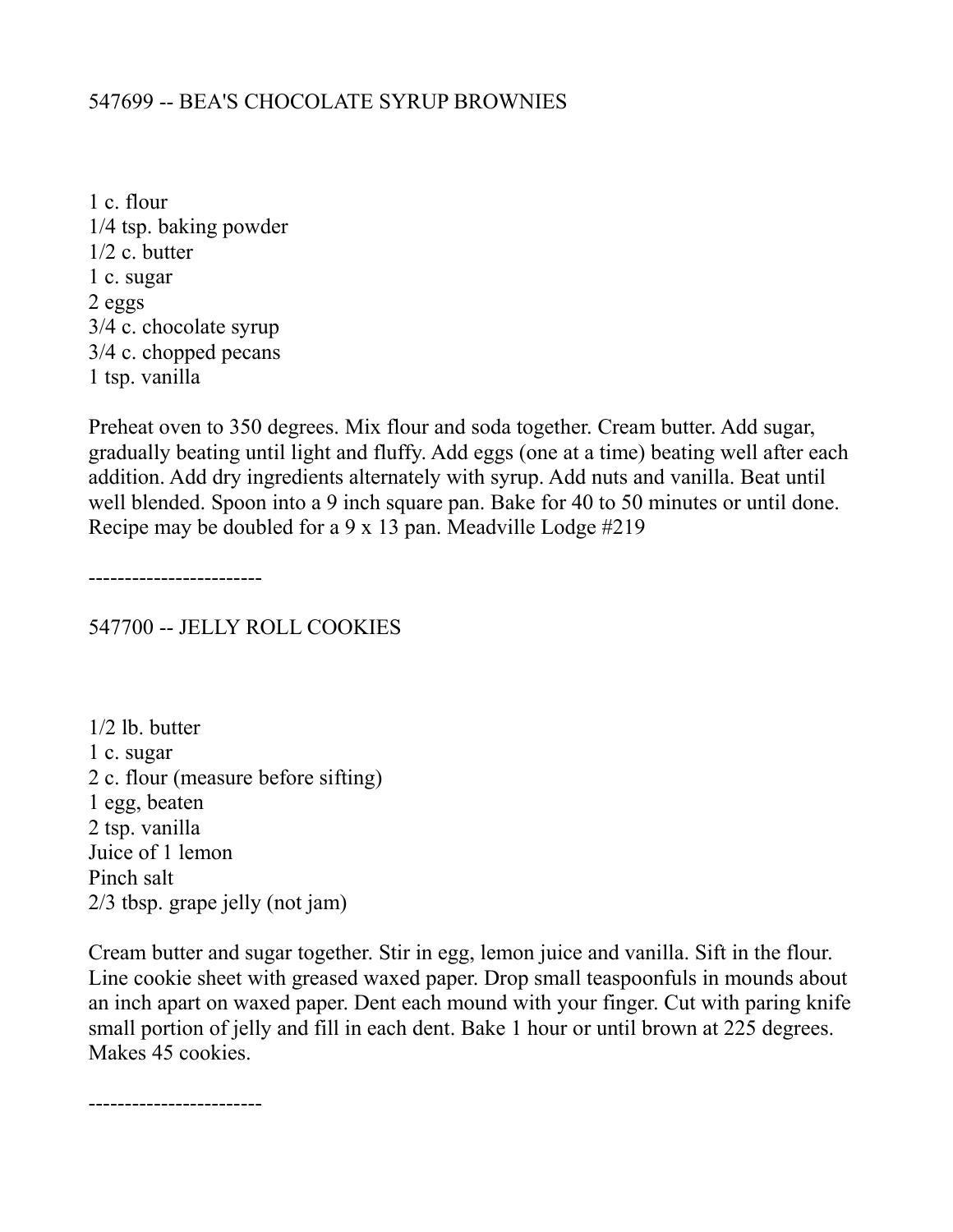## 547701 -- CHOCOLATE SYRUP BROWNIES

1 egg 1 c. brown sugar, packed 3/4 c. Hershey's chocolate flavored syrup 1 1/2 c. flour (all-purpose) 1/4 tsp. baking soda Dash of salt 1/2 c. butter, melted 3/4 c. chopped pecans or walnuts

Beat the egg and add the sugar and chocolate syrup. Sift the flour, bakign soda and salt together and add to the sugar mixture. Then fold in the butter and the nutmeats. Spread in a well greased shallow baking tin (9 inch square) and bake in a moderate oven (350 degrees) 35 to 40 minutes. Cut while warm into small squares. Yield: 16 brownies.

------------------------

547703 -- PEANUT BUTTER AND JELLY COOKIES

1 1/4 c. all purpose flour 3/4 tsp. baking soda  $1/2$  tsp. salt 1/2 c. butter or margarine 1/2 c. peanut butter 1/2 c. granulated sugar 1/2 c. brown sugar, packed 1 egg 1/2 tsp. vanilla

Mix together peanut butter and sugars until fluffy. Add egg, butter and vanilla. Add all dry ingredients. Shape into 1" balls. Press a well in the center. Bake at 375 degrees for 10 minutes. Remove from oven and press in well again. Cool and fill with your favorite jam or jelly. Makes 48.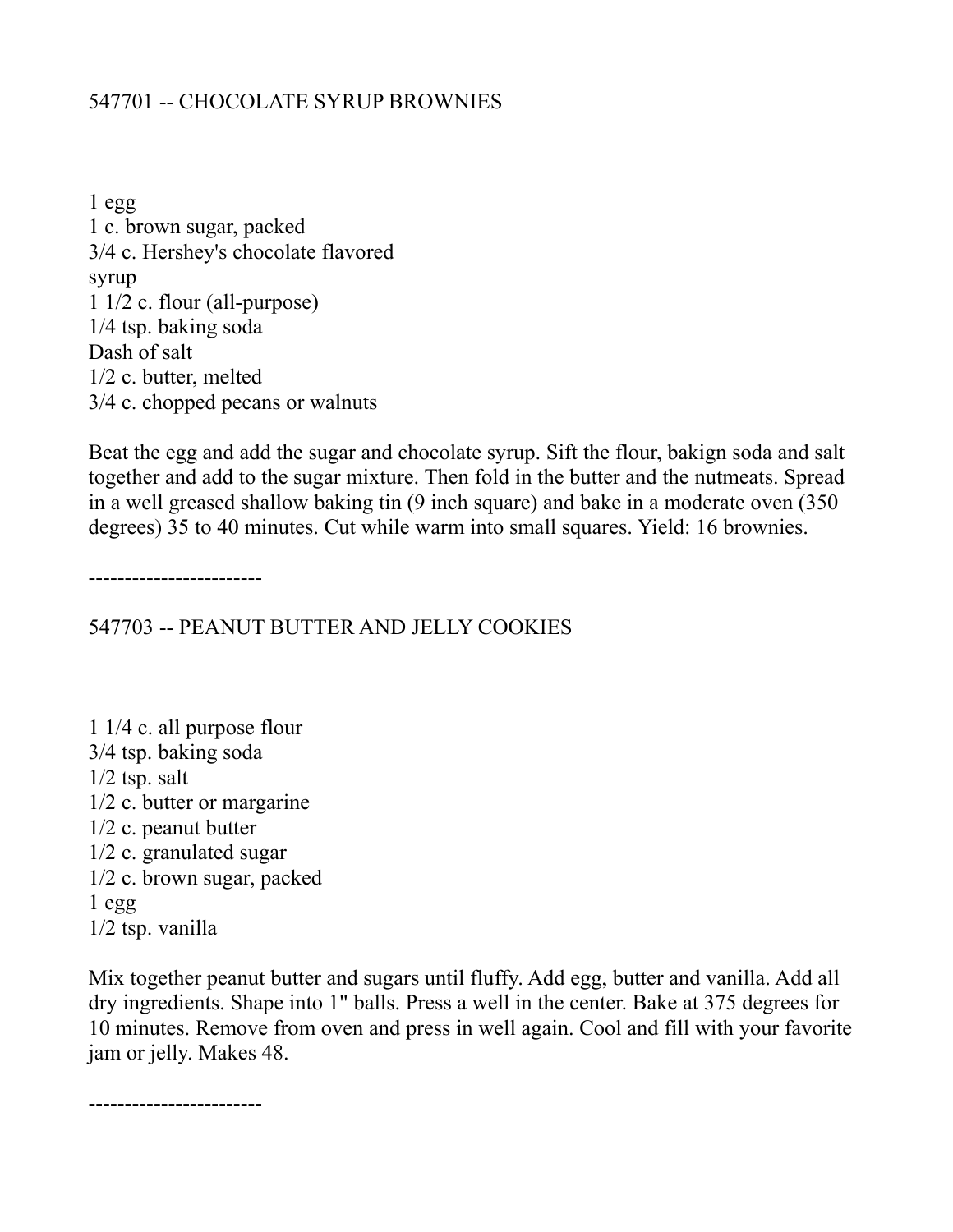### 547704 -- PEANUT BUTTER AND JAM BARS

1/2 c. granulated sugar 1/2 c. packed brown sugar 1/2 c. shortening 1/2 c. peanut butter 1 egg 1 1/2 c. flour 3/4 tsp. baking soda 1/2 tsp. baking powder 1/2 c. red jam

Heat oven to 350 degrees. Mix sugars, shortening, peanut butter and egg. Stir in dry ingredients. Reserve 1 cup dough. Press remaining dough in ungreased 9x13x2 inch pan. Spread with jam. Crumble reserved dough and sprinkle over jam. Bake until golden brown, about 20 minutes. Cool; drizzle with glaze and cut into bars. About 3 dozen. --GLAZE:--

2 tbsp. butter 1 c. powdered sugar 1 tsp. vanilla 1-2 tsp. hot water

Melt butter in pan. Add vanilla and sugar. Mix well. Beat in water until smooth.

------------------------

547705 -- JAM AND NUT COOKIES

1/2 lb. butter (sweet) 3/4 c. sugar 3 egg yolks 2 1/2 c. flour Chopped almonds

Cream butter, sugar, add 3 eggs one at a time then mix and make little balls. Indent middle of each small ball. Add jam and wash top of cookies with egg whites. Add chopped nuts almonds. Bake 375 degrees, watch baking frequently.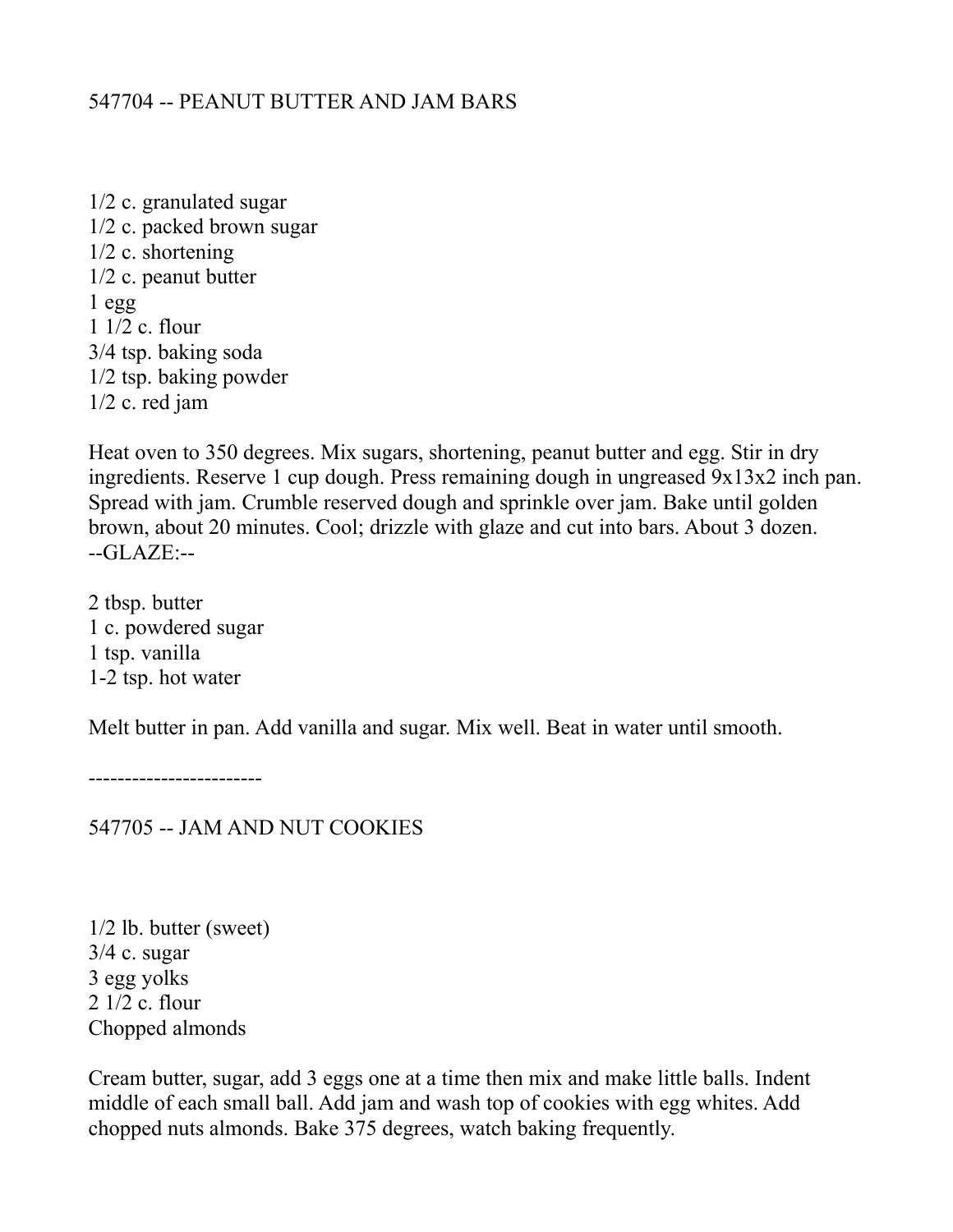547706 -- JAMBOREES

3 c. flour  $1/2$  tsp. salt 1 1/4 c. butter 1 c. sugar 2 unbeaten eggs 2 tsp. vanilla

Sift together flour and salt. Cream butter. Gradually add sugar, creaming well. Blend in unbeaten eggs and vanilla; beat well. Add the dry ingredients gradually; mix well. Press dough through star plate of cookie press onto ungreased cookie sheet, forming a circle. Spoon 1/4 teaspoon apricot jam or other jam into center of cookie. Sprinkle with finely chopped pecans. Bake at 375 degrees for 10 to 12 minutes until delicately browned. Dough may be dropped by rounded teaspoon onto cookie sheets. Dent center of each, using back of teaspoon dipped in cold water. Fill.

------------------------

547707 -- JELLY ROLL

3 eggs 1 c. sugar 3 tbsp. cold water 1 c. sifted flour 1 tsp. salt 1 tsp. baking powder Jelly or jam

Beat eggs and sugar until thick, add water. Add sifted dry ingredients, fold gently. Line a very shallow pan, cookie sheet type with greased paper. Pour in batter, spread evenly. Bake 12 minutes at 375 degrees. Turn out onto cloth sprinkled with sugar, cut off crisp edge, tear off paper. Spread with jelly or jam, roll up quickly.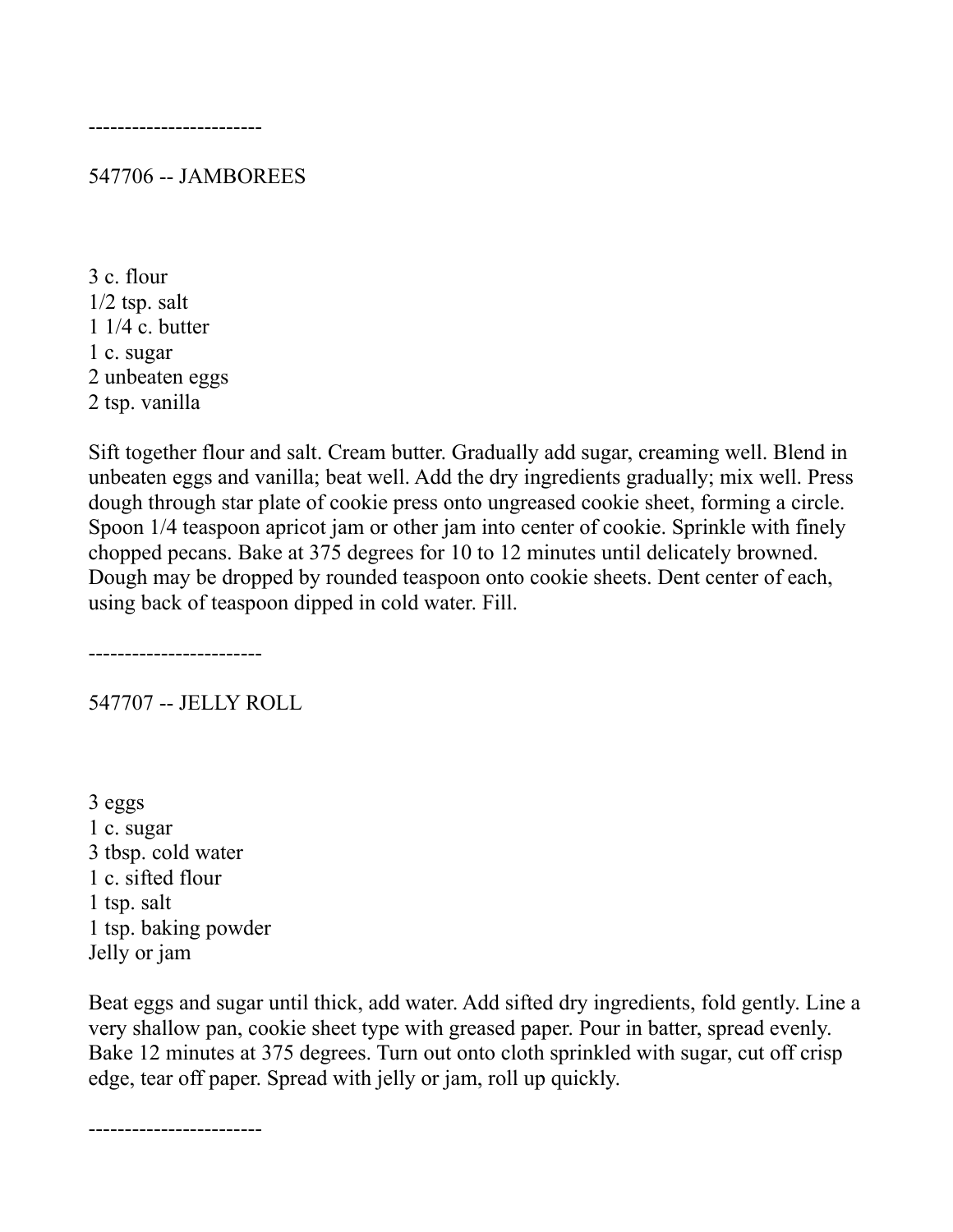#### 547708 -- PEANUT BUTTER AND JELLY JEWELS

1 c. all-purpose flour 1 tsp. baking soda 1/8 tsp. salt 1/2 c. firmly packed light brown sugar  $1/4$  c. sugar 1 c. smooth peanut butter 1/2 c. (1 stick) butter, softened  $1$  lg. egg 1/2 tsp. vanilla extract Cherry preserves or glaze cherries

Sift together flour, soda and salt; set side. Combine sugars in large mixer bowl. Add peanut butter and butter; blend until smooth and creamy. Add egg and extract; mix well. Gradually beat in flour mixture just until blended. Refrigerate, covered, at least 1 hour. Preheat oven to 375 degrees. Shape dough into 1" balls. Place on unbuttered cookie sheets 1 1/2" apart. Use handle of wooden spoon to make deep indentation in center of each ball. Bake 10 to 12 minutes or until lightly browned and set. Cool on cookie sheets until firm enough to lift. Transfer to wire racks to cool completely. Fill centers with cherry preserves or glaze cherries. Yield: about 5 dozen cookies.

------------------------

547709 -- PEANUT BUTTER AND JELLY JEWELS

1 c. all-purpose flour 1 tsp. baking soda 1/8 tsp. salt 1/2 c. firmly packed light brown sugar  $1/4$  c. sugar 1 c. smooth peanut butter 1/2 c. (1 stick) butter, softened  $1 \lg$ . egg 1/2 tsp. vanilla extract Cherry preserves or glaze cherries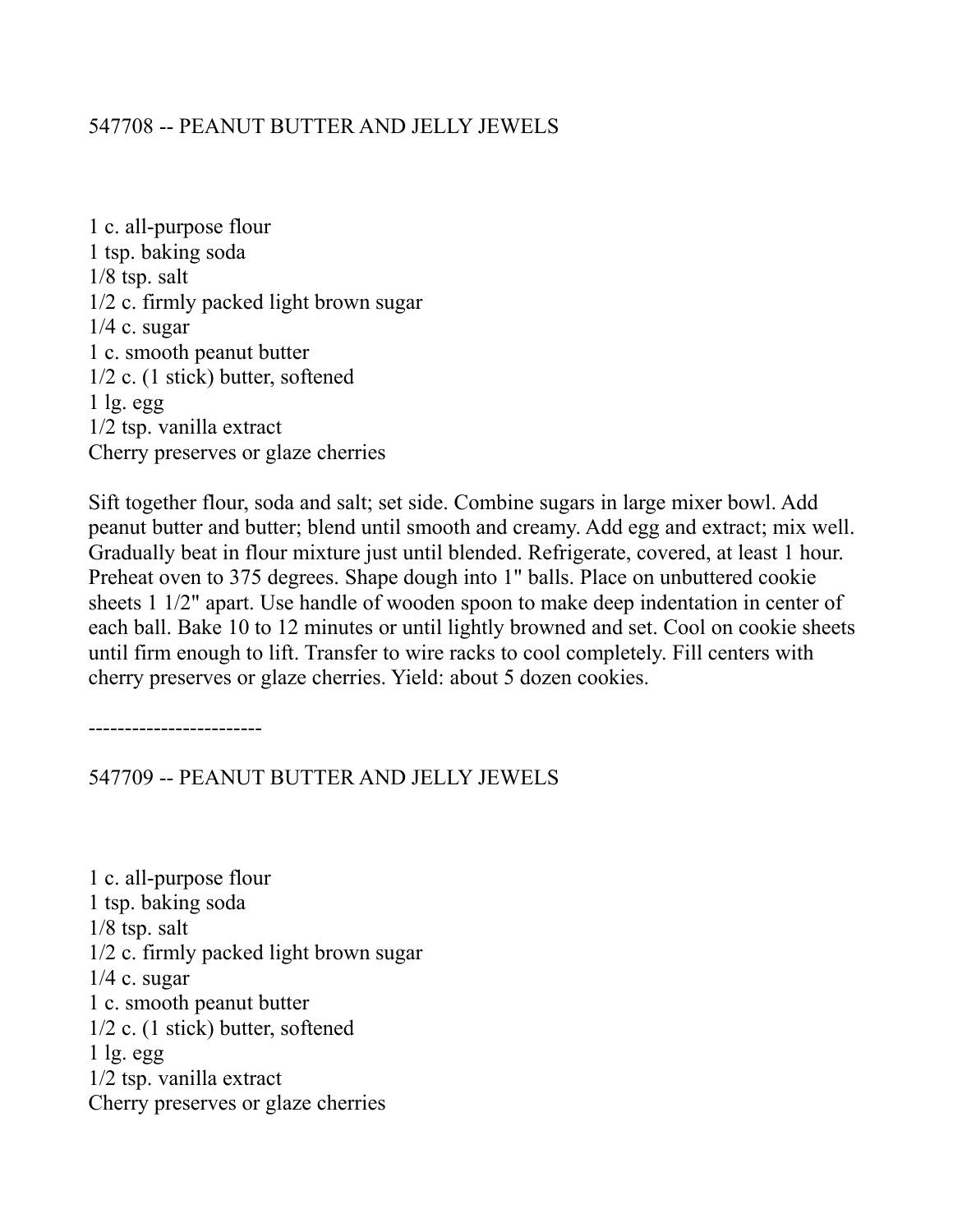Sift together flour, soda and salt; set aside. Combine sugars in large mixer bowl. Add peanut butter and butter; beat until smooth and creamy. Add egg and extract; mix well. Gradually beat in flour mixture just until blended. Refrigerate, covered, at least 1 hour. Preheat oven to 375 degrees. Shape dough into 1" balls. Place on unbuttered cookie sheets 1 1/2" apart. Use handle of wooden spoon to make a deep indentation in center of each ball. Bake 10 to 12 minutes or until lightly browned and set. Cool on cookie sheets until firm enough to lift. Transfer to wire racks to cool completely. Fill centers with cherry preserves or glaze cherries. Yield: about 5 dozen cookies.

------------------------

547711 -- PEANUT BUTTER AND JELLY BARS (MICROWAVE)

6 tbsp. butter, softened 1/3 c. peanut butter 1/3 c. packed brown sugar  $1$  egg  $1/3$  c. sugar 1 2/3 c. flour 2/3 c. strawberry jam

Combine butter, peanut butter, sugars and egg; beat well. Add flour and beat on low speed of mixer until mixture is crumbly. Reserve 1 cup crumbs. Press remaining crumbs into an 8-inch square baking dish. Place on inverted plate. Cook at medium 6 1/2 minutes or until base looks dry; rotate, if necessary. Spread jam on base to within 1/2 inch of edge. Sprinkle with reserved crumbs. Cook on medium 6-7 minutes or until jam bubbles near the center. Rotate dish once. Cool. Makes 16 bars. Calories 180, fat 7.1 gm, calories from fat, 35%, sodium 80.6 mg. Housekeeping

------------------------

547712 -- JELLY SLICES

2 egg whites, unbeaten  $1/2$  c. sugar 1/2 lb. ground almonds or other nuts Raspberry jam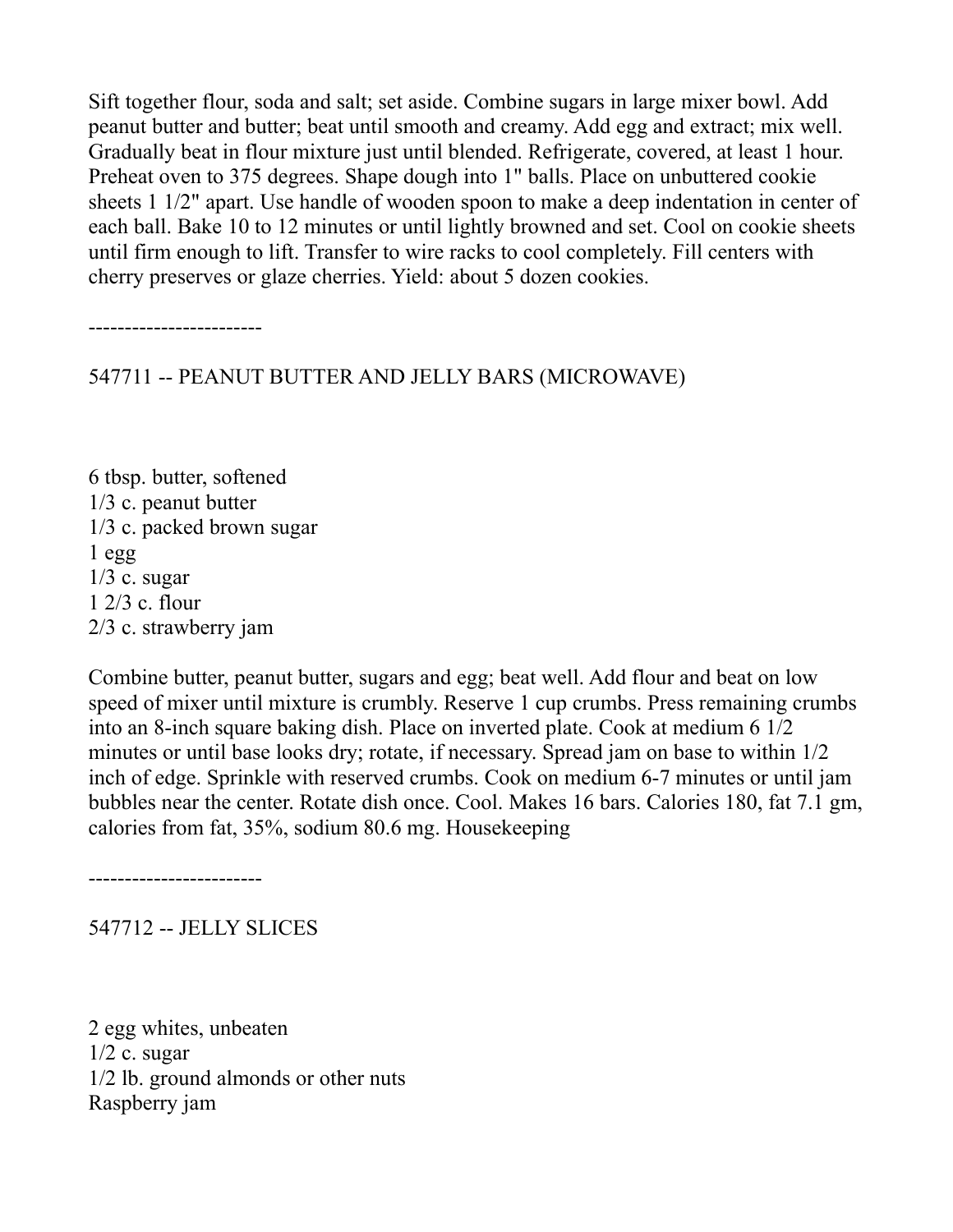Mix egg whites and sugar, add nuts and on greased sheet form narrow rectangle 2 inches wide, 1/2 inch thick. Form a depression down center, fill with jam. Bake 325 degrees 15- 20 minutes. When cold spread with a lemon icing: 1 c. powdered sugar Juice of 1 lemon (add a little water) to be runny

Drizzle over the cookies. Slice the rectangles into 3/4 to 1 inch slices. Store in tins.

------------------------

547713 -- JELLY FILLED COOKIES

1/2 c. butter  $1/4$  c. sugar 1 egg yolk 1 c. flour 1/2 c. chopped nuts

Cream 1/2 cup butter and 1/4 cup sugar. Add 1 egg yolk and 1 cup flour. Form into balls, roll in egg white and then chopped nuts. Press center with thimble. Bake at 350 degrees for 5 minutes, press again with thimble. Put in jelly and bake 15 minutes longer.

------------------------

547714 -- JELLY ROLL

3 eggs 1 c. sugar  $1/3$  c. water 1 tsp. vanilla 1 c. flour 1 tsp. baking powder 1/4 tsp. salt Jelly or others

Heat oven to 375 degrees. Line jelly roll pan, with aluminum foil or wax paper; grease. Beat the eggs first, then add all other stuff. Bake 12-15 minutes. Loosen cake from edges of pan; invert on towel. Roll it up for a minute or two. Put jelly in it and roll up. Sprinkle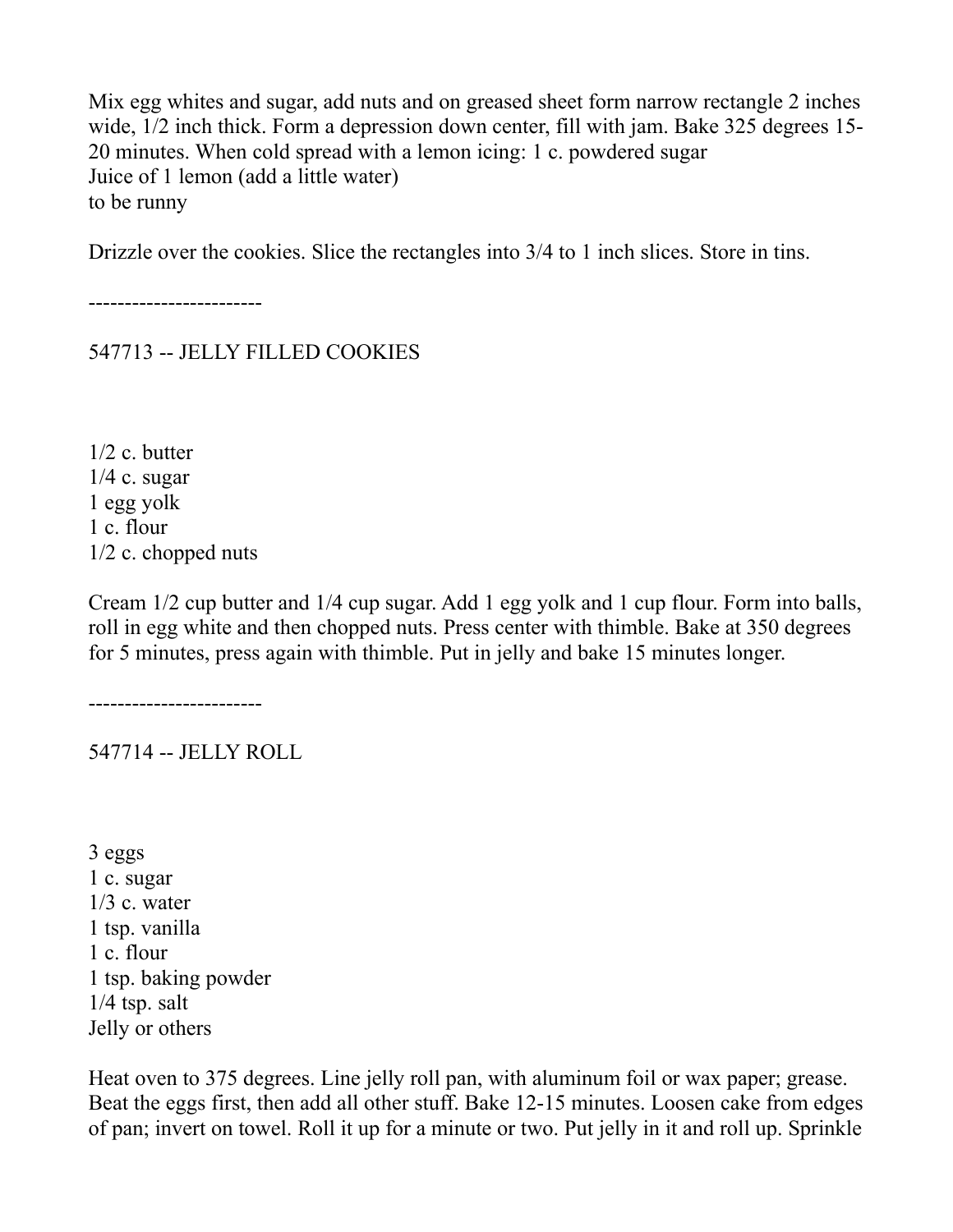with confectioners' sugar.

------------------------

547715 -- JELLY ROLL

3/4 c. all-purpose flour 1 tsp. double-acting baking powder  $1/2$  tsp. salt 4 eggs, separated, at room temperature Sugar 1/2 tsp. vanilla extract Confectioners sugar 1 (10 oz.) jar favorite jam or jelly

Preheat oven to 375 degrees. Grease 15 1/2 x 10 1/2-inch jelly-roll pan; line with waxed paper. In small bowl, combine flour, baking powder and salt. In another small bowl with mixer at high speed, beat whites into soft peaks; gradually sprinkle in 1/3 cup sugar, beating until sugar is completely dissolved and stiff peaks form. In a large bowl at high speed, beat egg yolks until thick and lemon-colored. At same speed, gradually sprinkle in 1/2 cup sugar, then vanilla extract. Sprinkle flour mixture over yolks; add beaten whites. With rubber spatula, gently fold mixture to blend thoroughly. Spread the batter in the jelly-roll pan; bake 15 minutes or until top springs back when lightly touched with finger. Meanwhile, sprinkle cloth towel with 1/3 cup confectioners sugar. Immediately invert hot cake onto towel; gently remove waxed paper and cut off crisp edges of cake, if you like. While still warm, carefully roll up cake and towel from narrow end. Cool cake completely on rack, then unroll and spread with jam. Re-roll without towel and sprinkle roll with confectioners sugar. Rhythm in Motion Cloggers

------------------------

547716 -- PEANUT BUTTER AND JELLY COOKIES

2 1/4 c. flour  $1/2$  c. sugar 1/2 c. firmly packed brown sugar 1/2 tsp. soda  $1/2$  tsp. salt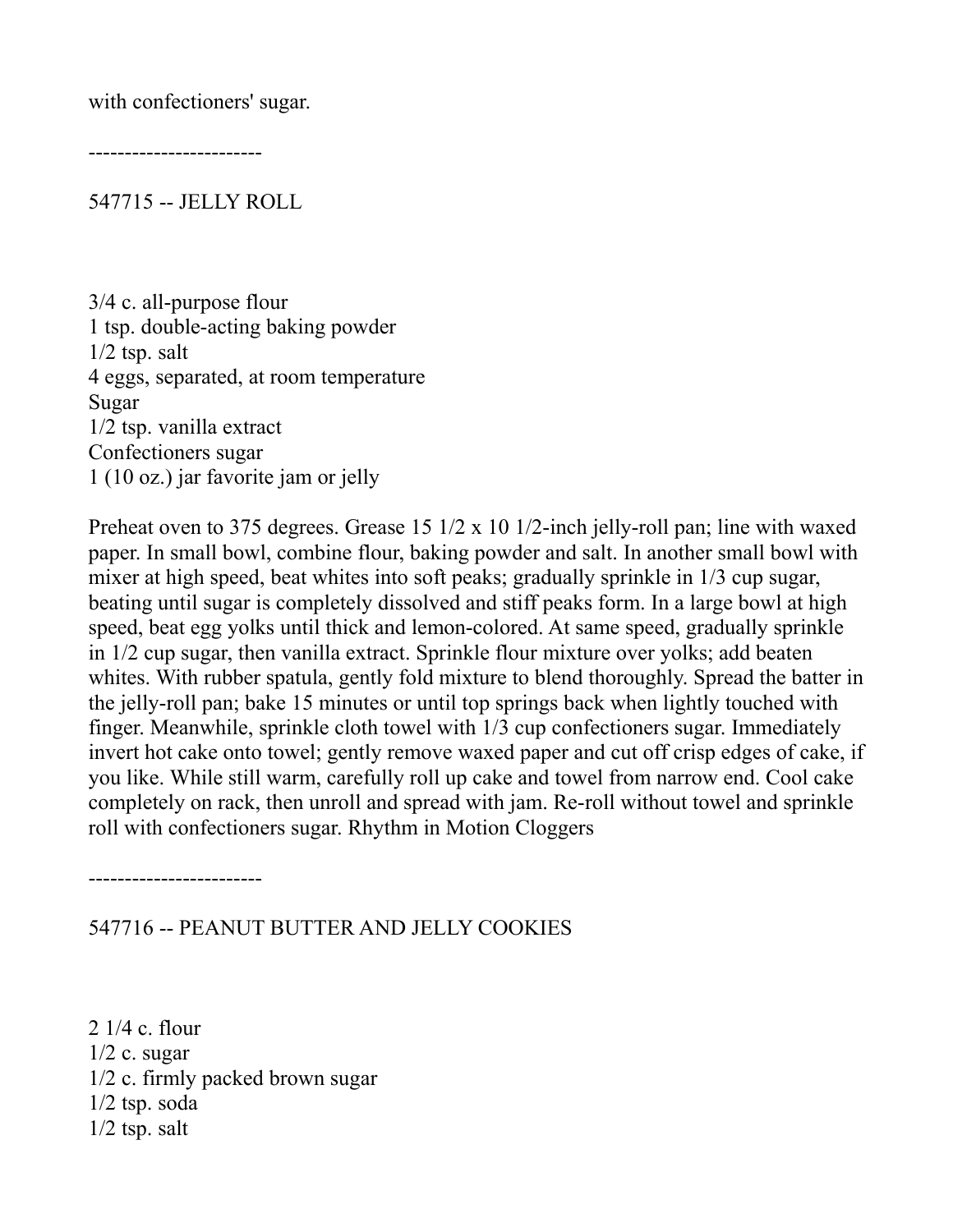1/2 tsp. cinnamon 1/4 tsp. nutmeg 1 c. shortening 1/2 c. peanut butter 1/4 c. applesauce 1/2 tsp. vanilla  $1$  egg 1 c. rolled oats 3 tbsp. grape jelly

Heat oven to 350 degrees. Lightly spoon flour into measuring cup; level off. In large bowl, combine all ingredients except 1 cup flour, oats and jelly; mix well. Stir in reserved 1 cup flour and oats. Shape into 1 inch balls; place 2 inches apart on ungreased cookie sheet. Flatten in crisscross pattern with fork dipped in sugar. Place 1/8 teaspoon jelly in center of each cookie. Bake at 350 degrees for 12 to 14 minutes or until light golden brown. 60 cookies.

------------------------

547717 -- CHOCOLATE JAMES COOKIES

3 c. brown sugar 1 tbsp. baking powder 1 cube of butter 1/2 c. granulated sugar 1 tbsp. vanilla 3 eggs 3 (4 oz.) pkgs. chocolate pieces 1 tbsp. soda 1 tsp. salt

Heat oven to 375 degrees. Mix all ingredients together. (For softer cookie, add 1 cup flour.) Place dough 1 1/2 inches apart on greased baking sheet. Bake 10-15 minutes or to dark brown. Cool cookies before taking off baking sheet. Makes about 7 dozen cookies. 8th grade

------------------------

547718 -- RASPBERRY JAM SQUARES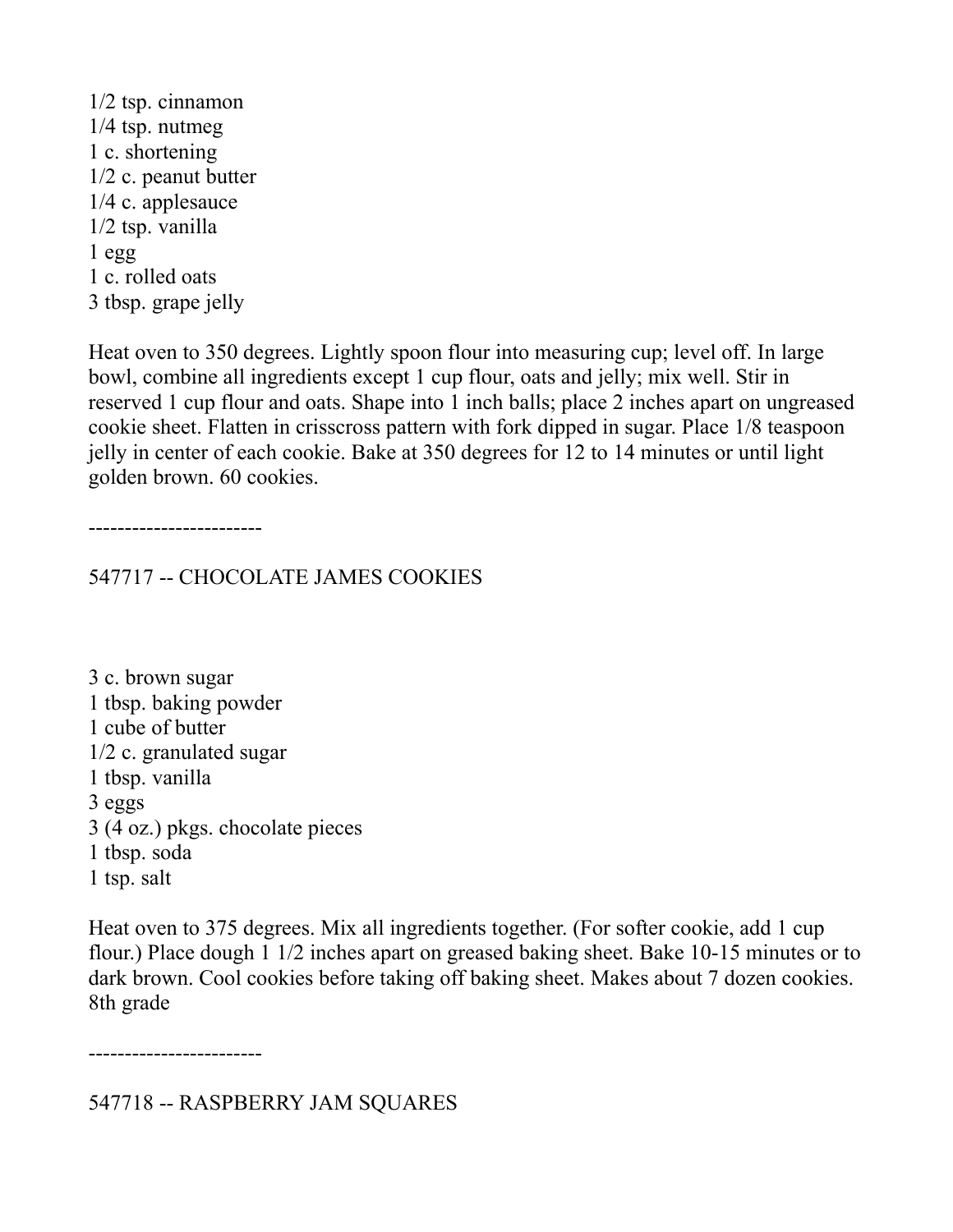1 c. flour  $1/2$  tsp. salt 1 tsp. baking powder 1/2 c. butter 1 egg, beaten 1 tbsp. milk Raspberry jam 1 egg, beaten 1 c. sugar 1 tbsp. melted butter 2 c. shredded coconut

Sift 1 cup flour with the salt and baking powder. Mix in the butter. Add beaten egg and milk. Mix well and spread in a 9x9 pan, making it thinner at edges. Spread raspberry jam over this batter. Combine beaten egg, sugar, melted butter and coconut. Cover jam with this topping. Bake in 350 degree oven about 25 minutes. Cut in squares while warm.

------------------------

#### 547718 -- RASPBERRY JAM SQUARES

1 c. flour  $1/2$  tsp. salt 1 tsp. baking powder 1/2 c. butter 1 egg, beaten 1 tbsp. milk Raspberry jam 1 egg, beaten 1 c. sugar 1 tbsp. melted butter 2 c. shredded coconut

Sift 1 cup flour with the salt and baking powder. Mix in the butter. Add beaten egg and milk. Mix well and spread in a 9x9 pan, making it thinner at edges. Spread raspberry jam over this batter. Combine beaten egg, sugar, melted butter and coconut. Cover jam with this topping. Bake in 350 degree oven about 25 minutes. Cut in squares while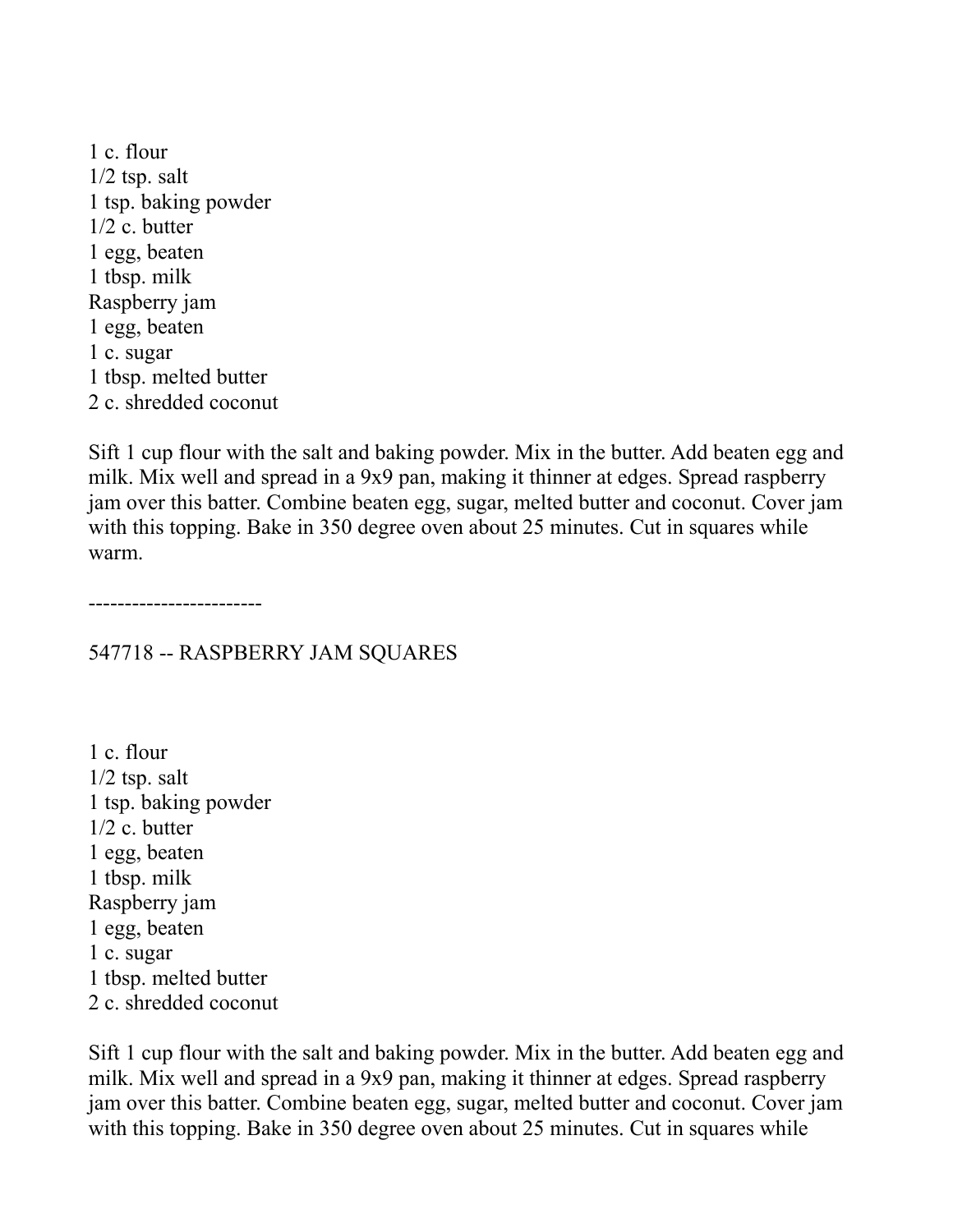warm.

------------------------

547719 -- CHOCOLATE SYRUP BROWNIES

1/2 c. butter or margarine 1 c. sugar 3 eggs 1 c. all-purpose flour 3/4 c. canned chocolate flavored syrup 1 tsp. vanilla extract 1 c. chopped walnuts or other nuts

Cream together butter, sugar and eggs until blended. Stir in flour, chocolate syrup, vanilla and nuts. Turn into greased and lightly floured 9 inch pan. Bake at 350 degrees for 40 minutes. Cut into 16 squares.

------------------------

547720 -- CHOCOLATE SYRUP BROWNIES

1/2 c. butter or margarine 1 c. sugar 4 eggs 1 (16 oz.) can chocolate syrup 1 1/4 c. flour 1 c. walnuts, chopped

--QUICK FROSTING:--

 $2/3$  c. sugar 3 tbsp. milk 3 tbsp. butter or margarine 1/2 c. chocolate pieces

Cream butter and sugar, beat in eggs, blend in syrup and flour stir in nuts. Pour into greased 13 inch baking pan. Bake at 350 degrees for 30 minutes. In a saucepan combine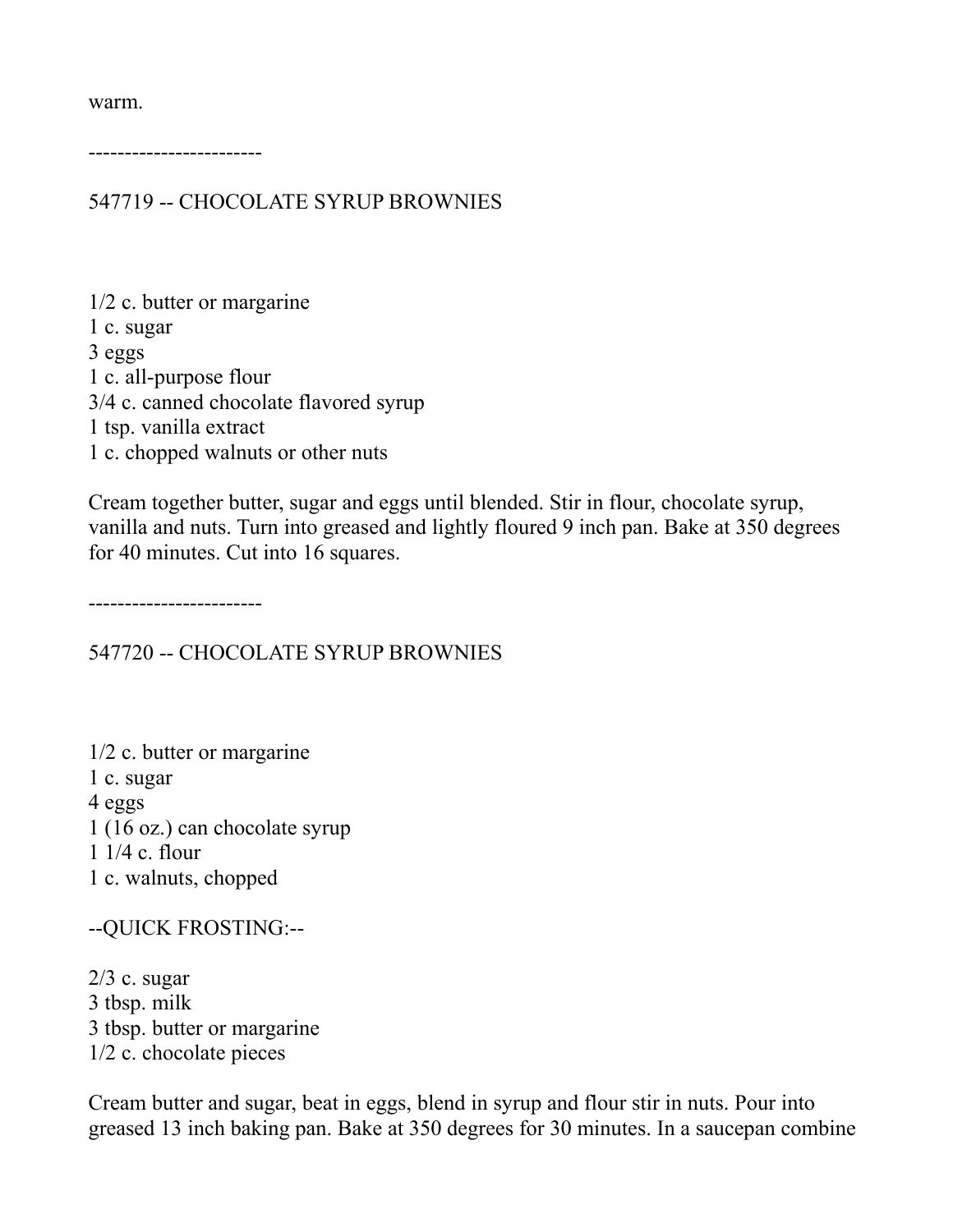first three ingredients of quick frosting, bring to a boil, boil for 30 seconds. Remove and stir in chocolate pieces until melted, mixture will be thin. Top brownies with quick frosting, cut into bars. Makes 30.

------------------------

547720 -- CHOCOLATE SYRUP BROWNIES

1/2 c. butter or margarine 1 c. sugar 4 eggs 1 (16 oz.) can chocolate syrup 1 1/4 c. flour 1 c. walnuts, chopped

--QUICK FROSTING:--

 $2/3$  c. sugar 3 tbsp. milk 3 tbsp. butter or margarine 1/2 c. chocolate pieces

Cream butter and sugar, beat in eggs, blend in syrup and flour stir in nuts. Pour into greased 13 inch baking pan. Bake at 350 degrees for 30 minutes. In a saucepan combine first three ingredients of quick frosting, bring to a boil, boil for 30 seconds. Remove and stir in chocolate pieces until melted, mixture will be thin. Top brownies with quick frosting, cut into bars. Makes 30.

------------------------

547721 -- JELLY ROLL

3/4 tsp. baking powder 1/4 tsp. salt 4 eggs  $3/4$  c. sugar 1 tsp. vanilla 3/4 c. sifted cake flour